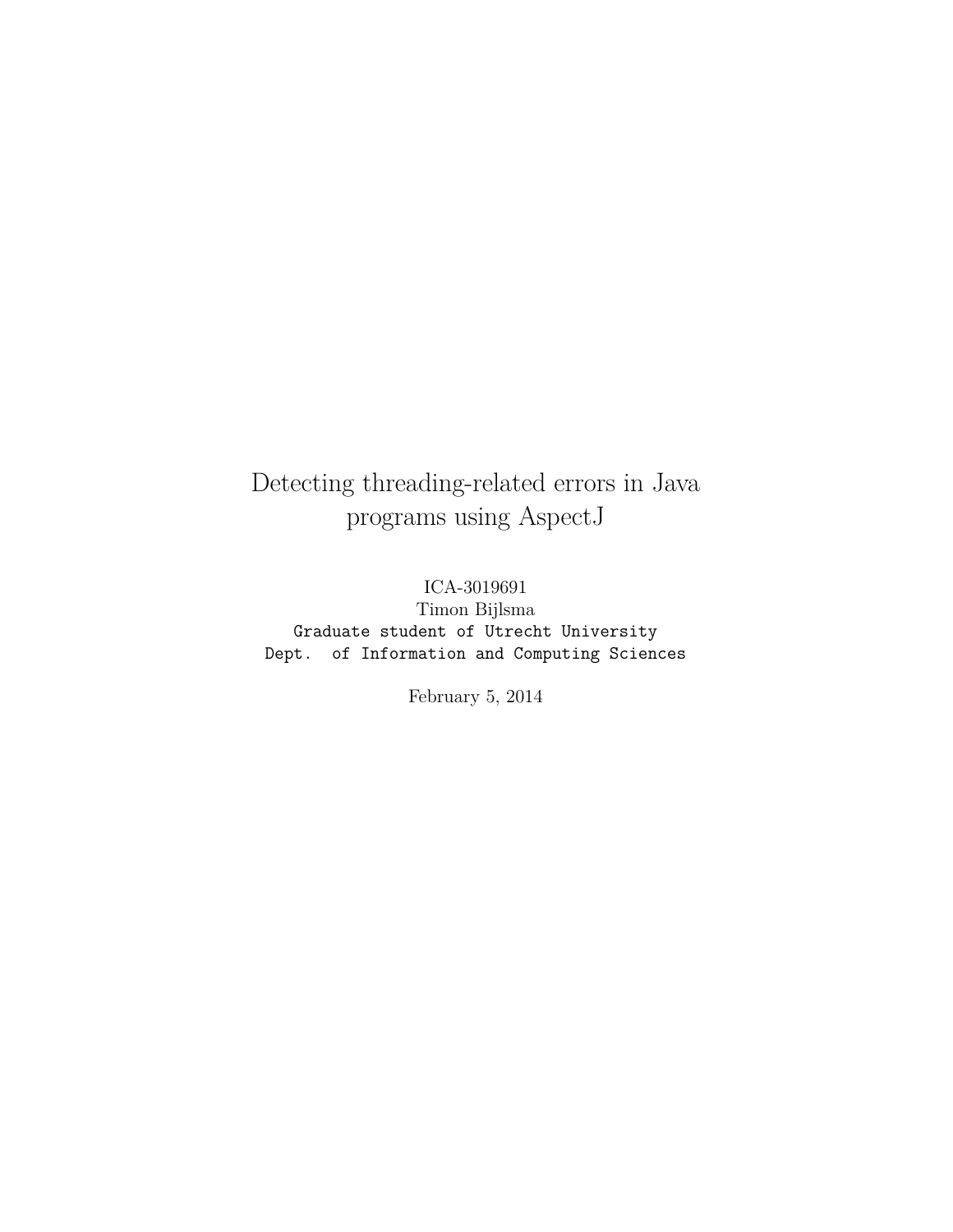# **Contents**

| 1                       |     | Introduction<br>3                                                                            |
|-------------------------|-----|----------------------------------------------------------------------------------------------|
|                         | 1.1 | $\overline{4}$                                                                               |
|                         |     | $\overline{4}$<br>1.1.1                                                                      |
|                         |     | $\overline{5}$<br>Modified Java Virtual Machines<br>1.1.2                                    |
|                         |     | 5<br>1.1.3                                                                                   |
| $\mathbf{2}$            |     | $\bf{6}$<br>Concurrency in Java                                                              |
|                         | 2.1 | 6                                                                                            |
|                         | 2.2 | 8                                                                                            |
|                         | 2.3 | 9                                                                                            |
|                         | 2.4 | 9<br>Volatile Fields                                                                         |
|                         | 2.5 | 10                                                                                           |
|                         | 2.6 | 10                                                                                           |
|                         |     | 2.6.1<br>11                                                                                  |
|                         | 2.7 | 13                                                                                           |
|                         |     | 2.7.1<br>13                                                                                  |
|                         |     | 14<br>2.7.2                                                                                  |
|                         |     |                                                                                              |
| 3                       |     | Tackling the Thread Scheduler<br>17                                                          |
|                         | 3.1 | 18                                                                                           |
|                         | 3.2 | 18                                                                                           |
|                         | 3.3 | Implementation $\ldots \ldots \ldots \ldots \ldots \ldots \ldots \ldots \ldots \ldots$<br>19 |
|                         |     | 3.3.1<br>21                                                                                  |
|                         |     | 3.3.2<br>22                                                                                  |
|                         |     | 23<br>3.3.3                                                                                  |
| $\overline{\mathbf{4}}$ |     | <b>Error Detection</b><br>26                                                                 |
|                         | 4.1 | 26                                                                                           |
|                         | 4.2 | Data Races $\ldots \ldots \ldots \ldots \ldots \ldots \ldots \ldots \ldots \ldots$<br>28     |
|                         |     | 4.2.1<br>29                                                                                  |
| 5                       |     | Implementation<br>35                                                                         |
|                         | 5.1 | 35<br><b>JUnit</b>                                                                           |
|                         | 5.2 | 35                                                                                           |
|                         |     |                                                                                              |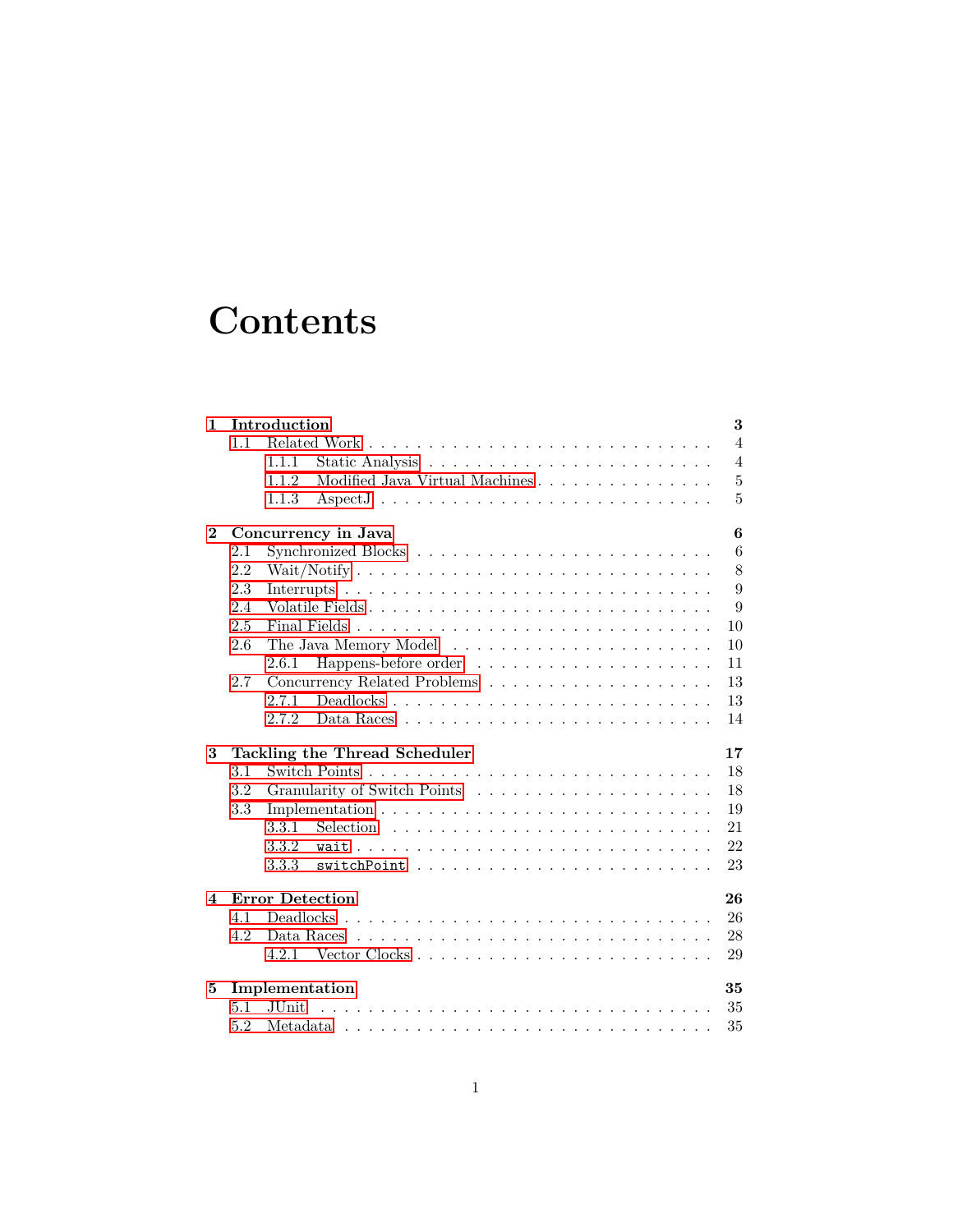|   | 5.3     |                                                                                             | 36 |  |  |
|---|---------|---------------------------------------------------------------------------------------------|----|--|--|
|   | 5.4     |                                                                                             | 36 |  |  |
|   | 5.5     | Performance                                                                                 |    |  |  |
|   | 5.6     |                                                                                             | 38 |  |  |
|   |         | 5.6.1<br>Finalizers and Garbage Collection                                                  | 38 |  |  |
|   |         | 5.6.2<br>Uninstrumentable Code                                                              | 38 |  |  |
|   |         | 5.6.3                                                                                       | 39 |  |  |
|   |         | 5.6.4                                                                                       | 39 |  |  |
|   |         | 5.6.5<br>Java 5 Concurrency Package                                                         | 39 |  |  |
| 6 | Results |                                                                                             | 41 |  |  |
|   | 6.1     |                                                                                             | 42 |  |  |
|   |         | Group A - Volatile Array Fields<br>6.1.1                                                    | 42 |  |  |
|   |         | Group B - Harmless Data Race<br>6.1.2                                                       | 42 |  |  |
|   |         | Group C - Incorrectly Synchronized<br>6.1.3                                                 | 43 |  |  |
|   |         | Group $D$ - Consequences of Other Errors $\ldots \ldots \ldots$<br>6.1.4                    | 43 |  |  |
|   |         | $Accuracy \dots \dots \dots \dots \dots \dots \dots \dots \dots \dots \dots \dots$<br>6.1.5 | 44 |  |  |
|   | 6.2     |                                                                                             | 45 |  |  |
| 7 |         | <b>Future Work</b>                                                                          | 47 |  |  |
| 8 |         | Conclusions                                                                                 | 48 |  |  |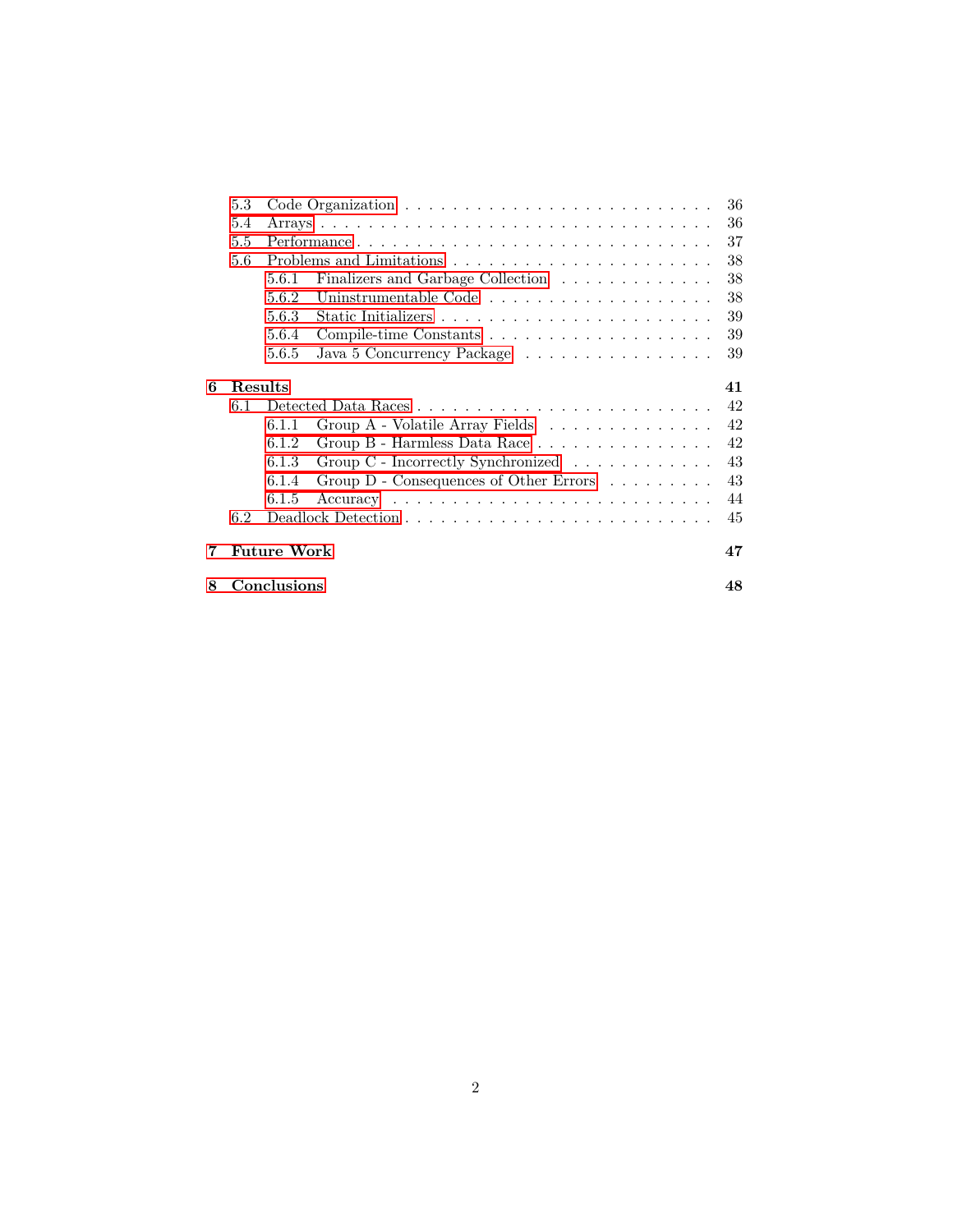## <span id="page-3-0"></span>**Chapter 1**

# **Introduction**

With the rise of multi-core processors in consumer level hardware over the past decade, writing concurrent programs has become an important skill in order to make full use of the available hardware. Non-trivial interactions between concurrently running threads greatly increase the complexity of such programs. Adding to the problem is an inherent non-determinism in the relative timing of interactions between these threads. It's possible, and in fact somewhat common, for a program to function correctly most of the time yet still contain multithreading errors which exhibit themselves only under specific thread schedules. This category of problems can be extremely difficult to detect and fix due to the lack of repeatability as well as the complexity of the order of events sometimes necessary to trigger the bug. Furthermore, some thread interleavings may be extremely unlikely to occur in practice depending on the underlying hardware, operating system and Java Virtual Machine (JVM). Normal unit tests are often inadequate in finding these errors, as even repeated testing will miss some of the more rare problematic interleavings. In fact, because tests are mostly run on the same hardware with the same or similar software, there's a high likelihood of encountering only a very limited subset of the possible interactions.

For normal unit tests to retain their usefulness even when testing multithreaded algorithms, several changes must be made to the underlying platform. Primarily, the thread scheduling must be made repeatable so that when a threading-related bug is discovered, an attempted fix for it can be tested with the same thread scheduling decisions. Being able to re-run failing code also allows the tester to step through the program with a debugger or other added instrumentation which can be important in finding out the cause of the problem. Before repeatability can come into play however, a problematic thread schedule has to be found first. An efficient implementation requires a controllable thread scheduler, usually guided by a heuristic designed to detect a specific type of concurrency problem. Solving the problem of repeatability requires taking full control of the thread scheduling in order to record and repeat a chosen interleaving. Implementing repeatability requires making the thread scheduler drivable, heuristics to find specific concurrency errors constitute knowing where to drive.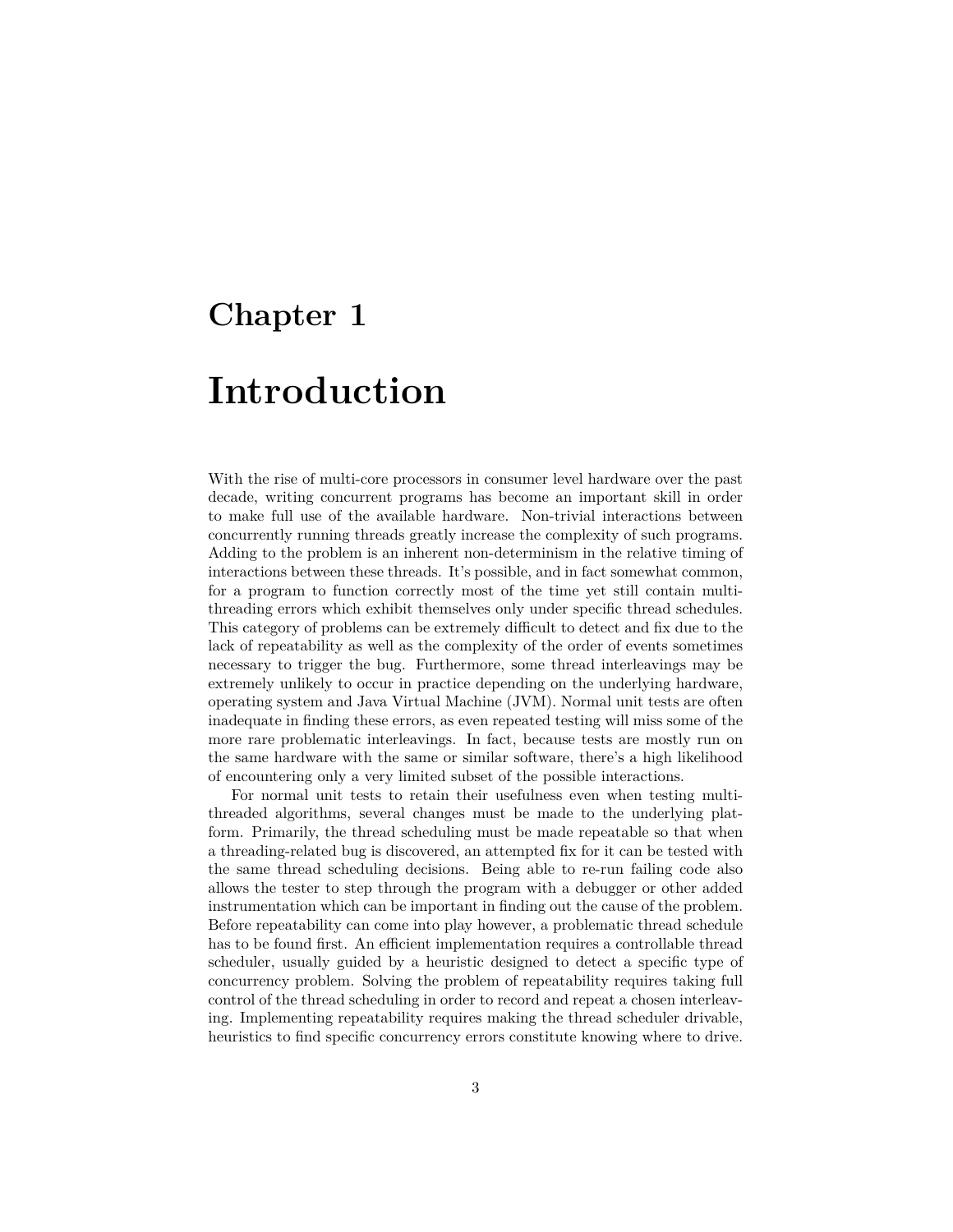The required changes can be implemented within a custom JVM, replacing the standard operating system backed threads with ones scheduled and managed entirely by the virtual machine's own code. While perhaps the most straightforward approach, requiring a custom JVM implementation just for testing can be inconvenient.

Implementation at the JVM level isn't the only way to manipulate the thread scheduler. It's possible to gain the necessary level of control by injecting code into the tested program itself rather than the platform it runs on. This allows code to run in the same environment as usual with no changes other than the injected instrumentation. The framework uses internal locks in a way that effectively forces the scheduler to run a specific thread chosen by a user-overridable algorithm.

A number of different tools exist for injecting additional code into an existing Java program. Aspect  $J[1]$  $J[1]$  is one of these tools, providing a high-level pattern-based language for determining at which code locations to insert the instrumentation. Other tools provide more low-level control over the actual bytecode generated by compiling Java classes. Considering all language semantics are defined on the Java level, working on a lower level is distracting and unnecessary.

The goal then is to create a framework to instrument existing Java code in an unobtrusive way, detecting (potential) concurrency-related problems at runtime. A number of such frameworks have been created over the years, most of them focusing on some specific subset of problems. These often don't take the Java Memory Model[\[2\]](#page-49-1) into account and the ones that do use a simplified form, ignoring some of the subtleties which occasionally come up in the implementation of high-performance code. A complete and accurate implementation of the relaxed constraints on inter-thread semantics specified in the memory model is required to make a correct judgment on potential concurrency errors. The transparent implementation of the rules specified by the memory model provide a solid theoretical foundation for the validity of detected problems.

## <span id="page-4-0"></span>**1.1 Related Work**

#### <span id="page-4-1"></span>**1.1.1 Static Analysis**

An alternative approach to run-time instrumentation, static analysis involves constructing a model from the tested program's source code and performing analysis on that model without running the actual code. Static analysis tools are capable of exhaustively exploring a programs state, but they may be hindered by practical limits of memory and time. When each possible thread interleaving has to be taken into account, the state space grows so rapidly that static testing quickly becomes impractical. Static testing is often used as a pre-processing step for dynamic algorithms[\[3,](#page-49-2) [4\]](#page-49-3) either as a guide to find information about the program, or to exclude parts from the dynamic analysis that can be proven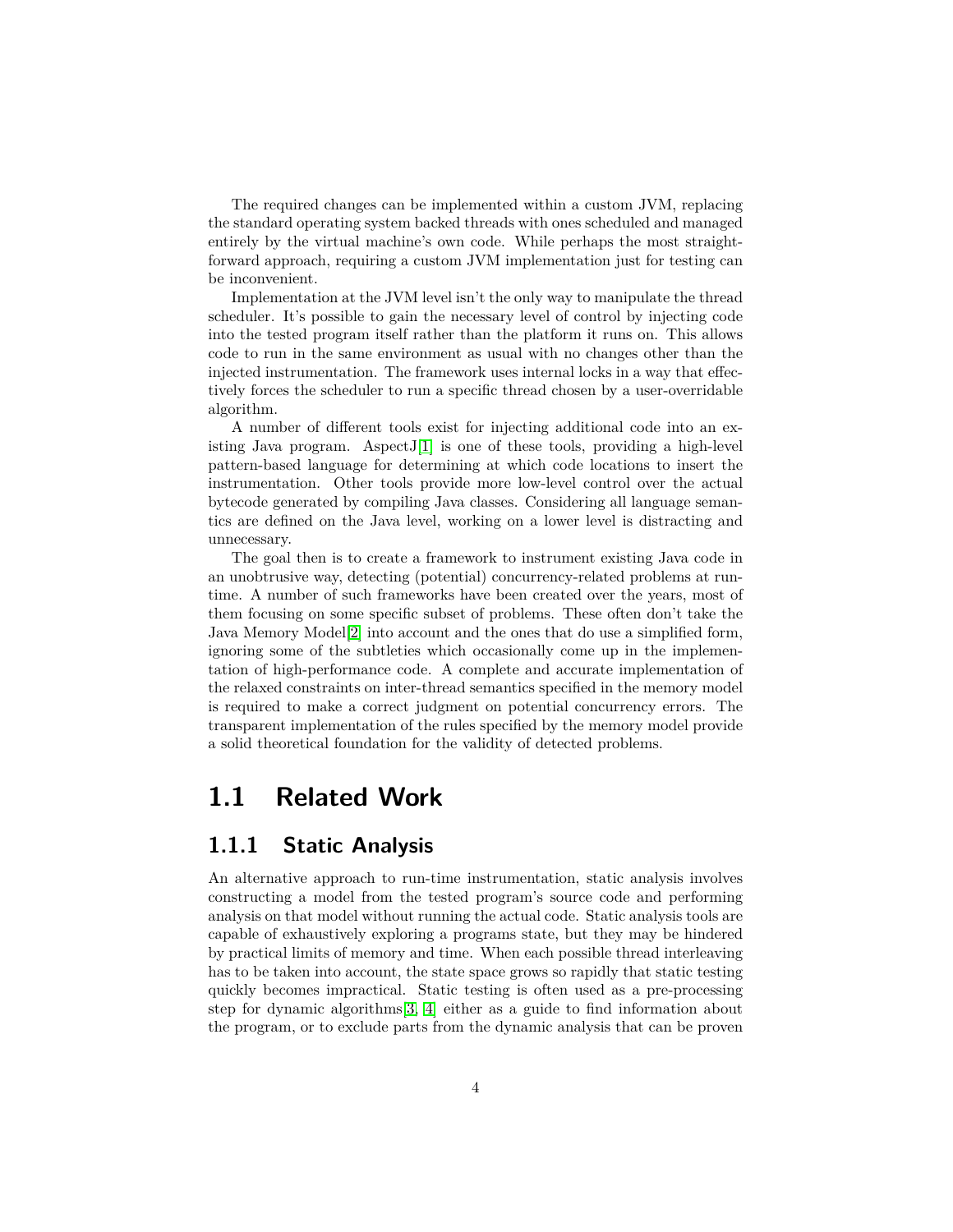safe. Hybrid techniques, building and refining a limited model while partially running the program, have also been proposed[\[5\]](#page-49-4).

#### <span id="page-5-0"></span>**1.1.2 Modified Java Virtual Machines**

As mentioned earlier, modification of the JVM itself is another way in which control over the thread scheduling can be obtained. Using a custom or research VM gives the highest degree of control over the way in which code is executed, allowing for more exotic features such as rollback/snapshot support[\[6,](#page-49-5) [7\]](#page-49-6). Rollback in particular is a convenient tool in attempts to exhaustively test a program by allowing the code to go back in time and enter a different branch. Some of the more extensive modifications may not be compatible with all Java language features, for instance rollback has problems with native code.

#### <span id="page-5-1"></span>**1.1.3 AspectJ**

The use of AspectJ for the type of invasive instrumentation required here isn't yet very widespread. Older solutions often relied on modifying the JVM[\[6,](#page-49-5) [7\]](#page-49-6) or instrumentation through more low-level bytecode manipulation tools[\[4\]](#page-49-3). That's not to say no AspectJ-based dynamic analysis implementations exist. Racer[\[3\]](#page-49-2) implements a simplified data race detection algorithm called ERASER[\[8\]](#page-49-7) by means of AspectJ instrumentation. The elegance and straightforwardness of Racer's implementation were a major inspiration to use AspectJ as well.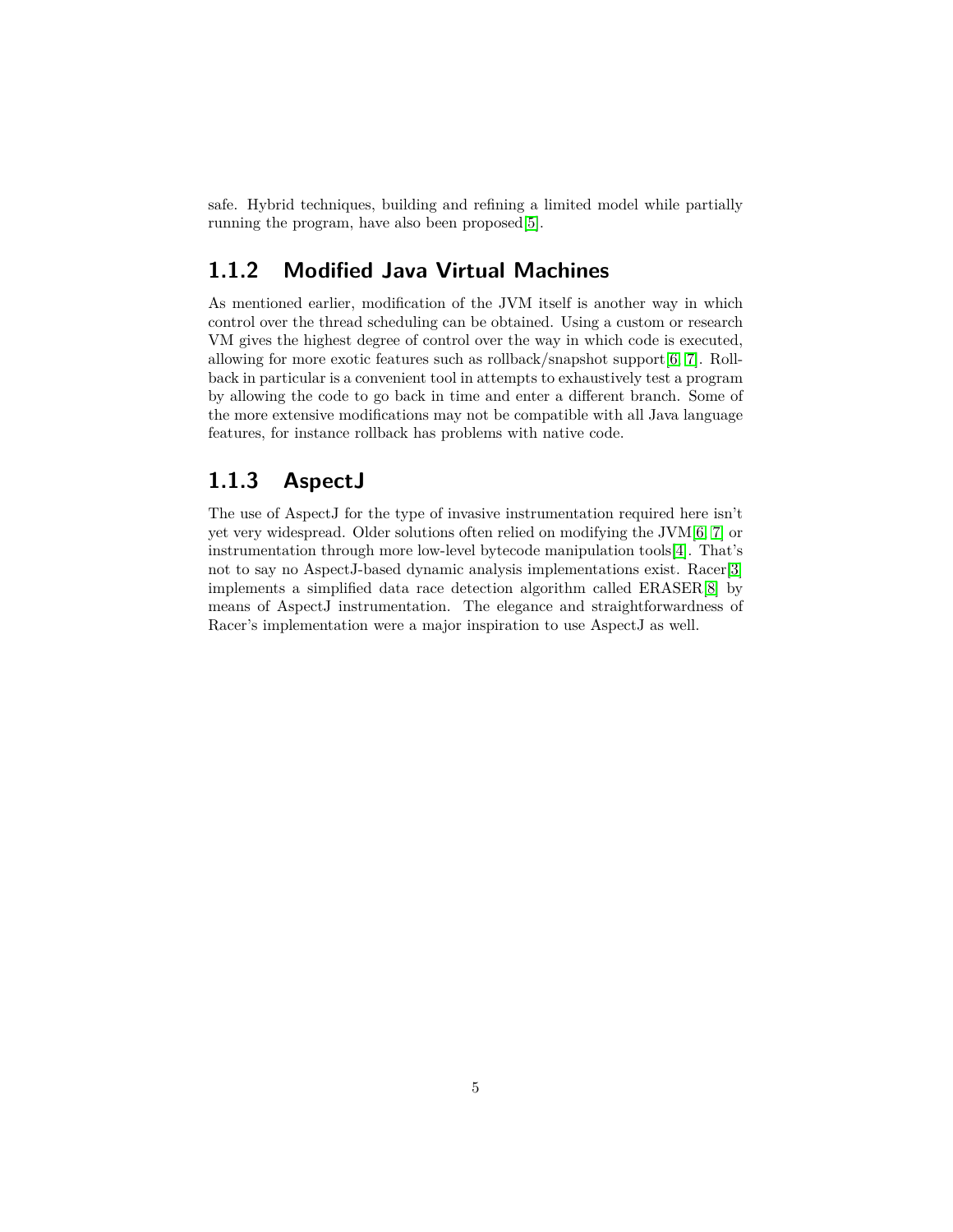## <span id="page-6-0"></span>**Chapter 2**

# **Concurrency in Java**

Threads form the backbone of any concurrent Java program. Be it directly or through thread pools, they're the only language feature explicitly allowing multiple pieces of code to run at the same time. If threads would never interact there would be no problem, but some additional language features are required to let threads safely operate on the same data at the same time.

## <span id="page-6-1"></span>**2.1 Synchronized Blocks**

Reads and writes to most types of fields are atomic[\[9\]](#page-49-8) in Java (double and long are the exceptio[n2.7.2\)](#page-13-2). Atomicity prevents the potential problem of partial writes, where two concurrent writes to a field intertwine and the field ends up with an unexpected value. What atomic writes do not protect against however is the following:

```
Thread A
1 //Withdraw 50
2 if (balance >= 50) {
3 balance == 50;4 }
                                             Thread B
                                  1 //Withdraw 70
                                  2 if (balance >= 70) {
                                  3 balance -= 70;
                                  4 }
```
Table 2.1: Concurrent memory access

With the above program, the following non-intuitive instruction interleaving is possible.

Possible instruction interleaving

```
1 balance = 100;
2 A: if (balance >= 50)
3 B: if (balance >= 70)
```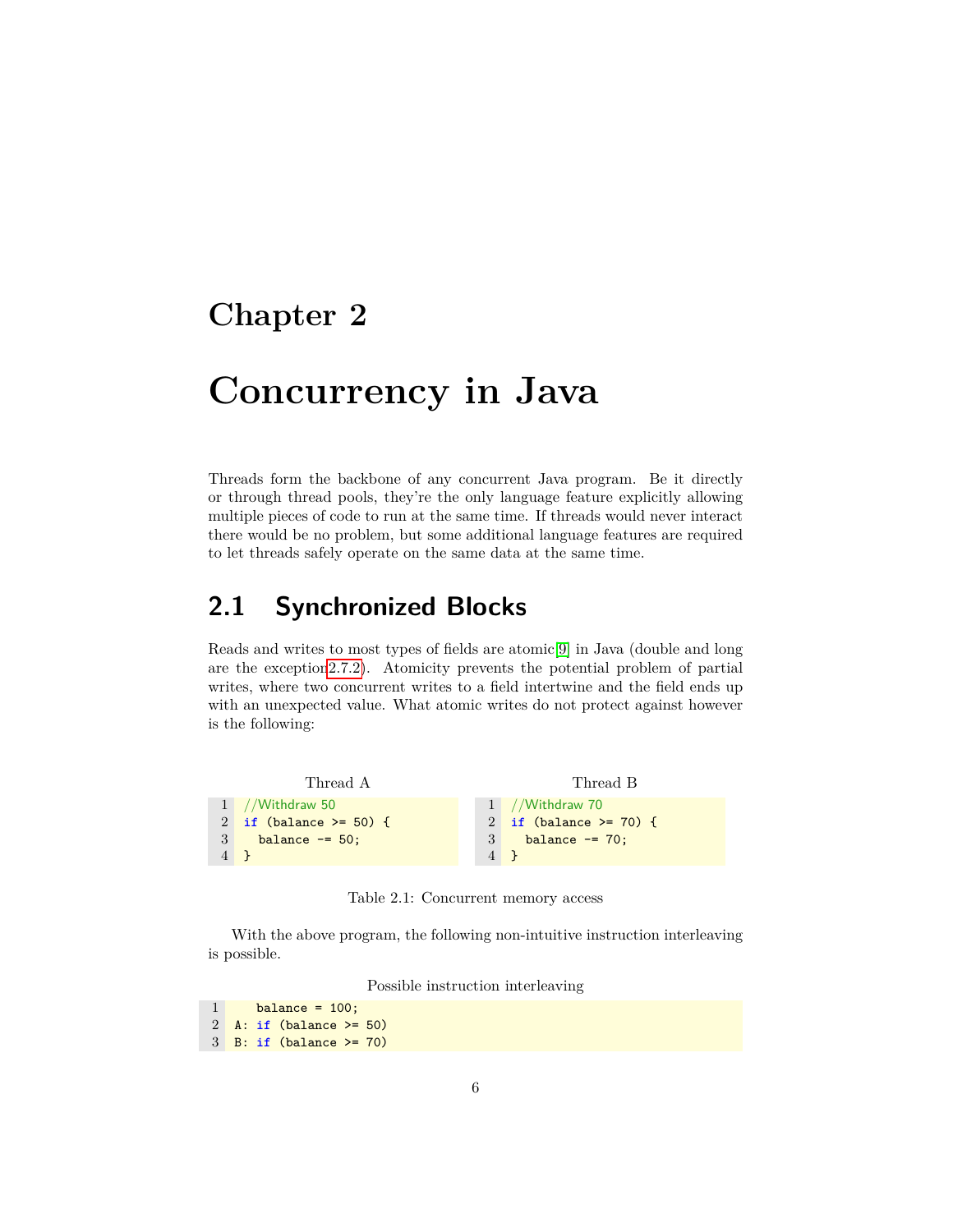$4$  A: balance  $-$ = 50;  $5$  B: balance  $-$ = 70;

This would leave the balance at -20, despite the explicit range check prior to decrementing. Another perhaps surprising thing is that the -= operator is *not* atomic. The assignment operator is atomic, but all the shorthand assignment operators (including ++ and –) are not.

The synchronized statement can be used to prevent multiple threads from accessing a shared resource concurrently.

Thread A 1 **synchronized** (L) { 2 //Withdraw 50 3 **if** (balance >= 50) { 4 balance -= 50; 5 } 6 } Thread B 1 **synchronized** (L) { 2 //Withdraw 70 3 **if** (balance >= 70) { 4 balance -= 70; 5 } 6 }

Table 2.2: Fixing things with synchronization

In the above example, both threads synchronize on the shared object L. Every object in Java has an associated *monitor* which can be *obtained* by a thread. A monitor can only be obtained by one thread at a time, other threads trying to obtain that monitor will block until it becomes available. In the case of a synchronized statement, a monitor has to be obtained before entering and is automatically released when the thread leaves the synchronized block for any reason. The conflicting access to balance is prevented by wrapping all accesses to it with synchronization on the same monitor.

In addition to synchronized statements, entire methods can also be marked as synchronized. A synchronized method behaves as though its body were contained in a synchronized block with this as the monitor.



Table 2.3: Synchronized methods

Synchronized statements can be nested. The running thread acquires each monitor separately whenever it encounters a synchronized statement, blocking if the monitor is already in use by another thread. Threads can double-acquire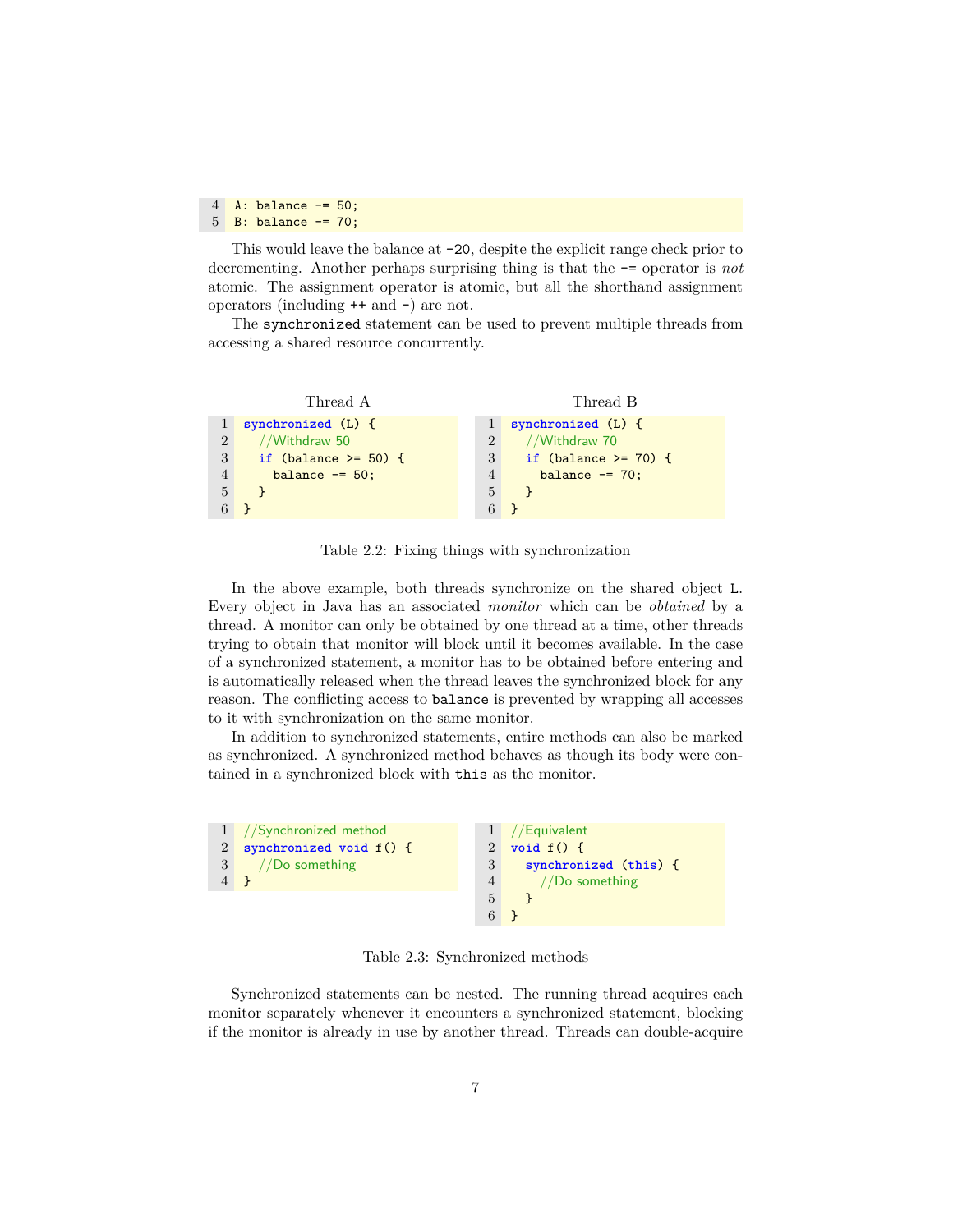the same monitor, for example by recursively calling a synchronized method. The monitor will then be released only once the thread leaves the topmost synchronized block.



Table 2.4: Examples of nested synchronized statements

## <span id="page-8-0"></span>**2.2 Wait/Notify**

Another way to interact with monitors is through the wait/notify/notifyAll methods defined in java.lang.Object. A call to wait puts the current thread to sleep. The notify method is used to wake up one of the threads waiting on the notified object's monitor. No guarantees are made as to which thread is woken up. notifyAll behaves similarly to notify, but wakes up all threads instead of just one. A waiting thread may also wake up for no apparent reason at all and failing to take these spurious wakeups into account can occasionally be a source of bugs.

An object's wait and notify methods may only be called by a thread currently holding that object's monitor. To allow this to work, wait temporarily releases the monitor it's waiting on for duration of the wait. If it didn't, no other thread would be able to obtain the monitor and therefore be incapable of using notify. This unique behavior of temporarily releasing a monitor will be important later in the implementation of the framework responsible for manipulating the thread scheduler.

#### Blocking queue example

```
1 //Removes and returns the first item in the queue
2 //If empty, waits for an item to become available
3 public synchronized Object pop() {
4 while (isEmpty()) {
5 try {
6 wait();
7 } catch (InterruptedException ie) {
8 //Wait interrupted
9 }
10 }
```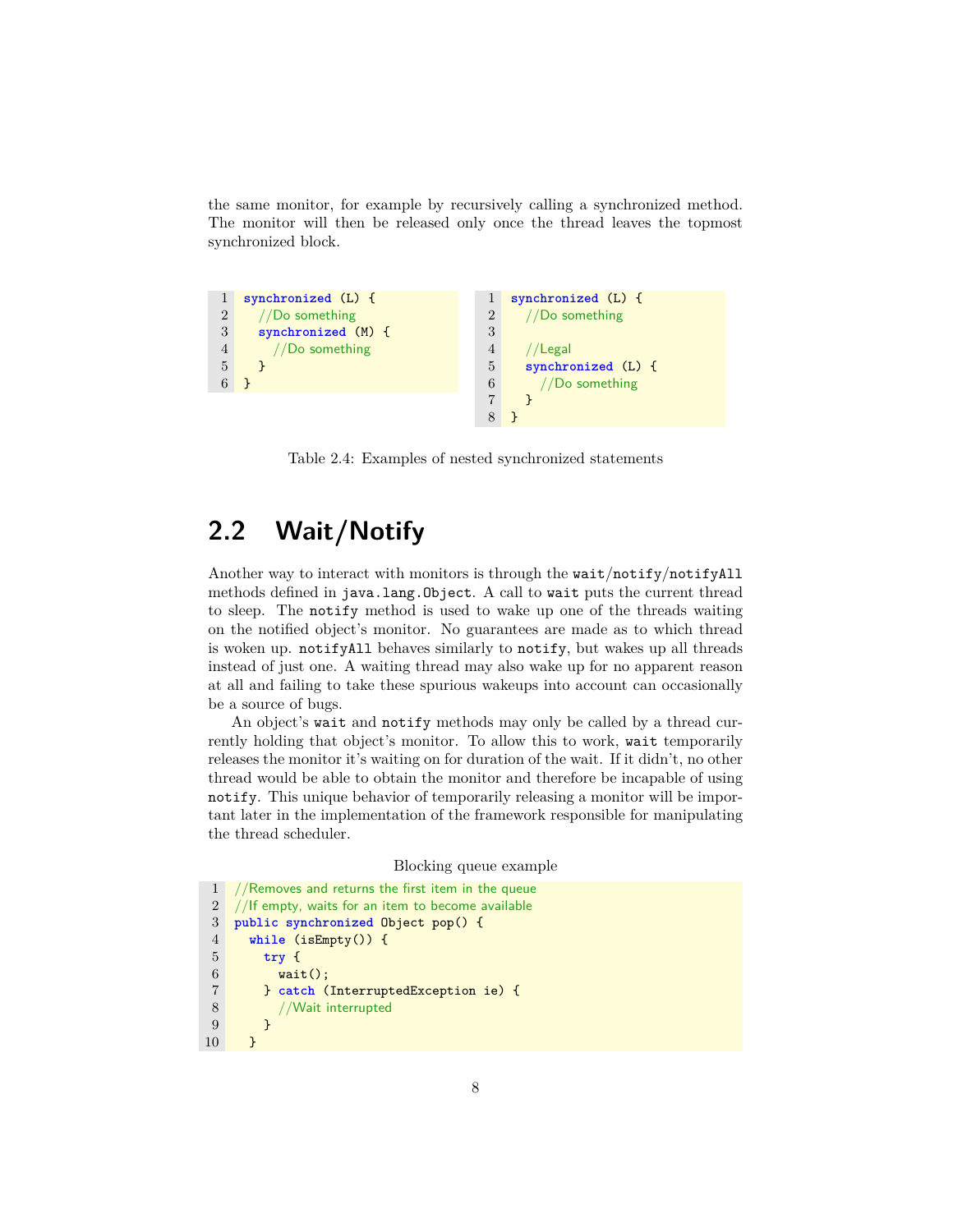```
11 Object result = internalRemoveFirst();
12 notifyAll();
13 return result;
14 }
15
16 //Adds a new item to the back of the queue
17 //If full, waits for a free slot to become available
18 public synchronized void push(Object obj) {
19 while (size() >= capacity()) {
20 try {
21 wait();<br>22 b catch (
        22 } catch (InterruptedException ie) {
23 //Wait interrupted
24 }
25 }
\frac{26}{27}notifyAll();
28 }
```
The wait/notify pair is often used as an optimization when a thread needs to wait for a certain condition to become true. Even without the wait, the program would still function, but far less efficiently. Blocking the thread until the condition becomes true prevents it from running and wasting processor cycles.

Checking the wait condition in a loop is standard practice. It's always possible for unrelated code to call notify prematurely. A wait can also be interrupte[d2.3](#page-9-0) at any time for no reason. Not checking the wait condition after waking up is therefore usually a bad idea and a potential bug.

## <span id="page-9-0"></span>**2.3 Interrupts**

Thread interrupts are perhaps not the first thing one would think of when listing functionality related to concurrency in Java, but they play a small role in various areas. Threads can interrupt each other by calling each other's interrupt methods. Calling this method sets a queryable flag on the interrupted thread and wakes that thread up from any (timed) wait with an InterruptedException.

## <span id="page-9-1"></span>**2.4 Volatile Fields**

The compiler has a lot of freedom to reorder or optimize reads and writes performed on regular fields. These optimizations are important to achieve acceptable performance, but when a field can be written to from an external source (like another thread), optimizing away even a seemingly redundant read could prove disastrous. Fields can be marked as volatile to prevent these types of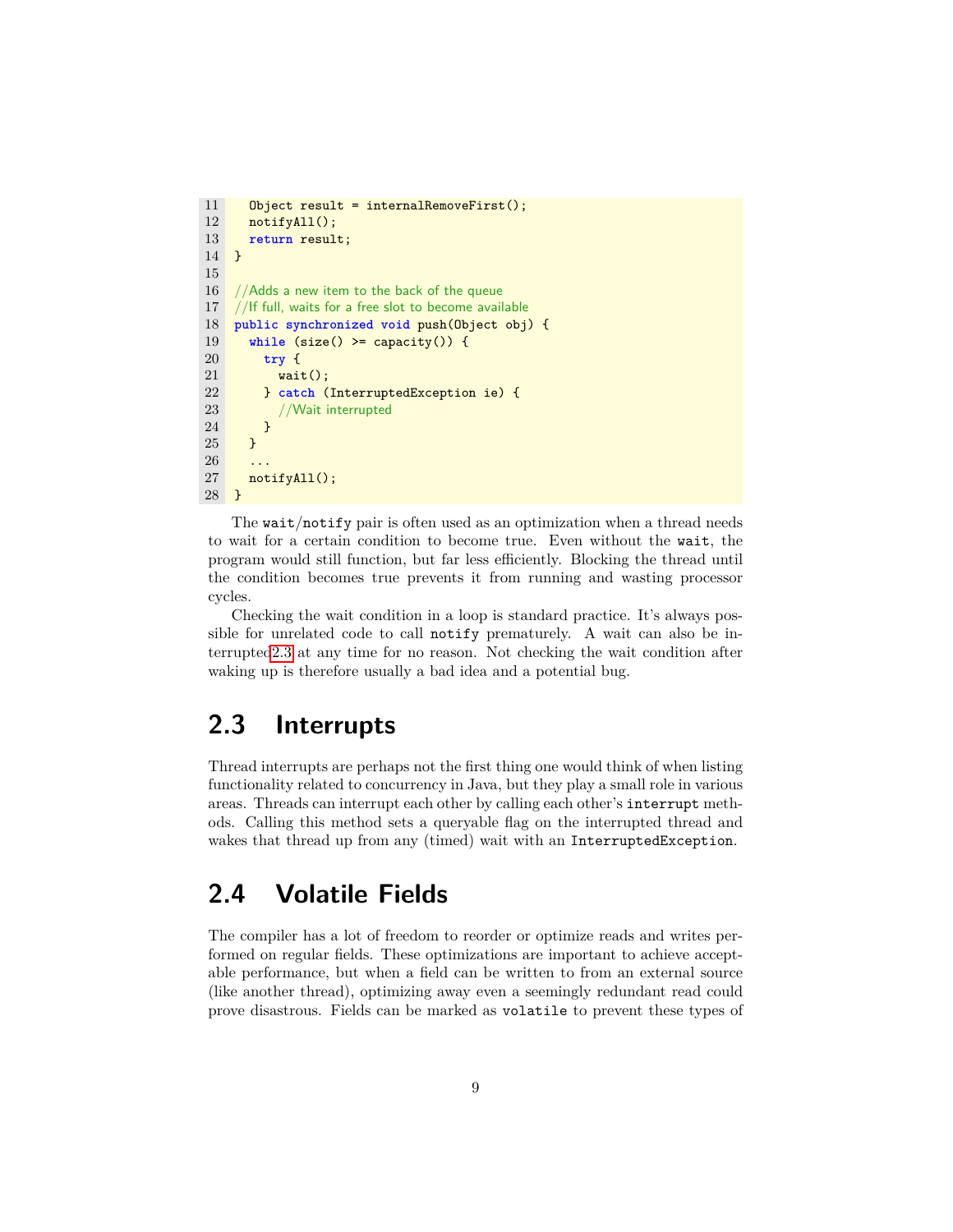

Table 2.5: Interrupting a wait

<span id="page-10-0"></span>optimizations from occurring. Reads and writes to volatile fields may not be optimized away or reordered.

### **2.5 Final Fields**

Final fields may not seem like they should have special meaning in concurrent programs, but Java provides some additional guarantees specific to final fields. Final fields must be given an initial value within the constructor of the object defining them. Once the constructor returns, any thread reading that field will see the initialized value. The interesting bit is that this is true *even in the presence of a data race*[.2.7.2](#page-13-2) Non-final fields don't have this guarantee and when passed through a data race may appear to have their default values rather than whatever they're set to in their object's constructor.

## <span id="page-10-1"></span>**2.6 The Java Memory Model**

Every language needs a set of rules that determine the range of allowable behaviors when multiple threads concurrently operate on the same memory locations. Shared fields are the primary way in which Java threads communicate with each other. Through only a handful of shared objects, a significant part of the entire object graph can become accessible to many threads at once. Taking into account the large segment of shared memory combined with threads potentially running on different processing cores, keeping every shared field consistently updated would seriously impact performance. To allow for optimal performance, most of the synchronization in Java requires deliberate action – either by using the synchronized statement, or by marking fields as volatile.

For single threaded programs, the behavior specified by Java's memory model is entirely intuitive. The observable behavior of a thread must be as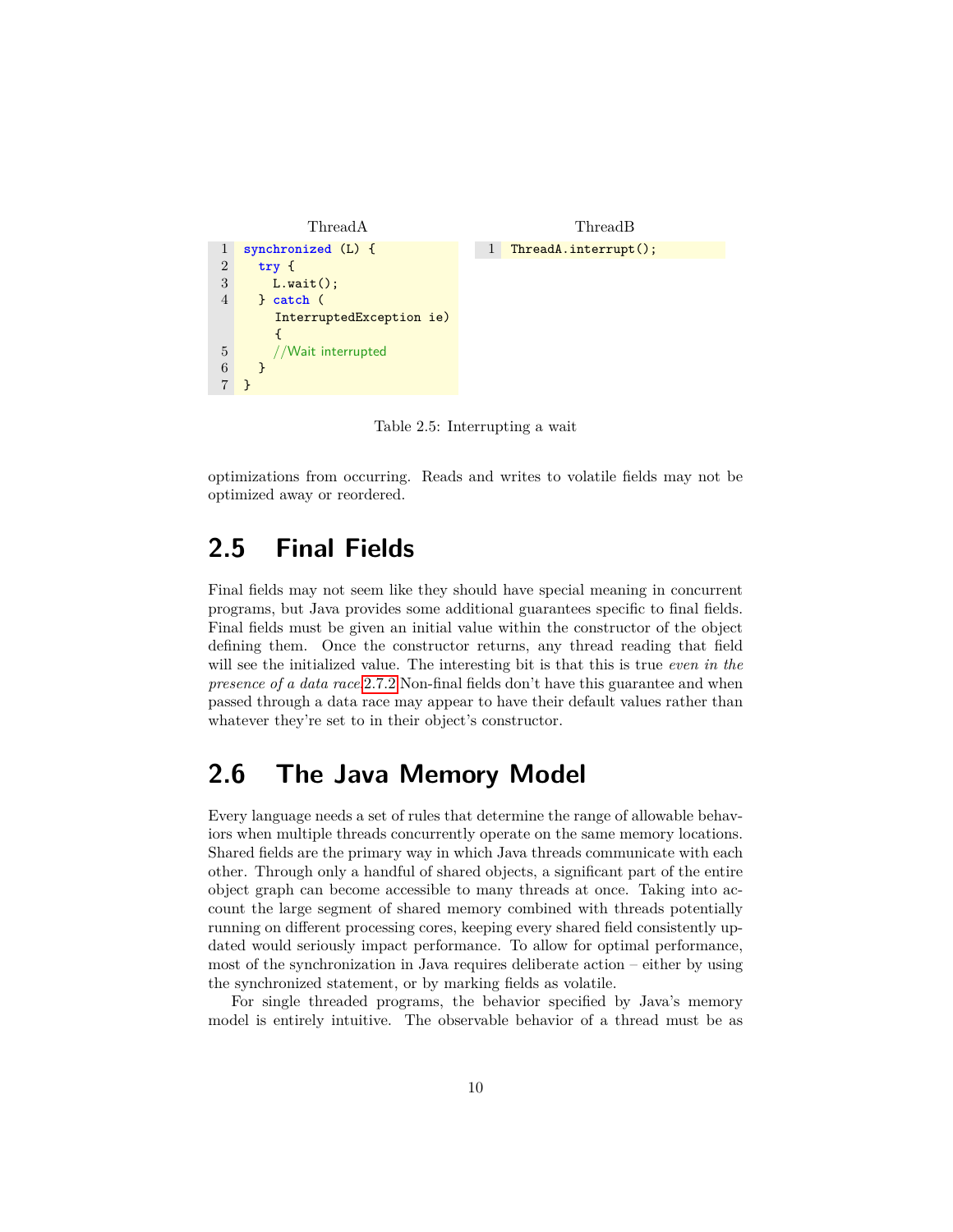though all instructions happen in *program order*: the same order as they appear in the source code. Behind the scenes, this gives the compiler some room to reorder or otherwise optimize things as long as the program's behavior doesn't change as seen by that one thread (intra-thread). What other threads observe (inter-thread) is limited by a much more lenient set of *happens-before* rules.

#### <span id="page-11-0"></span>**2.6.1 Happens-before order**

The happens-before order forms the base of Java's memory model, setting limits to the range of acceptable behaviors for observability between different threads. The limited sequential consistency offers a balance between runtime performance and behavior which is reasonably intuitive to programmers. More specifically, happens-before enforces a partial order between the actions in multiple threads.

When two actions are in a *happens-before* relation, x happens-before y, the effects of action x are observable by action y.

The term observable is important here – it's possible for an action to have been performed, but its effects not yet visible to other threads. Happens-before not only guarantees action x has been performed, but also that all of its effects are visible to the thread performing action y. The split between performing an action and having its results become visible to other threads has an important purpose: it leaves room for caching to occur. Requiring all writes to appear to every thread immediately can have a high runtime cost, especially when those threads run on separate processors with no shared cache.

The following happens-before rules are defined by the memory model.[\[10\]](#page-49-9)

#### **Happens-before rules**

- **A** If two actions, x and y, are in the same thread and x precedes y in program order, then x happens-before y.
- **B** Any action in an object's constructor happens-before any action in that object's finalizer.
- **C** An unlock action of any monitor happens-before all subsequent lock actions on that monitor by any thread.
- **D** A write to any volatile field happens-before all subsequent reads of that field by any thread.
- **E** An action that starts a thread happens-before the first action of the thread that was started by it.
- **F** Initialization of default values for fields (null, 0, false) happens-before the first action in every thread.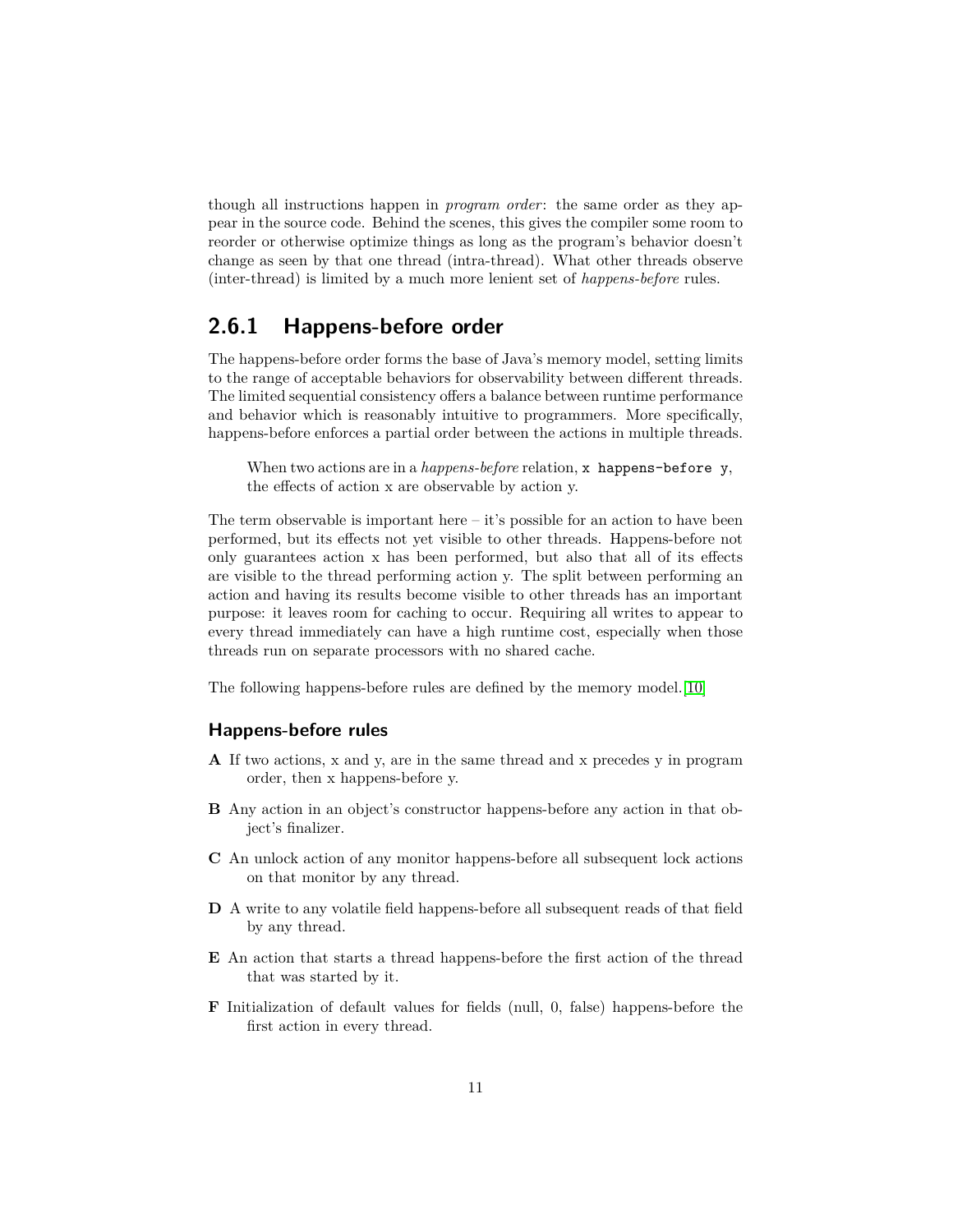- **G** The final action of a thread happens-before any action detecting that thread's termination.
- **H** An action interrupting a thread happens-before any action detecting that interrupt.
- **I** If x happens-before y and y happens-before z, x happens-before z (happensbefore is transitive).

In this context, the actions mentioned are all *inter-thread actions*. This includes all reads/writes to fields, locking/unlocking a monitor and anything which modifies a program's environment (like accessing a file stored on disk). Actions that start a thread or detect thread termination are considered interthread actions as well.

While seemingly innocuous, rules A and I together can create some rather complex situations. The presence of a happens-before relation between two threads gives guarantees beyond the specific actions involved in the happensbefore. For example, a happens-before due to a volatile write by a thread T, read by another thread R. On the basis of rule A, there's a happens-before between earlier actions in T and the volatile write. Since happens-before is transitive (rule I), the happens-before between R and T then extends to all actions performed by T prior to the volatile write.

The difference in behavior between volatile fields and regular fields lies in the way they are handled by these happens-before rules. Rule D guarantees immediate visibility of any writes to a volatile field for all threads. Visibility of reads/writes to fields performed while in a synchronized block are similarly explained by rule C. This rule ensures changes become visible between threads locking on the same monitor. It also explains why locking on a different monitor does nothing, as there will be no happens-before relation in that case.

Some of the happens-before rules are related to thread lifetime. Fields must be initialized with some default value (rule F) prior to becoming readable in order to avoid the possibility of reading undefined data. Rules E and G are very convenient as they make spawning off some work to a background thread more convenient. In particular, rule G ensures all writes are made visible to others prior to a thread ending. This means calling Thread.join on a thread and waiting for it to finish is sufficient to see all writes performed by that thread without the need for further explicit synchronization. Also, while perhaps not the most obvious manner of synchronization, interrupts could potentially be used to establish a happens-before relation between threads on the basis of rule H.

Lastly, the rule concerning finalizers is more important than it initially appears to be. In Java, finalizers may be run on any thread and without any synchronization. Without the happens-before here, there would be zero guar-antee as to the values of any of the object's non-final fields<sup>[1](#page-12-0)</sup>. Because of the

<span id="page-12-0"></span><sup>&</sup>lt;sup>1</sup>Final fields are an exception, guaranteeing some visibility outside the normal happensbefore rules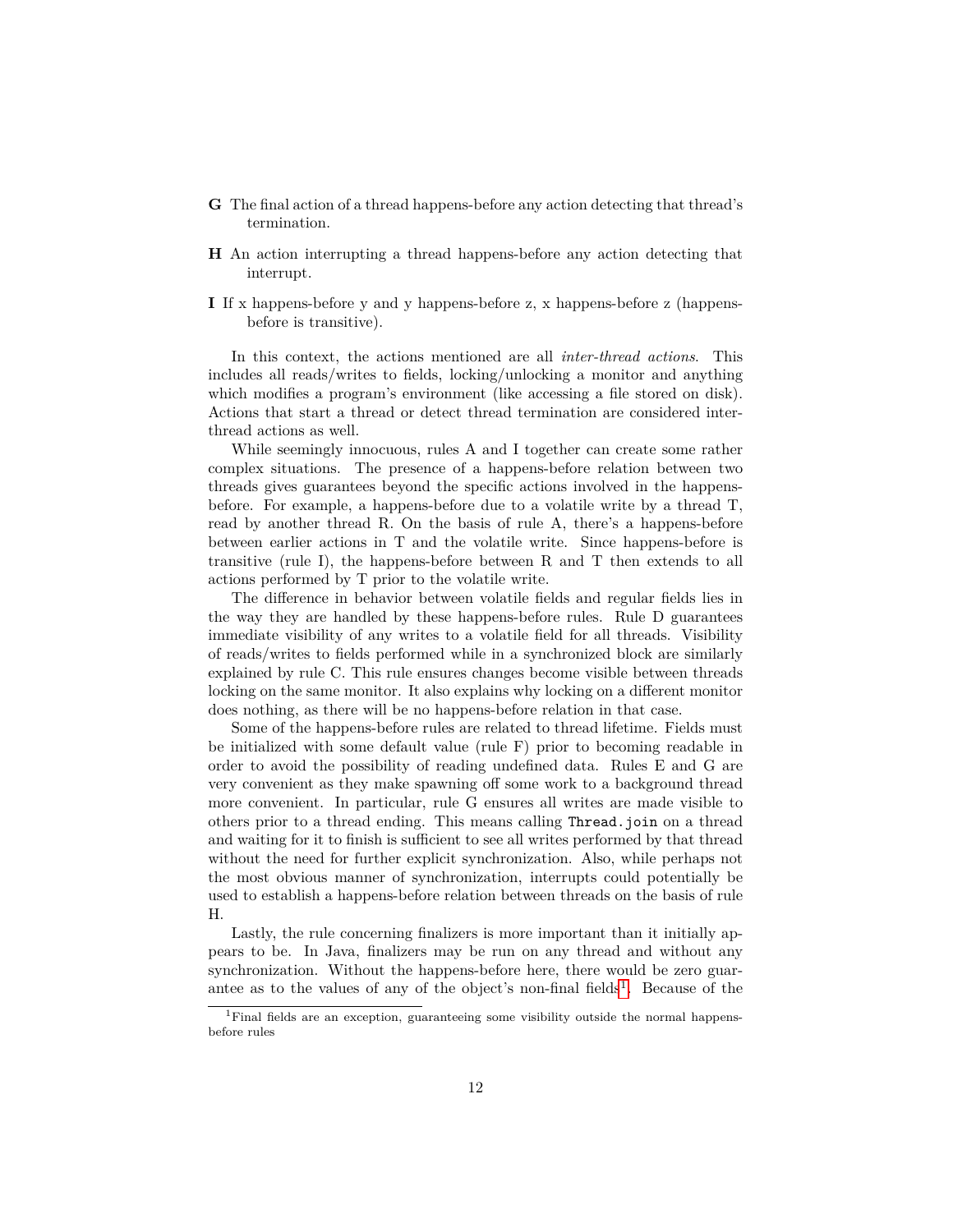<span id="page-13-0"></span>happens-before, at least writes performed during the constructor are visible. Any changes after that may or may not be visible during finalization.

### **2.7 Concurrency Related Problems**

#### <span id="page-13-1"></span>**2.7.1 Deadlocks**

Rather than a problem related to the memory model, deadlocks are caused by erroneous nested locking. A deadlock happens when multiple threads are in a cyclic wait that will never end.



<span id="page-13-3"></span>Table 2.6: Potential deadlock

It's possible here for thread A take take lock L, while thread B takes lock M. Eventually, thread A will try to take lock M, but block since B is still holding it and thread B will try to take lock L which is still in use by thread A. Since neither thread can back up out of the situation, this mutual wait will never end.

Whether or not a deadlock occurs often depends on the specific order in which threads are scheduled. Even when two threads could potentially end up in a deadlocked state, the required situation where both threads hold one of the locks may be exceedingly rare in practice. Things have to happen with a specific timing so one thread doesn't just take both locks and continues past the problematic section.

Since deadlocks can only occur when a thread blocks while holding a lock, avoiding nested locking in general can be a good idea. In some cases though, nested synchronization simply cannot be avoided. As long as the nested locks are always taken in the same order, there's no risk of a deadlock – only when different locking orders exist in the same program it becomes truly dangerous. The presence of different orders alone isn't necessarily a problem since surrounding code may make it impossible for a deadlock to occur.

<span id="page-13-2"></span>Not as common, but still a very real possibility are deadlocks involving more than two threads[.2.7.1](#page-13-3) Any number of threads waiting to acquire a monitor can form a chain of dependent waits which can be represented as a directed graph. As long as there's a cycle in this dependency graph, all threads involved in the cycle will be stuck in a deadlock, endlessly waiting for each other.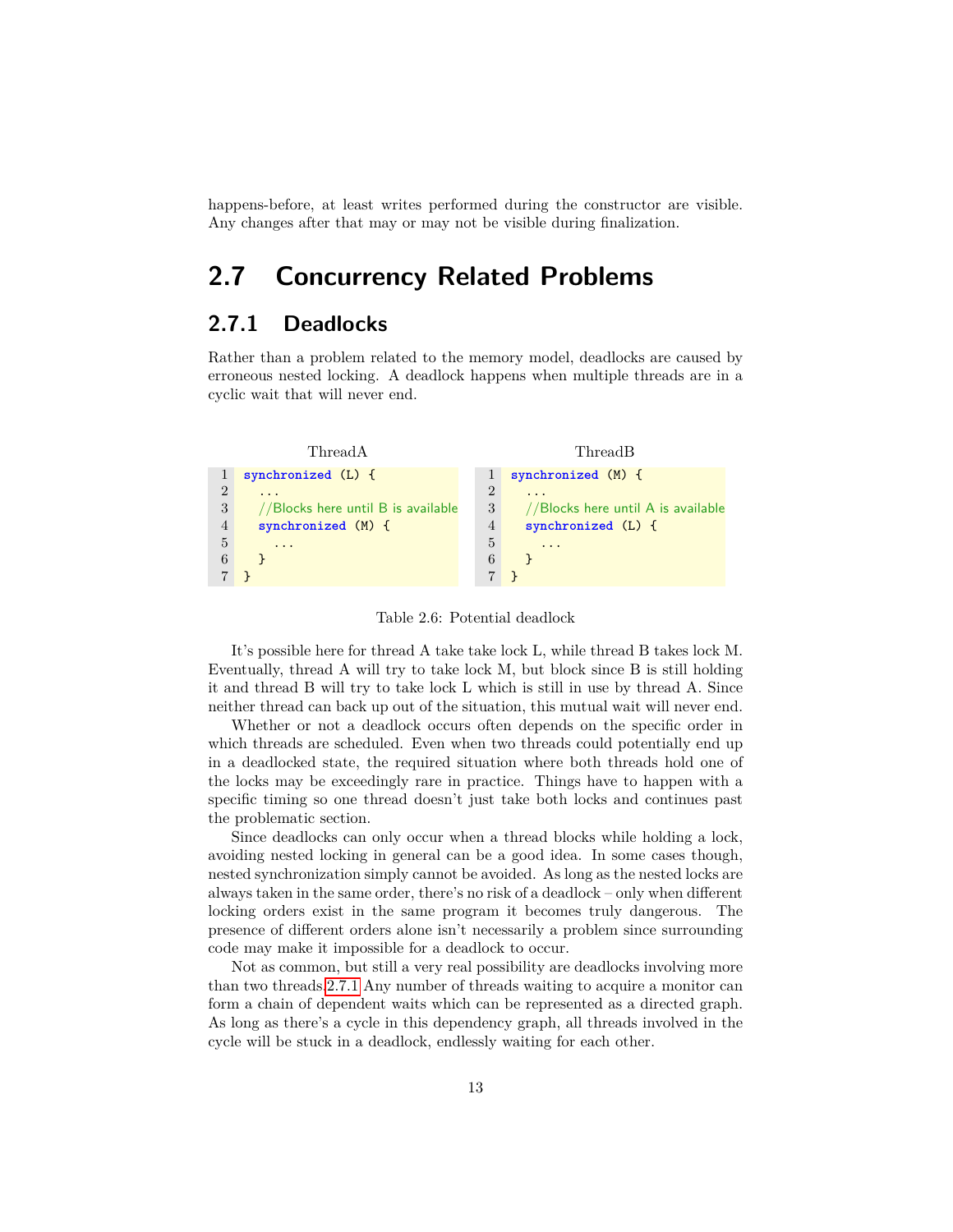

Figure 2.1: Example of a deadlock situation

#### **2.7.2 Data Races**

While the occurrence of a deadlock is often fatal to a running program, finding the cause is often relatively straightforward given the stack traces of the threads involved. Data races however can cause much more subtle problems, many of which can be dependent on the implementation of the virtual machine or even the underlying hardware. A *data race* in Java is defined by the language specification as follows.

When a program contains two conflicting accesses that are not ordered by a happens-before relationship, it is said to contain a data race.[\[11\]](#page-49-10)

Two accesses are *conflicting* when performed by different threads and at least one of the accesses is a write. Accessing a field through a data race creates a risk of witnessing implementation-specific optimizations allowed within the bounds of the happens-before rules. Often, this merely results in observing an outdated cached value for a field, but the consequences can be much more severe.

A data race free program on the other hand will appear sequentially consistent. Because all inter-thread behavior is ordered by happens-before rules (or order irrelevant as is the case with two concurrent reads), there's no opportunity to be influenced in any way by the types of optimizations and reorderings performed by the compiler. Perhaps most importantly, this means the behavior of the program (under the same thread scheduling) is guaranteed by the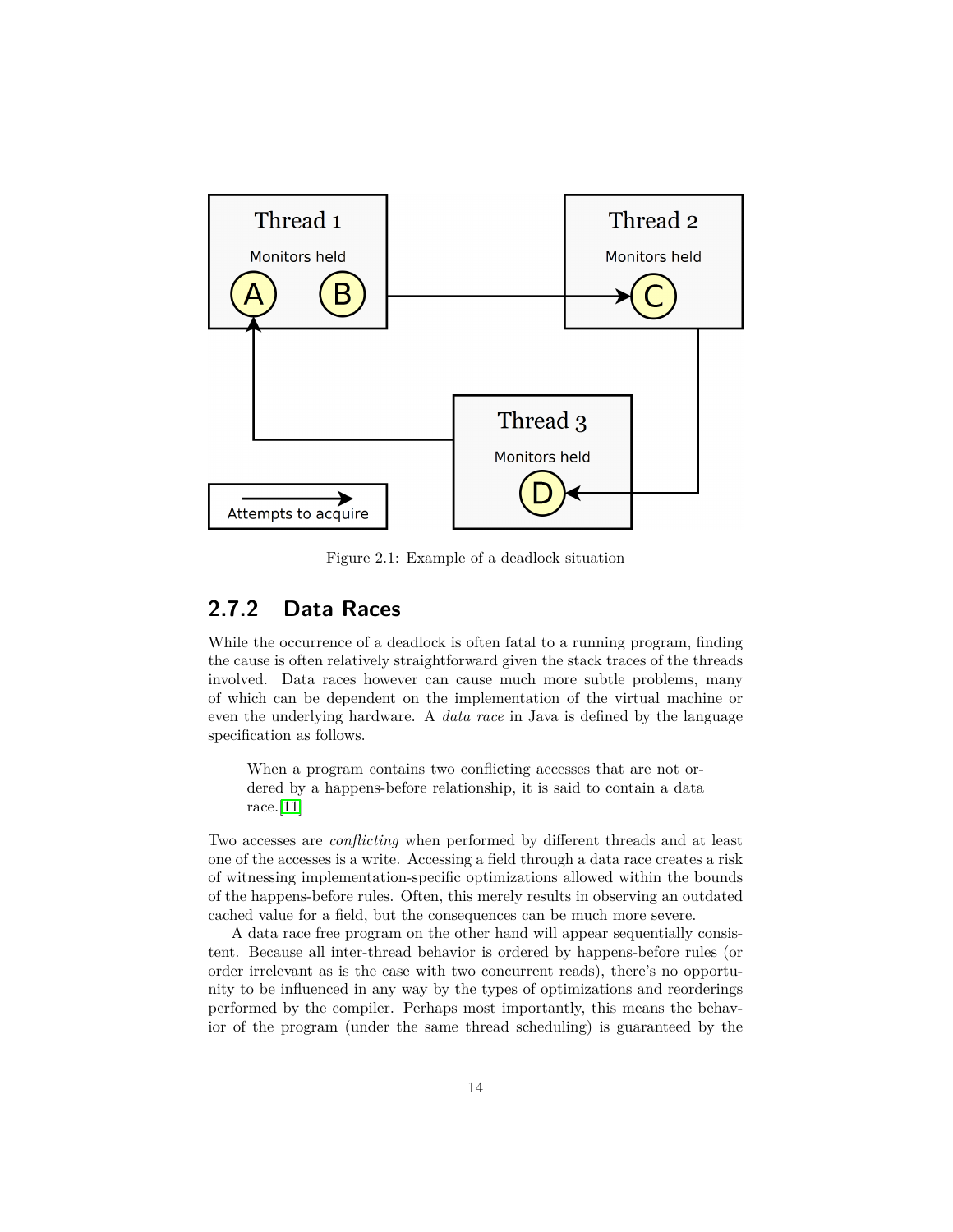language semantics and not at the mercy of implementation details or other random factors.

The common methods of ensuring a field isn't involved in a data race are through use of the synchronized statement or by marking the field volatile. Code accessing a non-volatile shared field with no or inconsistent synchronization (using different monitors) is suspicious, but not necessarily incorrect. A data race situation may be impossible due to an innocent looking read/write of a volatile field guaranteeing a happens-before. Detecting real data races is a major implementation concern as they can be the cause for all kinds of strange behavior.

```
Unoptimized
1 class T extends Thread {
2 boolean stop = false;
3
4 public void run() {
5 while (!stop) {
6 \qquad \ldots7 }
8 }
9 }
                                         Optimized
                                1 class T extends Thread {
                                2 boolean stop = false;
                                3
                                4 public void run() {
                                5 //Valid optimization!
                                6 if (stop) return;
                                7 while (true) {
                                8 ...
                                9 }
                               10 }
                               11 }
```
<span id="page-15-0"></span>Table 2.7: Infinite loop caused by a data race

Observing an older/cached value for a field involved in a data race may not seem a major problem. Remember though, unless there's a happens-before between the reading and writing threads later, the reading thread may never see the updated value. Probably the clearest example illustrating this principle is shown in [2.7.](#page-15-0) This example shows how, in the presence of a data race, simple compiler optimizations may result in serious problems. Here, the non-volatile field stop is judged to never change within the body of the while loop, allowing the check to be moved outside the loop condition. Another thread may be able to access stop and set it to true later, but because the field isn't volatile there's no happens-before and the compiler is allowed to ignore that possibility. An unintended infinite loop like this would normally be fairly easy to detect, but remember that the optimization shown here isn't consistently applied between different JVM implementations or sometimes even different runs of the same program.

#### **Non-atomic double and long**

Data races involving double/long fields are even more dangerous. Non-volatile writes to these fields aren't guaranteed to be atomic like other writes.[\[9\]](#page-49-8) Reading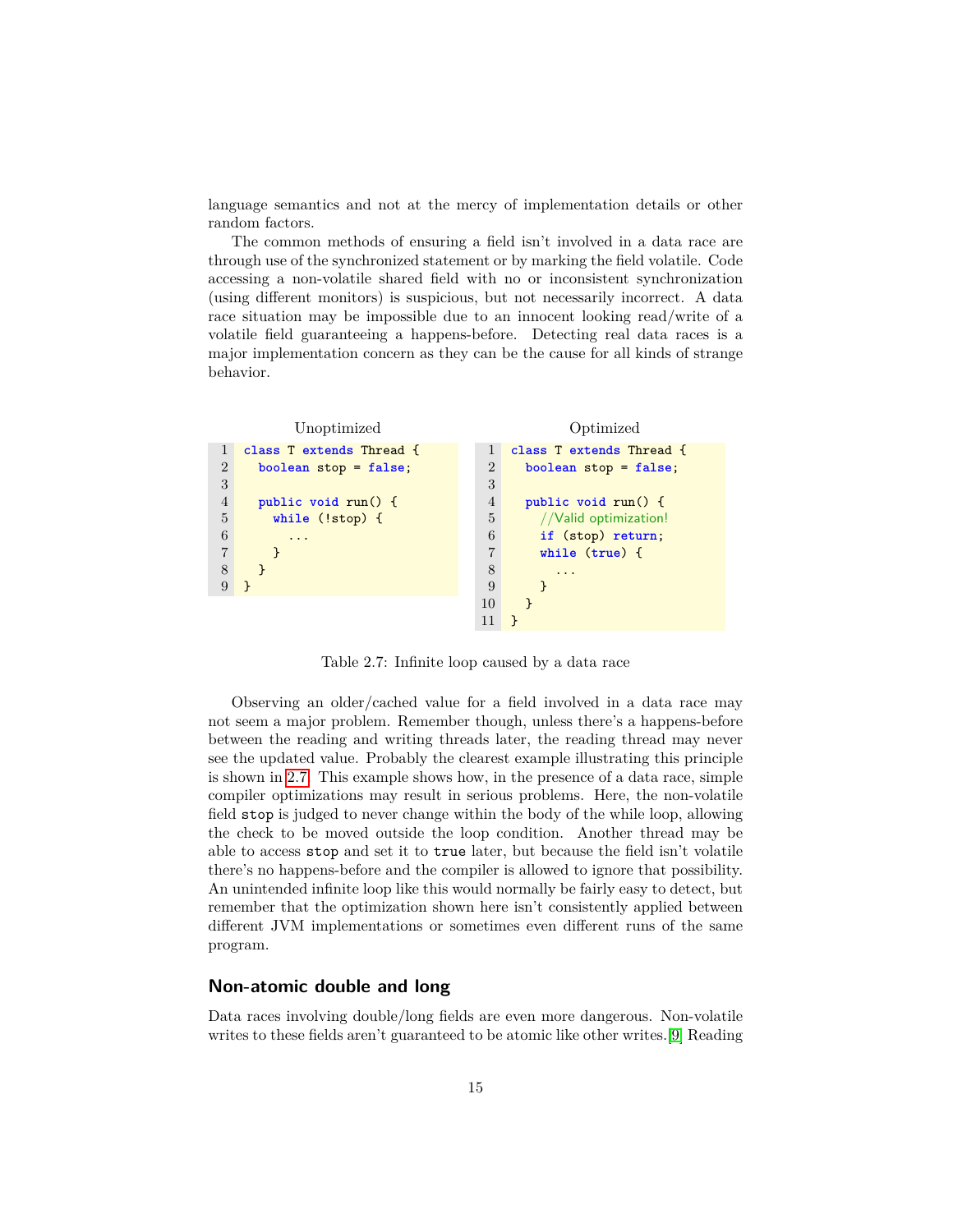such a field through a data race may not only result in an outdated/reordered value being seen, it's even possible to see a half-updated value. For example reading double with its high 32 bits matching one write and its low 32 bits matching another. This could result in a value being seen that was never written to that field anywhere in the program.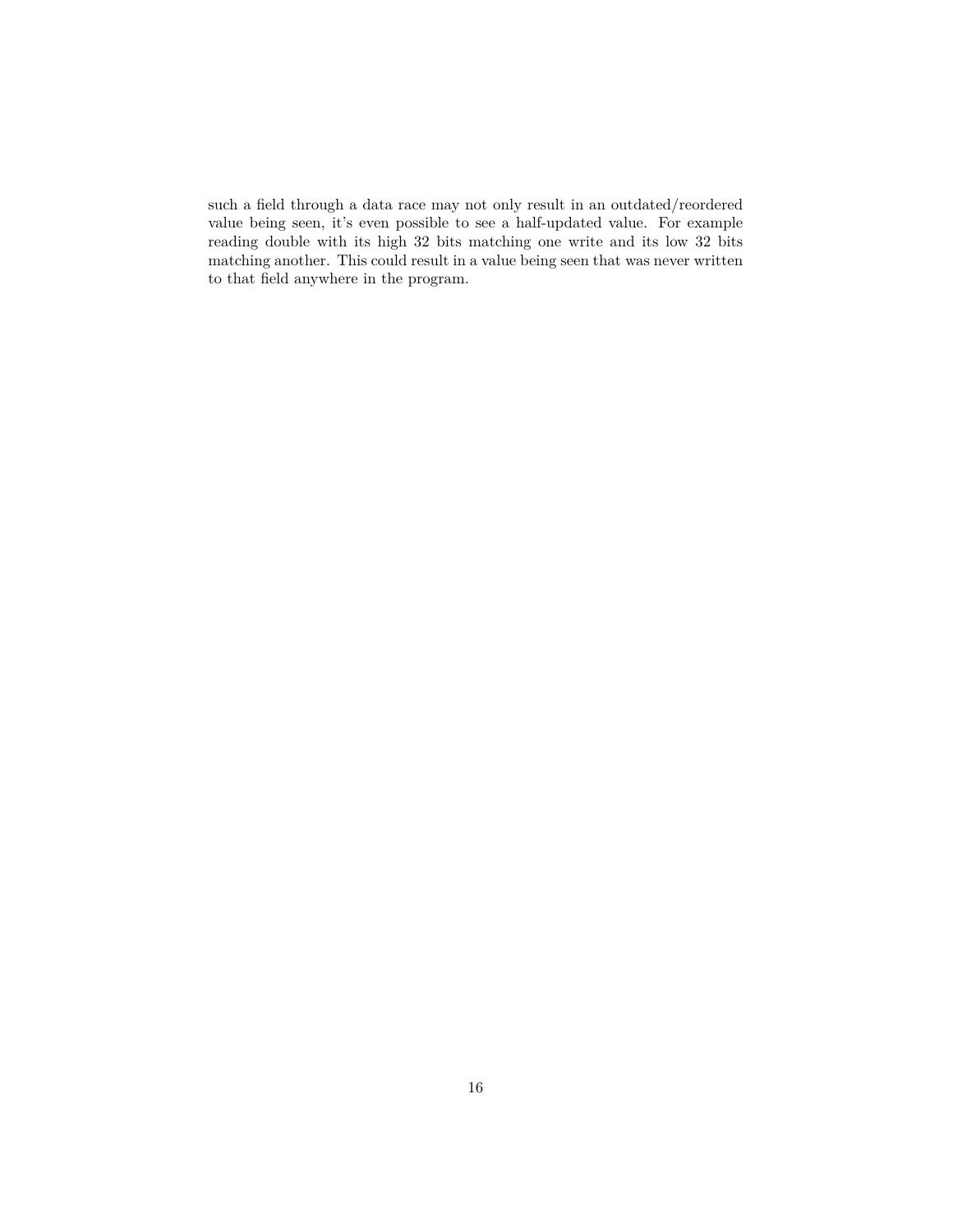## <span id="page-17-0"></span>**Chapter 3**

# **Tackling the Thread Scheduler**

The first step in detection of concurrency related errors is to remove nondeterminism from the thread scheduler. Even ignoring for a moment the desire to guide the thread scheduler intelligently, it's important for testing to be able to repeat a run of the program with the exact same thread scheduling decisions. Otherwise it becomes exceedingly hard to properly debug errors that only occur under a specific interleaving of threads. Repeatedly running the same test with a non-deterministic scheduler can help increase coverage, but even then certain problematic code paths may just not be triggered with sufficient likelihood to make that a viable option.

The most straightforward way of overriding the thread scheduling algorithm would be to modify the JVM implementation itself, but doing so would require rather complex changes as modern JVMs typically don't perform their own thread scheduling anymore. Instead, each Java thread is backed by an operating system thread, leaving the scheduling decisions to be handled by the underlying operating system. Even ignoring for a moment the difficulties of making such a modification, building a testing framework on top of a specially customized JVM implementation is less than ideal. The customizations would need to be kept updated with changes to the base JVM and forcing users to switch to a different JVM in order to do threading-related tests is inconvenient at least. Fortunately though, it's possible to manipulate the thread scheduling without touching the JVM, merely by cleverly injecting code into a standard Java program.[\[4\]](#page-49-3)

The core idea is to make sure only one thread is capable of running at any one time. No matter what algorithm the operating system uses to select which thread to run, if there's only one eligible thread to choose from, it must select that thread. The selected thread will then become the *active thread* and runs until it reaches one of the predetermined *switch points*; the only place where the active thread is allowed to change. These restrictions basically limit the instrumented program to behave as though it were running on a single-core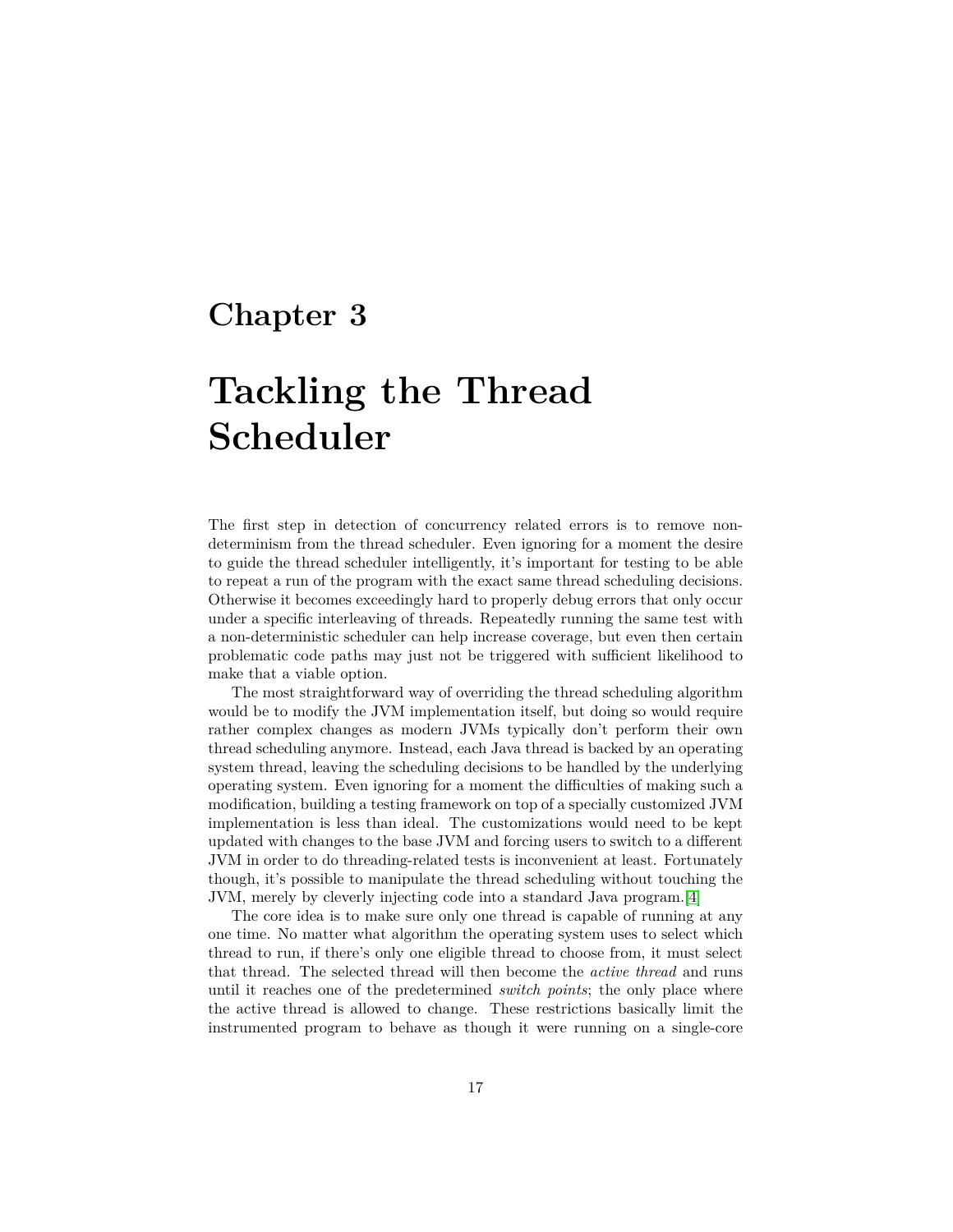processor with cooperative multitasking.

Some care must be taken with the implementation of the thread selection algorithm to ensure its results are actually repeatable. Mainly, the selection algorithm shouldn't rely on external information for its decisions. Anything that changes between runs of the program such as for example the current system time will result in a thread selection algorithm that still won't be repeatable as the it relies on a changing external state. Using a pseudo random number generator is fine as long as its initial seed value is either a constant or at least calculated in a deterministic way – the default constructor of  $java.util .Random$  typically uses the system time is therefore unsuited for use within the thread selection code. When scheduling decisions are based solely on the algorithm's inputs and not any changing external state, no complex behind-the-scenes bookkeeping is required to replay a specific thread schedule. When the tested program behaves in a deterministic manner (as unit tests should) and the scheduling algorithm does so too, re-running the program with the same inputs will always result in the same scheduling decisions.

### <span id="page-18-0"></span>**3.1 Switch Points**

The instrumentation inserts calls to a switchPoint function at every point where a thread switch should be able to occur. Inside this function, the currently running thread is put into a wait state and a user-overridable thread scheduling algorithm selects which of the potentially runnable threads should become the new active thread. Once selected, the new active thread is woken up and runs until it either completes or reaches another switch point.

Compared to allowing the active thread to switch at any time, limiting thread switches to explicit switch points only has a number of benefits. The reduction in thread switching helps keep thread switching overhead under control. This is especially important when arbitrarily complex algorithms may be used to select which thread to run. Furthermore, even a small reduction in possible switch points is accompanied by a massive decrease in the number of possible thread schedules for the instrumented program.

That said, arbitrarily limiting the places where thread switches may occur risks hiding the existence of certain problematic thread schedules. There is however, a safe way of increasing the granularity of switch points without negatively affecting the ability to detect concurrency errors.

## <span id="page-18-1"></span>**3.2 Granularity of Switch Points**

The placement of switch points within the instrumented program is governed by the rules laid out in the Java memory model. In order to be able to detect data races later, switch points are inserted wherever an action mentioned in the happens-before rules is performed. Switching the active thread not at every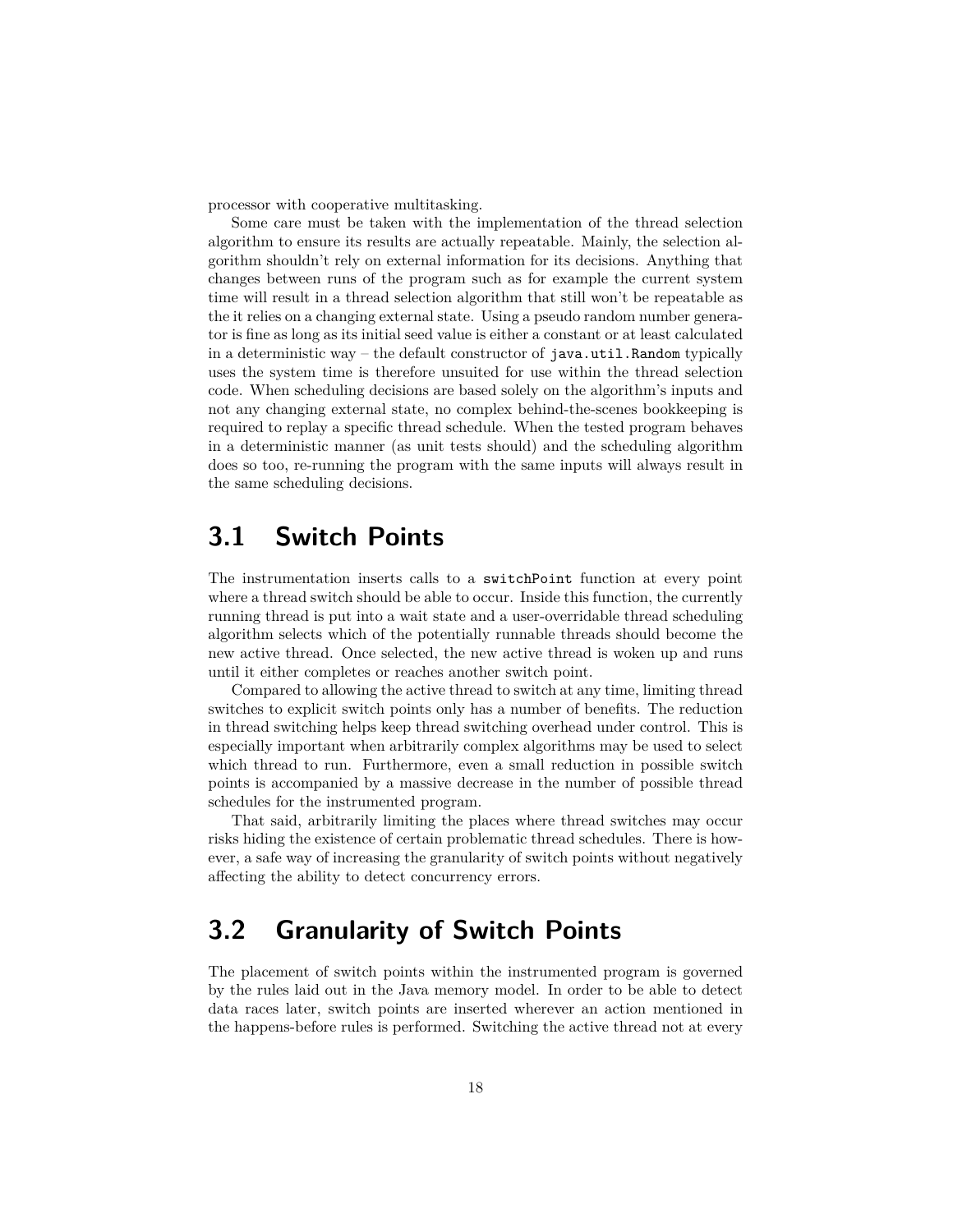read/write to a shared field, but only at happens-before events is safe with respect to the ability to detect data races. When switch points are inserted at each action associated with a happens-before, the sections of code in-between two adjacent switch points cannot contain any happens-before events. The definition of a data rac[e2.7.2](#page-13-2) requires the absence of a happens-before between two conflicting accesses. So as long as no new happens-before orderings are introduced by a section of code, nothing can 'solve' an existing data race and the number of data races in a running program can only increase. This effectively means data race detection can safely be postponed until right before a happensbefore action is performed, with no other switch points necessary.



Figure 3.1: Segmentation of code between switch points

A few additional switch points are inserted by the framework to assist with thread management. Newly created threads must be put into an immediate wait state in order to prevent two threads from running at the same time (the new thread and its parent thread). The framework also inserts switch points before each untimed wait in the instrumented program, be it an attempt to acquire a monitor, a call to Object.wait() or any other. Whenever a switch point is inserted right before an attempt to acquire a monitor, this *pending monitor* is tracked by the framework and used for deadlock detection.

### <span id="page-19-0"></span>**3.3 Implementation**

Although the basic theory behind the thread scheduling code is fairly straightforward, a few practical problems do turn up during implementation. To start with, the main thread of the instrumented program is created by the JVM without any opportunity for the framework to involve itself in the process. Because the framework needs to keep track of thread lifetimes, it normally adds instrumentation before the first and after the last action of each created thread. Since the main thread is created by the JVM, it requires special bootstrapping code for the framework to start tracking its behavior while it's already running. This is done either manually through a call to ThreadManager.registerInitialThread(), or by marking the instrumented program's main method with a special ConcJMain annotation. Methods marked with that annotation automatically register the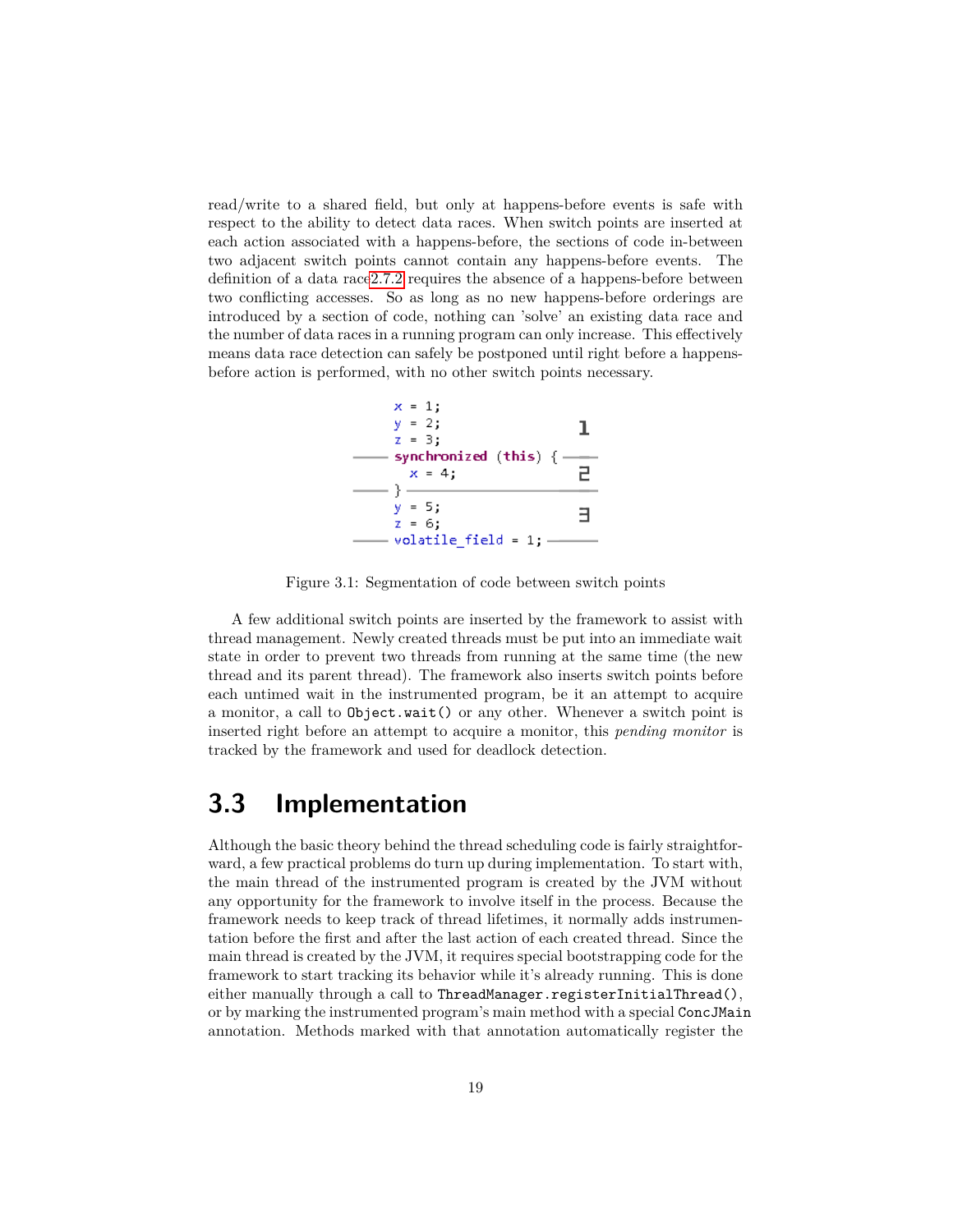main thread when entering the annotated method, and unregister the thread upon leaving it. The framework uses an explicit annotation rather than simply pattern matching on static void main(String[]) in order to support other types of entry points such as those used by applets (init) or various testing frameworks. When using JUnit with the provided test runner (ConcJRunner), the @Test annotation is assumed to automatically imply @ConcJMain and no explicit annotation is necessary.

public class NonAtomicOperatorTest { private Thread t1, t2, ۱ų, private int conflicted; @Test @ConcJMain くちょう public void nonAtomicOperatorTest()  $t1 = new Thread(new Runner(10)$ ,  $t1.start()$ ; Ų,  $final$  Runnable  $r2 = new$  Runner( Ų, t2 =  $new$  Thread(r2, "T2") {

Figure 3.2: JUnit test with AspectJ instrumentation markers

ThreadManager is responsible for tracking the metadata associated with each thread and maintains a set of living threads managed by the framework. Instrumentation of threads other than the initial thread happens at the thread creation site. The Runnable object passed to a thread's constructor is wrapped such that ThreadManager methods onThreadStart() and onThreadStop() are called immediately before and after calling the run() method of the usersupplied Runnable. When Thread itself is subclassed in the instrumented code, the instrumentation further subclasses to insert calls to the start/stop methods directly inside Thread.run(). The onThreadStart() method is responsible for putting newly created threads in a wait state upon creation to prevent a newly created thread from running immediately before becoming the active thread. onThreadStop mainly does some bookkeeping, removing the stopping thread from the set of living threads maintained by the thread manager. It also triggers the thread scheduling code to run, since the currently active thread is ending.

As mentioned previously, all instrumented threads get some metadata associated with them, stored by the thread manager. These associated ThreadState objects store for example a stack of all monitors currently acquired by that thread, as well as various other information required for analysis (data race detection in particular). The thread state also contains a kind of serial code for each thread to facilitate matching the data collected for a thread over multiple runs of the instrumented program. The serial code consists of the filename and line number where the thread object was created, combined with a monotonically increasing counter counting separately for each unique filename:line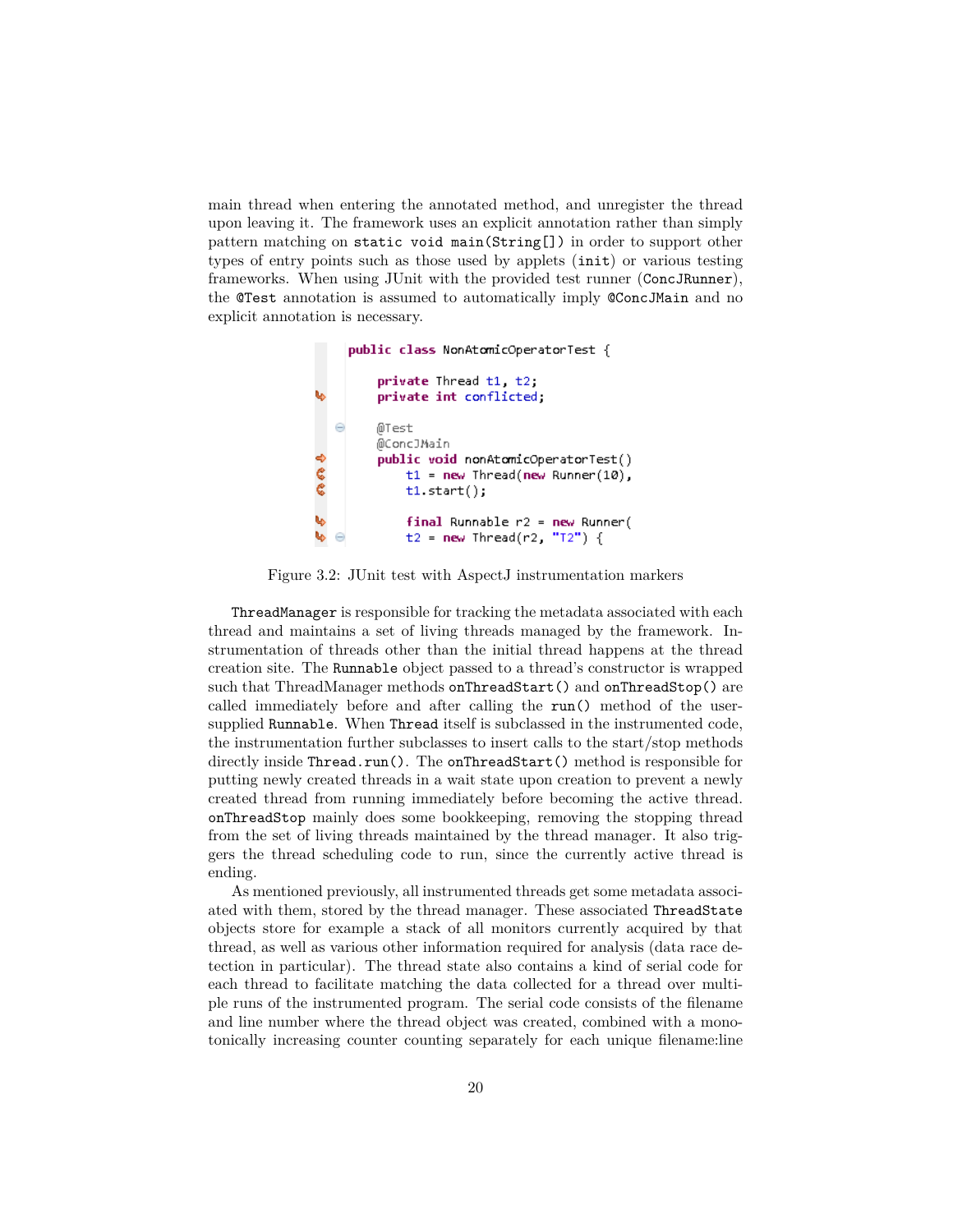combination. The extra counter is there to handle the case where multiple threads are created from the same line of source code, either because the thread is created from a method which is called multiple times, or because threads are created in a loop.

The actual thread scheduling is handled by a dedicated background thread. When the active thread in the instrumented program goes into a wait at a switch point or terminates, it wakes up the thread scheduler. At the point in time when the thread scheduling algorithm runs, all monitored threads will be in a wait state inside a switch point. This allows the algorithm to safely access any metadata associated with those threads as the wait/notify used to implement the wakeup establishes a happens-before. The metadata is used by the thread scheduling algorithm to make a more informed decision as to which thread to run next.

#### <span id="page-21-0"></span>**3.3.1 Selection**

The algorithm used to choose which thread to schedule at any given time usually relies on some sort of heuristic to be able to make an intelligent decision. No matter which algorithm is used however, not every thread can always be scheduled safely. Depending on the circumstances, trying to schedule a specific thread may only result in an immediate deadlock.

Pseudo code for checking if a thread is runnable

| $\mathbf{1}$   | boolean isValid(Thread thread)                         |
|----------------|--------------------------------------------------------|
| $\overline{2}$ | //Unless the allowDisabled flag is set,                |
| 3              | //don't wake up 'disabled' threads.                    |
| $\overline{4}$ | //Ex: In a wait() and no notify() has been issued yet. |
| 5              | if (!allowDisabled && thread.isDisabled()) {           |
| 6              | return false;                                          |
| $\overline{7}$ | ł                                                      |
| 8              |                                                        |
| 9              | //Don't wake up a thread requiring an monitor          |
| 10             | //currently in use by some other thread.               |
| 11             | if (isLockBlocked(thread, thread.getPendingLock())) {  |
| 12             | return false;                                          |
| 13             | ł                                                      |
| 14             |                                                        |
| 15             | //Don't wake up threads waiting on a monitor currently |
| 16             | $1/$ in use by another thread.                         |
| 17             | if (isLockBlocked(thread, thread.getWaitLock())) {     |
| 18             | return false;                                          |
| 19             | ł                                                      |
| $20\,$         |                                                        |
| 21             | return true;                                           |
| 22             | <b>}</b>                                               |

The above pseudo code forms the backbone of the default thread scheduler implementation. The isLockBlocked() method checks if a specific monitor is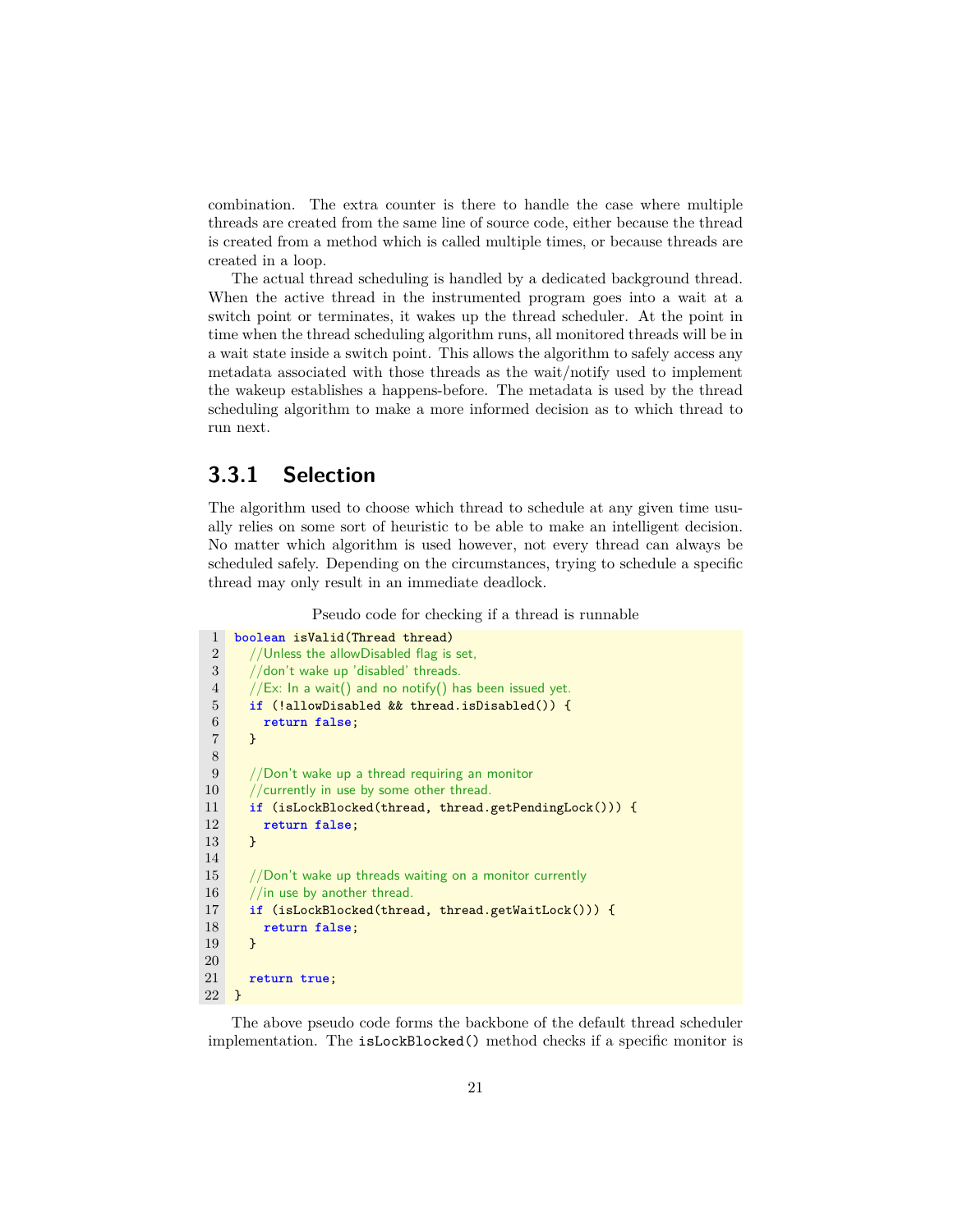currently in use by another thread (remember that Object.wait() can temporarily free a monitor for use by other threads.) The isValid() method checks for three separate reasons why it might want to avoid scheduling a specific thread. These reasons are the following:

- 1 The first reason is not a hard blocker waking up a sleeping thread doesn't cause any problems other than a drop in performance. This check is there to prevent the scheduler from interrupting any threads currently in a wait(). Under normal conditions, threads would only wake up from a wait() once a notify() or notifyAll() is issued, but JVM implementations are permitted to implement wait() in such a way that it could spontaneously wake up for whatever reason. If calls to wait() are properly handled in the instrumented program to account for this behavior, waking up sleeping threads in this way is pointless and a performance drain. On the other hand, if some instances where wait() is used do not take the possibility of spontaneous wakeups into account, intentionally causing these wake ups may trigger some latent implementation bugs. Since there's a cost/benefit analysis involved, the behavior of the thread scheduler is dependent upon a configuration parameter (allowDisabled in the pseudo code).
- 2 The second check is there to avoid scheduling a thread that requires a currently unavailable monitor. Switch points are inserted in the instrumented program right before any attempt to acquire a monitor, segmenting the code into runnable chunks that acquire at most one monitor when run. This *pending monitor* is tracked in the thread's metadata, allowing the thread scheduler to know in advance which monitor a thread will try to obtain if scheduled to run. Attempting to run a thread that will just immediately block because it requires a monitor currently in use by another thread is something that should be avoided.
- 3 When a thread goes to sleep as a result of a call to Object.wait(), it temporarily releases the monitor associated with the object on which the wait method was called for the duration of the wait. What that means for the implementation of the thread scheduler is that when a thread is woken up from a wait, the first thing it'll try to do is reacquire its monitor. This is akin to the issue with pending monitors – waking up a thread just to have it immediately block is pointless.

#### <span id="page-22-0"></span>**3.3.2 wait**

Calls to Object.wait() in the instrumented program require some additional bookkeeping to track the pending monitor and such. Rather than adding instrumentation around the existing function call, the whole thing is just replaced with a drop-in substitute wait function that calls switchPoint () internally.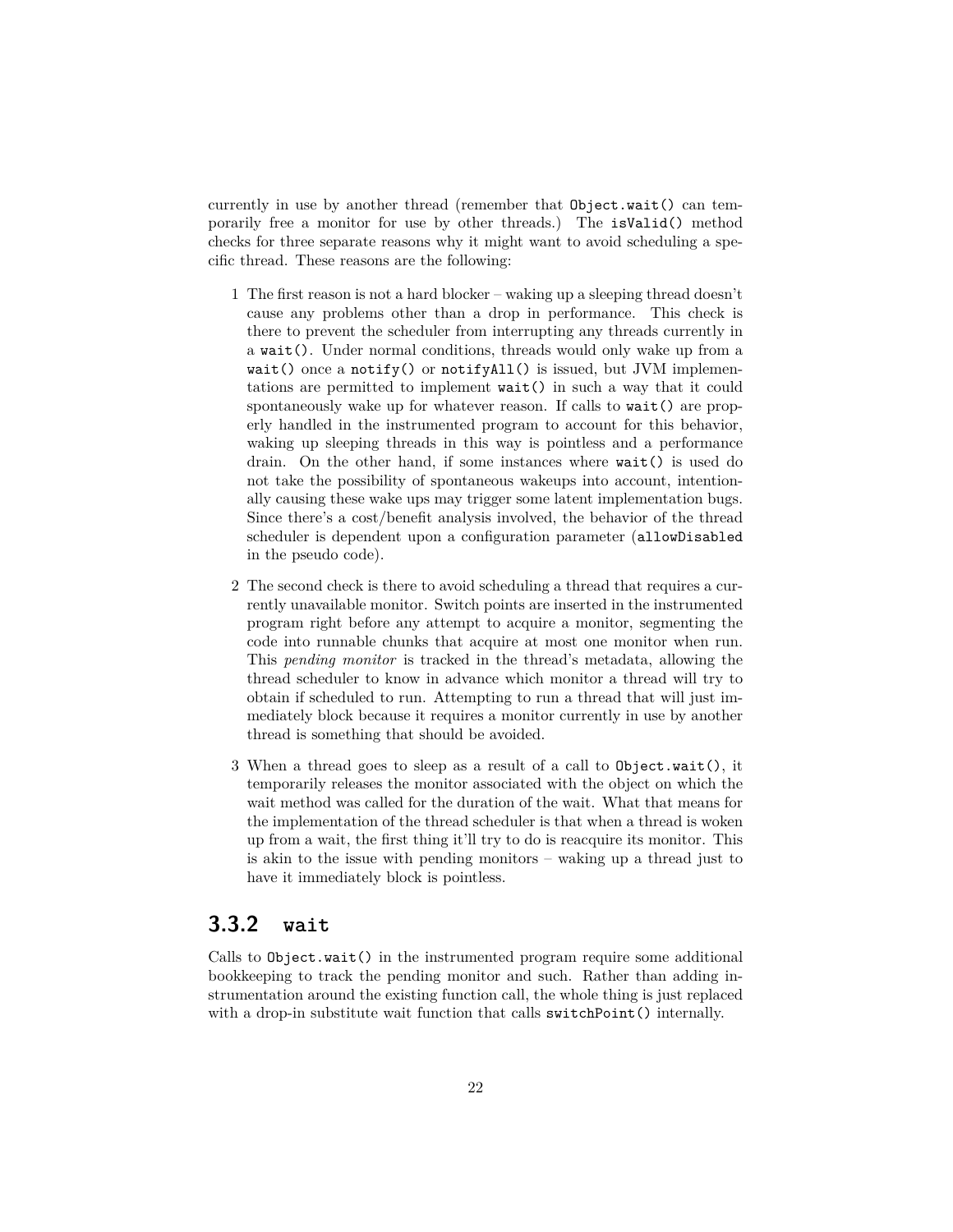Simplified implementation of the substitute wait function

```
1 void wait(Object obj, long millis)
2 throws InterruptedException
3 {
4 onEnterWait(currentThread, obj);
5 try {
6 SwitchPointMode waitMode = WAIT;
7 if (millis > 0) waitMode = TIMED_WAIT;
8
9 switchPoint(obj, waitMode);
10 } finally {
11 onExitWait(currentThread, obj);
12 if (Thread.interrupted()) {
13 throw new InterruptedException();
14 }
15 }
16 }
```
The replacement wait function calls onEnterWait() and onExitWait() to allow the framework to keep track of which thread is waiting on which monitor. It also handles thread interrupts by throwing an exception just like the regular Object.wait(). The interesting bits are inside the try block. First, note the wait time is disregarded outside of changing the switch point mode. Second, switchPoint() is called passing in obj as a parameter, resulting in an eventual call to obj.wait() inside the switch point function. Other switch points can just use some private monitor created by the thread manager, but when replacing a call to obj.wait() in the instrumented program that's not possible. Since a call to obj.wait() will temporarily release the monitor associated with obj for the duration of the wait, the only way to retain that behavior is to make the wait inside switchPoint affect the same monitor.

#### <span id="page-23-0"></span>**3.3.3 switchPoint**

The implementation of the switch point function essentially boils down to calling Object.wait() in loop until the point in time when the waiting thread is again chosen by the thread scheduler to run. The condition must be checked in a loop in order to account for the possibility of a spurious wakeup from the wait call.

Pseudo code for the switch point function

```
1 void switchPoint(Object monitor, SwitchPointMode mode) {
2 Thread currentThread = Thread.currentThread();
3
4 synchronized (monitor) {
5 synchronized (this) {
6 currentThread.setWaitLock(monitor, mode);
7 if (mode != SwitchPointMode.REGISTER_THREAD) {
8 threadRunner.poke(); //Wake up thread scheduler
9 }
```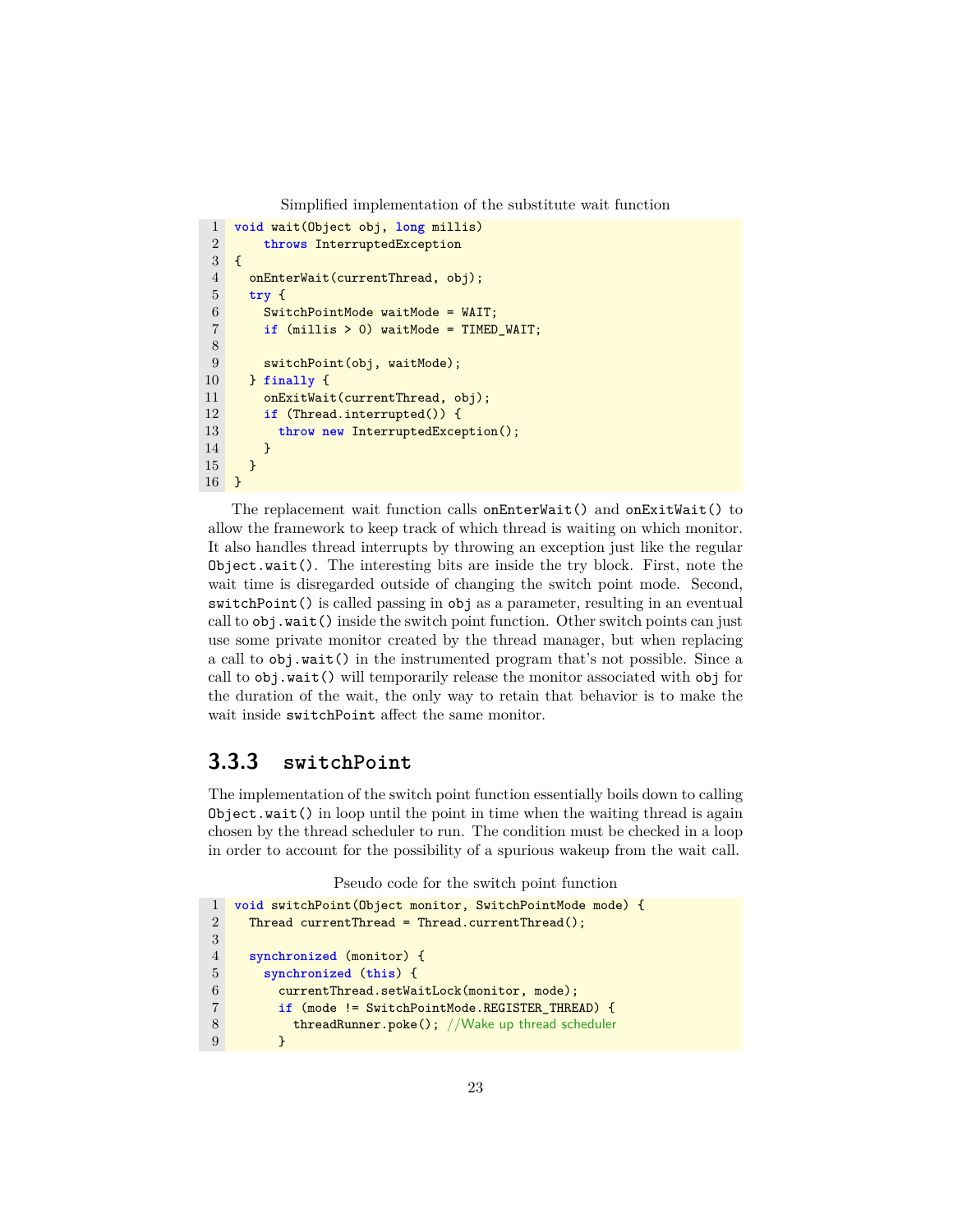```
10 }
11
12 boolean interruptedFlag = false;
13 while (currentThread.isWaiting()) {
14 try {
15 monitor.wait();
16 } catch (InterruptedException e) {
17 interruptedFlag = true;
18 //Interrupts wake up the thread
19 currentThread.onNotify();
\begin{array}{ccc} 20 & & & \text{ } \\ 21 & & & \text{ } \\ \end{array}21 }
22 if (interruptedFlag) {
23 //Need to restore the thread's interrupted flag
24 currentThread.interrupt();
\begin{array}{cc} 25 & \longrightarrow \\ 26 & \longrightarrow \end{array}26 }
27 }
```
Some care was taken not to disturb the normal interrupt behavior of threads. The inner call to wait() may throw an InterruptedException, either from an explicit interrupt inside the instrumented program or by the instrumentation itself (if it's configured to generate spurious wakeups of sleeping threads). When that happens, wait() has detected that the thread has been interrupted by consuming the thread's interrupted flag. Switch points shouldn't influence program behavior and are therefore required to catch that exception and restore the interrupted flag.

The second point of attention is the presence of a SwitchPointMode parameter. This enum is used to keep track of the cause that led to insertion of a switch point. In the current implementation, the following switch point modes are tracked:

- NORMAL The default. Corresponds to no reason specified or a switch point manually called from the instrumented code.
- REG\_THREAD Signifies the current switch point is the one inserted at the beginning of each new thread, the one intended to prevent two threads from running at the same time. This is the only type of switch point that does not call threadRunner.poke() to wake up the thread scheduler. In all other cases, the call to switchPoint() will be performed while that thread is the active thread, but REG\_THREAD switch points are inserted at the beginning of newly spawned threads specifically to prevent them from running before they become the active thread. Waking up the thread scheduler in that situation could result in the thread scheduler running while another thread is still active.
- TIMED\_WAIT Indicates a timed wait such as Thread.sleep() or Object.wait() with a non-zero wait time. The actual wait time is normally ignored by the instrumentation as it does not influence the possible range of behaviors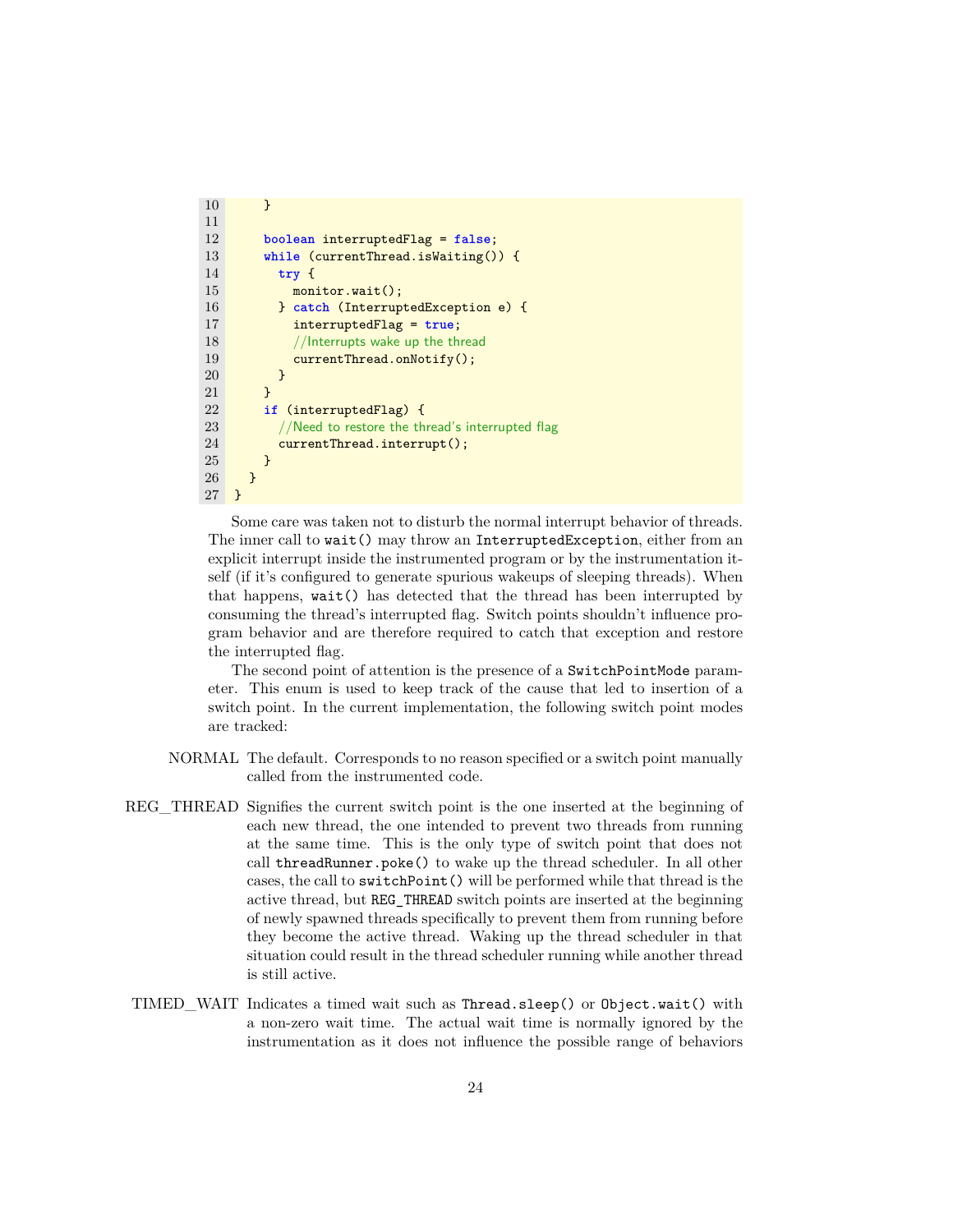for the instrumented program – there are no guarantees for the accuracy of timed waits, so the actual wait time may be anywhere between zero and the end of time.

PARK Inserted due to a call to LockSupport.park() which is an alternative way to block a thread, introduced in Java 5. It behaves similarly to wait() in the sense that the blocked thread may spontaneously wake up, although the use of LockSupport doesn't involve any monitors.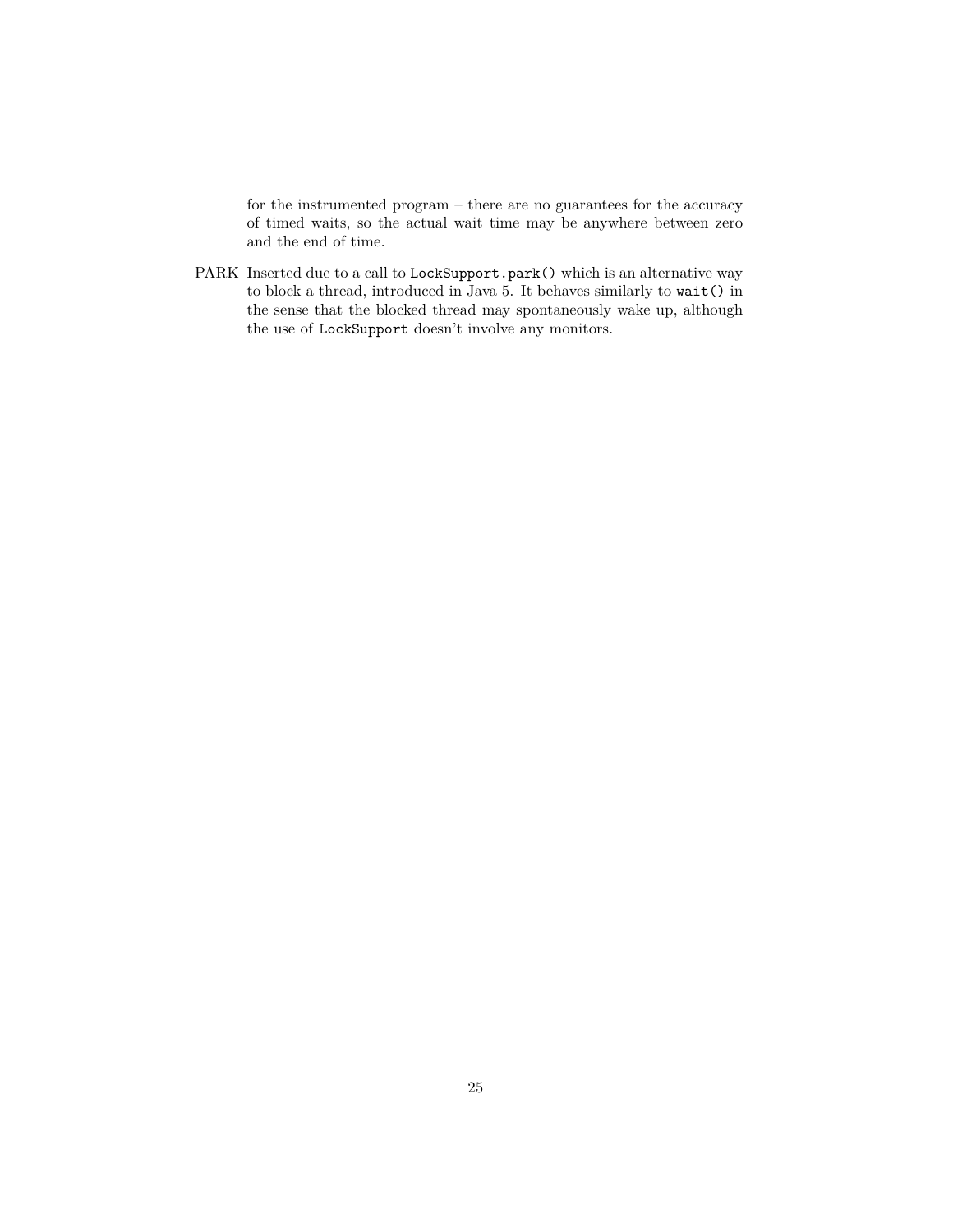## <span id="page-26-0"></span>**Chapter 4**

# **Error Detection**

Controlling the thread scheduler allows for tests that are repeatable and the overridable scheduling algorithm makes it much easier to get broad coverage of all possible thread interleavings, bypassing the biases of the thread scheduler provided by the operating system. While those properties are certainly beneficial if not critical for thorough testing of a multi-threaded program, they are meaningless without the accompanying capability to detect deadlocks and particularly data races that occur under the thread interleavings produced by the custom scheduler.

## <span id="page-26-1"></span>**4.1 Deadlocks**

Deadlocks are typically not that hard to detect even without any instrumentation. Not too many programs continue to function properly when several of their threads permanently stall in a deadlock. On one hand, this makes deadlocks easy to detect when they turn up, but on the other hand it also means that even a single deadlock in production code can be a critical issue. Early detection, preferably during testing, is greatly preferential to catastrophic failure later.

The basis for deadlock detection within a running program starts with the definition of a deadlock. In the general sense, a deadlock is an unresolvable cyclical dependency between two or more threads in a mutual wait for each other's 'resources'. In our specific case, these resources are the monitors held by each thread, with the possibly indefinite wait occurring whenever a thread tries to acquire a monitor still in use by another thread. The reason such a wait may become unresolvable is the inability of threads to temporarily release a monitor they've acquired outside of calls to Object.wait(). This can create the situation where a chain of threads are all waiting for each other's monitor, resulting in an permanent stall: a deadlock.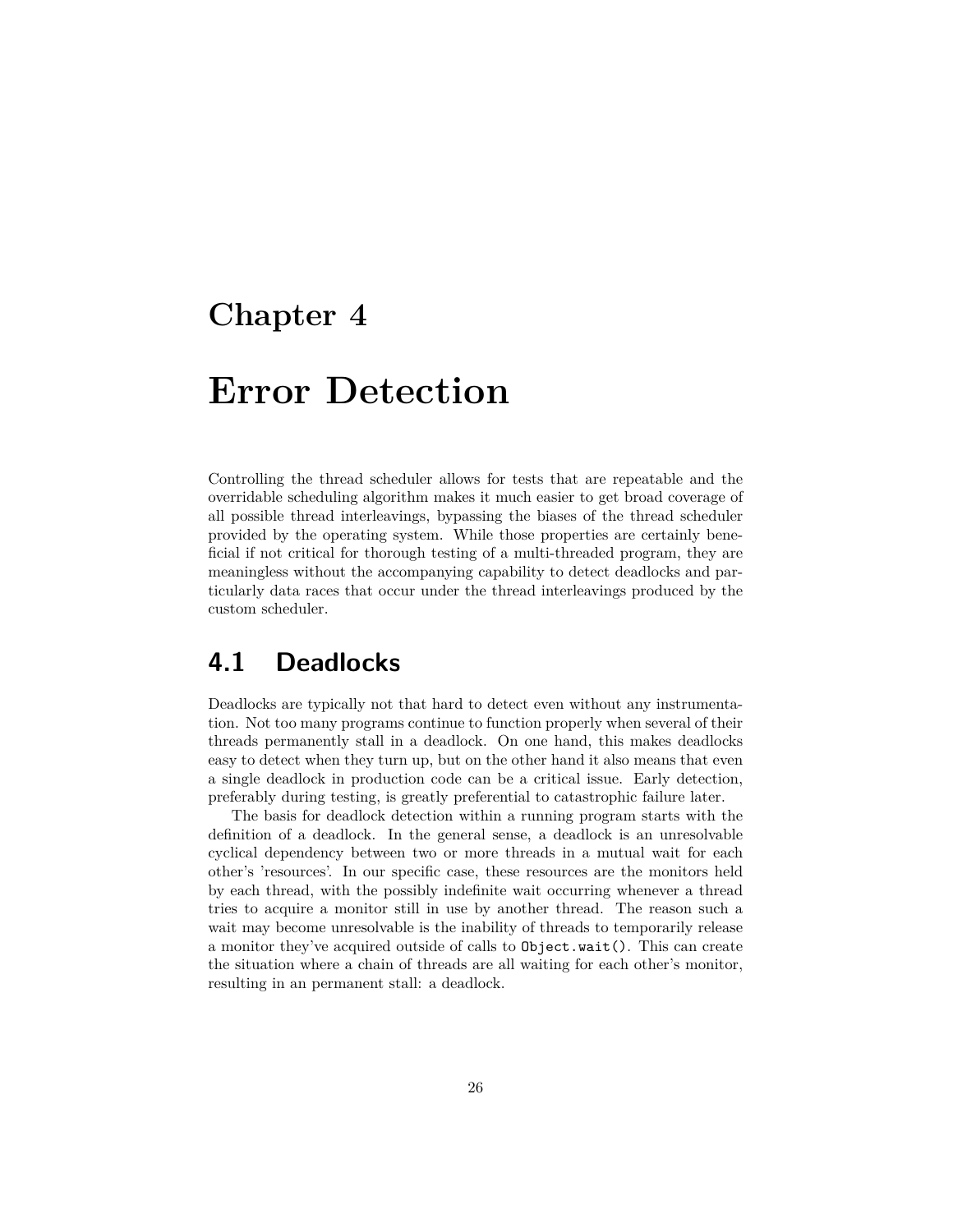

Figure 4.1: One step away from deadlock

The example situation displayed in figure [4.1](#page-26-1) shows four threads, each holding a monitor. Threads 1 and 2 are blocked, waiting to acquire monitors currently held by other threads. In this situation, there's no deadlock (yet) as it's still possible for thread 3 to progress and maybe release monitor C.



Figure 4.2: The dotted dependency creates a deadlock

It becomes problematic when thread 3 also tries to acquire another monitor (A) before releasing the one it's already holding (C). In this case, the additional connection of T3 $\rightarrow$ T1 creates a circular dependency (T3 $\rightarrow$ T1 $\rightarrow$ T2 $\rightarrow$ T3) and therefore a deadlock. Representing the threads in a directed graph like this makes any deadlocks very apparent. Any cycles that show up in the graph represent a circular wait: a deadlock. The implementation of the deadlock checker is based on that idea. It traverses the dependency graph whenever an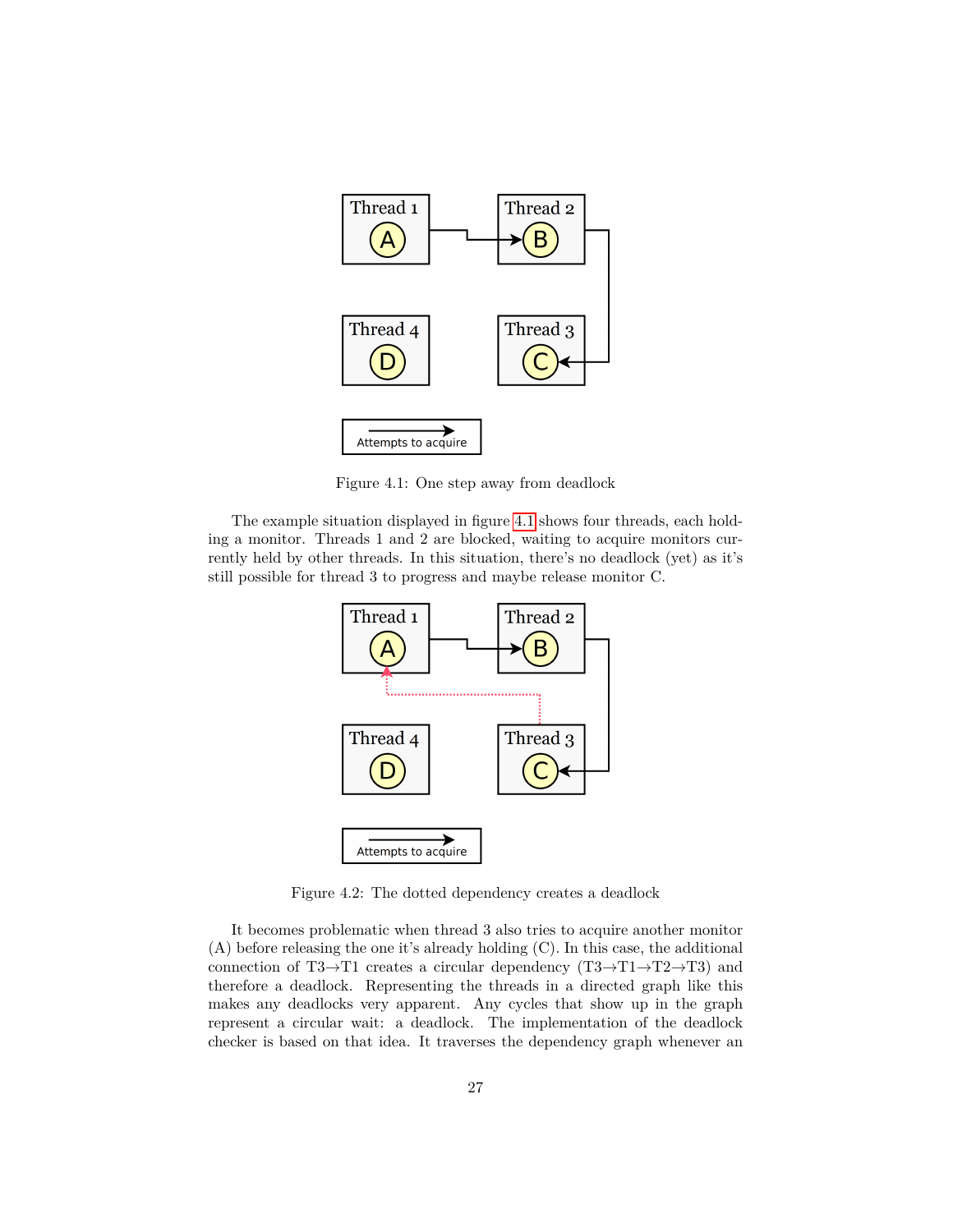edge is added to it and checks for cycles. Whenever any thread is capable of reaching itself through a traversal of the pending locks graph, that thread is part of a wait cycle and therefore involved in a deadlock.

## <span id="page-28-0"></span>**4.2 Data Races**

Where the effects of deadlocks are obvious and severe, the presence of data races in a program can have a much more subtle effect. For one, depending on the JVM implementation, the negative effects of a data race may never even show up during testing. A big problem with data races is just how well they hide themselves until at some point, possibly years in the future, some implementation detail changes somewhere and a formerly harmless data race suddenly triggers a major problem. Without instrumentation to specifically check for data races, it can be hard to have any sort of confidence a particular program is data race free.

In contrast to the straightforward implementation of the deadlock detection, accurately identifying data races is rather complex. Data race detection requires finding violations of the happens-before orde[r2.7.2](#page-13-2) as defined by the Java memory model. Inevitably, that means somehow keeping track of the effects of each and every happens-before for every thread.

It's important to find a good abstraction capable of simplifying a concrete Java program to the minimal parts necessary to do data race detection. Let's say for example we have the following program.

```
Thread A
1 class A extends Thread {
2 volatile int shared;
3
4 public void run() {
5 int n = 1;
6 while (n <= 3) {
7 shared = n;
8 n++;
9 }
10 shared = 42;
11 }
12 }
                                          Events A
                                1 [E] Thread start
                                2 [D] shared = 1
                                3 [D] shared = 2
                                4 [D] shared = 3
                                5 [D] shared = 42;
                                6 [G] Thread stop
```
Table 4.1: Happens-before action numbering

Abstractly, Thread A can be viewed as performing a sequence of happensbefore events. In this example, the thread performs several writes to a volatile variable (which is subject to happens-before rule D). By sequentially numbering each of these, it becomes possible to reason about which information becomes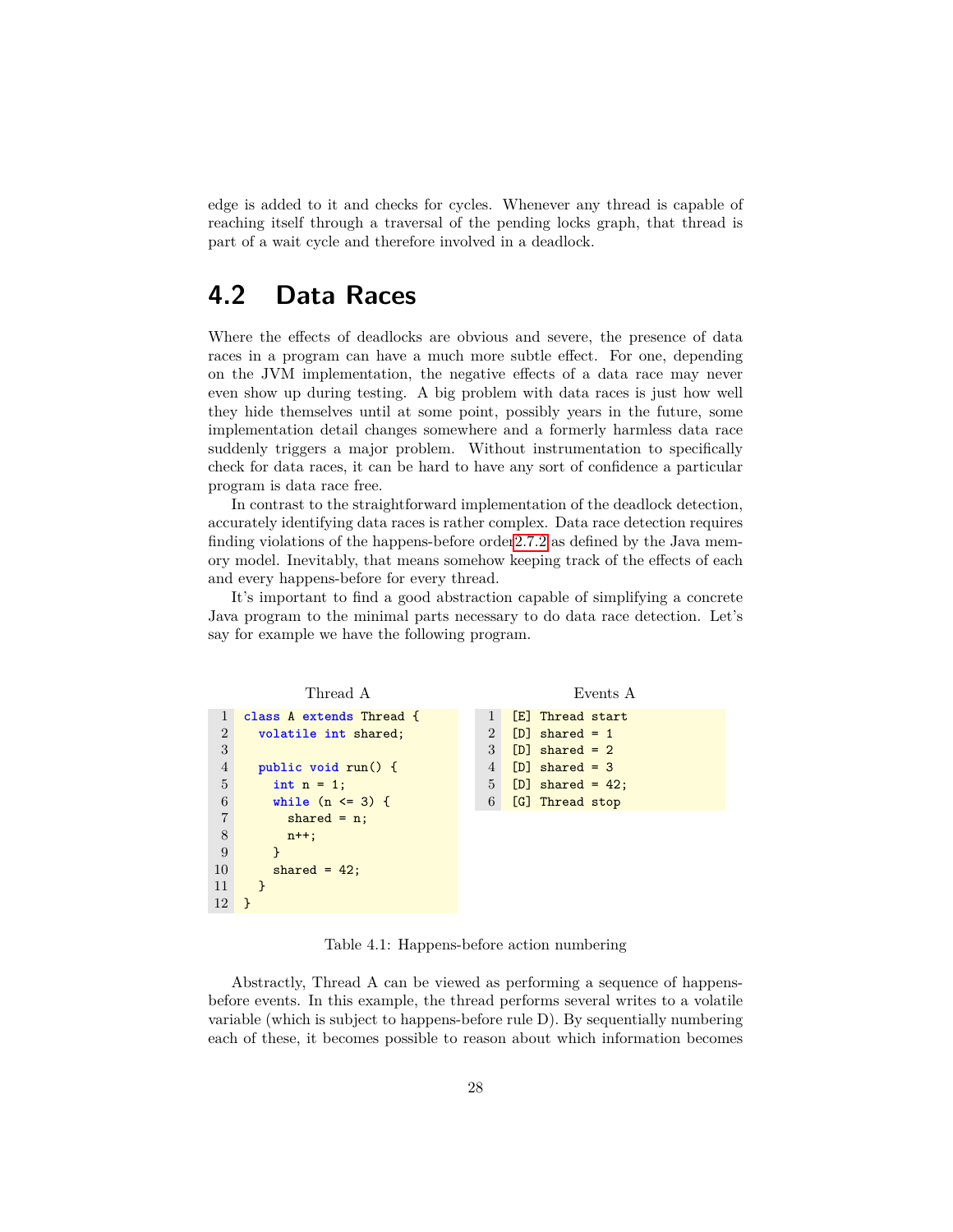available when a happens-before relation is introduced between this thread and another one. Let's say a another thread B reads the shared field in-between  $A_2$  and  $A_3$  (thread A, events 2 and 3). This volatile read would introduce a happens-before between the two threads, guaranteeing visibility in thread B of all actions performed by thread A up to and including  $A_2$ .

In order to detect happens-before violations, each thread needs to keep track of the happens-before relations it has observed between itself and other threads. Storing each individual observed happens-before rule would quickly grow out of hand in any program with a lot of interaction between threads. Fortunately, that isn't necessary. Recall the following two happens-before rules.

- **A** If two actions, *x* and *y*, are in the same thread and *x* precedes *y* in program order, then *x* happens-before *y*.
- **I** If *x* happens-before *y* and *y* happens-before *z*, *x* happens-before *z* (happensbefore is transitive).

Based on these, we can infer:

 $∀x ≥ 1, ∀y ≥ 0$ : happens-before(A<sub>*x*</sub>, B<sub>*y*</sub>) → happens-before(A<sub>*x*-1</sub>, B<sub>*y*</sub>)

And because of that, threads only needs to keep track of a single happens-before for each other thread. For example, if a thread B knows happens-before  $(A_3,$  $B_1$ ) there's no need to separately remember a happens-before( $A_2$ ,  $B_1$ ) since the second happens-before can be inferred from the first.

What we're left with then, is that each thread needs to keep a monotonically increasing counter to number its own inter-thread actions (the ones that appear on either side of a happens-before), combined with known event counters for each other thread that have been observed through a happens-before. Interestingly, that set up exactly matches an algorithm used to track causality within distributed systems: vector clocks.[\[12\]](#page-49-11)[\[13\]](#page-49-12)[\[14\]](#page-49-13)

#### <span id="page-29-0"></span>**4.2.1 Vector Clocks**

Vector clocks are a technique for detecting causality violations between asynchronous nodes/processes in a distributed system. As it so happens, communication between threads in Java behaves almost identically to the abstraction on which the vector clocks algorithm is based. The algorithm assumes each node runs independently, synchronizing with other nodes only by passing and receiving explicit messages. These messages act in much the same way as the happens-before rules in the Java memory model. Receiving a message guarantees visibility of all actions performed by the sending node prior to sending the message. By associating all inter-thread actions in Java with corresponding vector clock message passing, happens-before violations can be detected by comparing vector clocks.

The core idea behind vector clocks is the event numbering mentioned in the previous chapter. To put things in Java terminology, each thread maintains a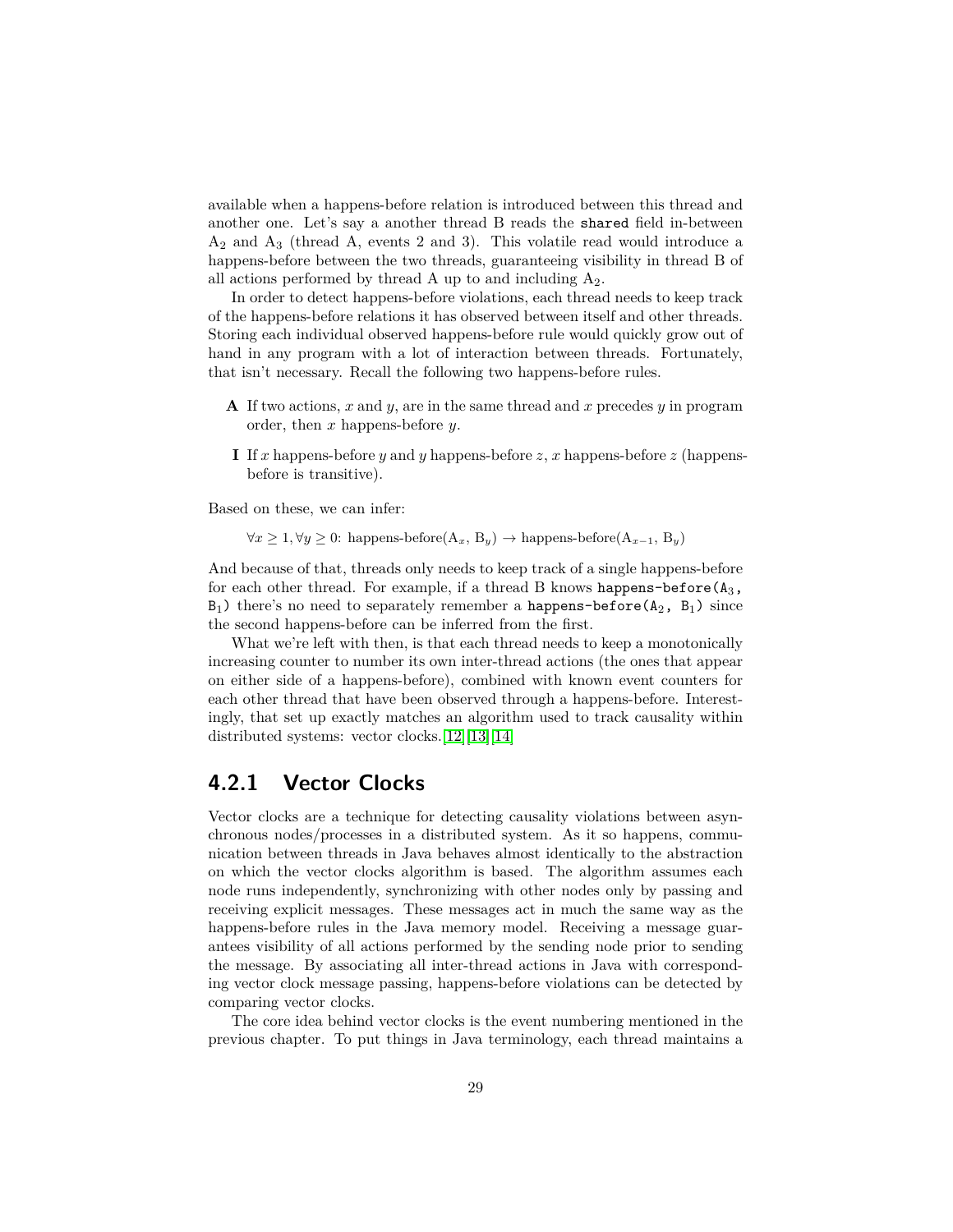

Figure 4.3: Happens-before ordering in a multi-threaded program (A3 and C3 are concurrent)

monotonically increasing timestamp to number its events. This timestamp isn't based on any real clock, but rather behaves more like an event counter providing only an abstract concept of time. Aside from its own (local) timestamp, each thread also maintains additional timestamps for each other thread it can communicate with, representing the minimum guaranteed observable events from other threads. A thread's own timestamp, together with observed timestamps for other threads form a vector clock. Messages exchanged between threads consist of a copy of the sender's vector of timestamps. When a thread receives a message, it updates its timestamps with the values in the message.

#### **Vector Clock Operations**

Each vector clock maintains a vector of timestamps, one of which is the *local timestamp* which is used as an event counter. The other timestamps are received directly or indirectly by communicating with other vector clocks. Communication happens by exchanging *messages*, which can be either regular vector clocks, or *anonymous vector clocks* as returned by peek or send. Anonymous vector clocks lack a local timestamp.

- event(VC) Increments the vector clock's own local timestamp. Undefined on anonymous vector clocks.
- peek(VC) Returns an anonymous copy of the given vector clock.
- $\text{send}(VC)$  The basic vector clock message sending operation. Implemented as an event followed by a peek.
- $fork(VC)$  Creates a new vector clock initialized with the timestamps of  $VC$  and a new local timestamp.
- join(VC, MSG) Sets each timestamp of VC to  $max(VC.stamp[i], MSG.stamp[i]).$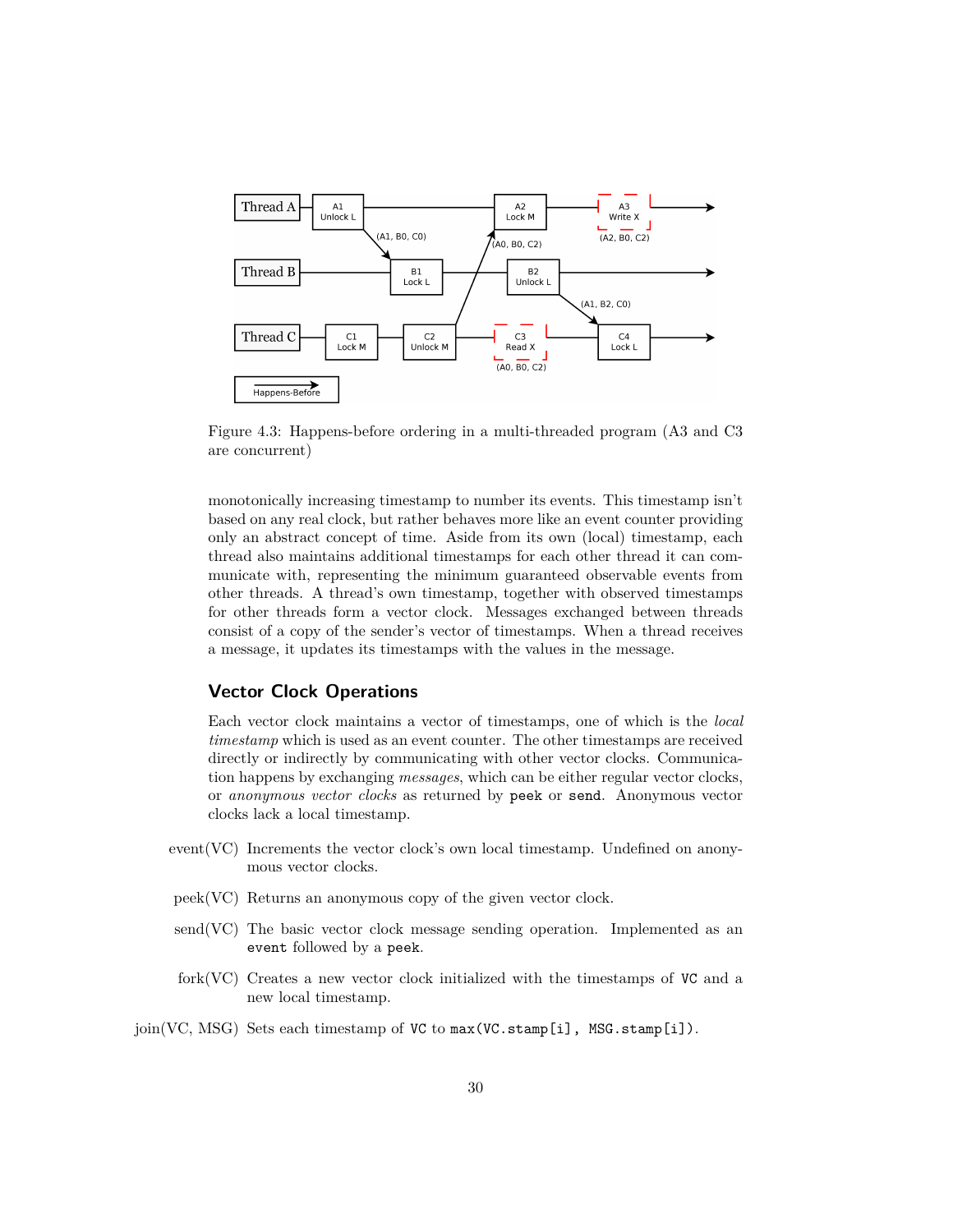- receive(VC, MSG) The basic vector clock message receiving operation. Implemented as a join followed by a event.
	- leq(VC1, VC2) Compares two vector clocks. Returns true if each of the timestamps in VC1 are less than or equal to the corresponding timestamps in VC2. If some of the timestamps are less than or equal to those in VC2, but not all of them, the two vector clocks are said to be *concurrent*.

#### **Modeling happens-before with Vector Clocks**

Although the concept of modeling happens-before by exchanging messages between threads is fairly straightforward, the practical implementation has some minor complications. Happens-before relations don't always happen in nice oneto-one configurations where one event in thread A connects with another event in thread B. It's equally likely for a single event (for example unlocking a monitor) to be connected to several events in a number of different threads. Likewise, although the graphical representation of vector clock message passing shows nice direct arrows between threads, when they are used to model happens-before in Java, most message passing is actually indirect.

Say for example we have a happens-before between a monitor unlock (thread A) and a subsequent monitor lock (thread B). The message that is received by thread B should be based on the vector clock of thread A *at the time thread A unlocked the monitor*. The only way to make sure such a copy is available is to always create one whenever a thread unlocks a monitor, then store the copy somewhere so it can be retrieved if the unlock event turns out to be involved in a happens-before at some later time.



Figure 4.4: Indirect message passing between two threads

One final issue with storing vector clocks in metadata is how to handle the situation where multiple threads need to store concurrent vector clocks in the same location. If it were only a single thread or none of the clocks involved were concurrent, the stored clock could simply be overwritten. When (some of) the clocks are concurrent however, that would lead to loss of information. Separately storing each of the concurrent vector clocks is one solution, but a much better one is to merge all of them into a single message.

Say we have have two messages, *A* and *B*, that would need to be received at the same time by some thread with a vector clock *C*. Receiving those messages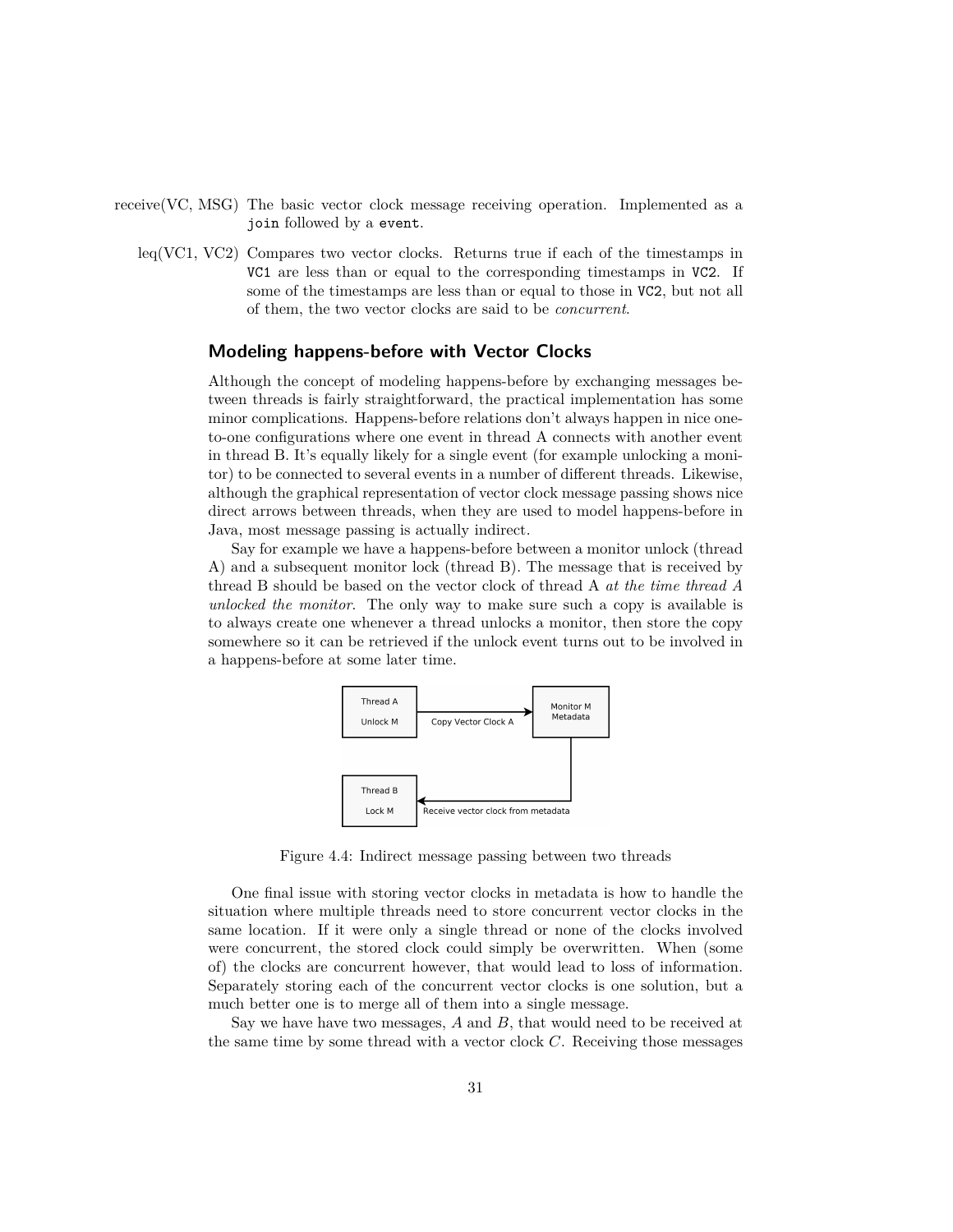separately would result in:

 $receive(receive(C, A), B)$ 

Expanding receive with its definition results in the equivalent:

 $event(join(event(join(C, A)), B)).$ 

The inner event can safely be moved to the outside. All it does is increment the local timestamp of *C*, which we know will always be greater than or equal to the values for that timestamp found in *A* and *B* (their value is a copy). Since join takes the maximum of each timestamp, we know the local timestamp of *C* will not be changed by either instance of join. Therefore, the inner event can be moved to the outside of the expression, resulting in:

 $event(event(join(join(C, A), B)))$ 

Since join is associative, that can be rewritten to:

 $event(event(ioin(C, join(A, B)))$ 

Because *C* no longer has to join with *A* and *B* separately, it suffices to store only the result of *join*(*A, B*), thus allowing multiple messages to be merged together.

What is left is to ensure each and every happens-before rule is correctly modeled using vector clock message passing. In most cases it's as simple as finding a good place to store the intermediate vector clock for indirect message passing, but several rules make references to vaguely defined high-level concepts such as detecting when a thread has terminated which could use some further elaboration.

**A** *If two actions, x and y, are in the same thread and x precedes y in program order, then x happens-before y.*

This rule is largely handled just by the inherent nature of vector clocks. Because the timestamps of the vector clock associated with each thread can only increase over the course of the program, for any two events within that thread, the vector clock at the event occurring later in program order will compare  $\geq$  to the vector clock at the earlier event.

**B** *Any action in an object's constructor happens-before any action in that object's finalizer.*

An important aspect to consider when using custom finalizers is that there are very little guarantees as to when and in which thread they will run. Finalizers are typically run in a separate thread, concurrent to the execution of the rest of the program. The happens-before between a constructor ending and that object's finalizer running can be modeled by storing a dedicated vector clock in the metadata associated with each object. This vector clock is then joined with a copy of the current thread's vector clock whenever a constructor ends. When some other thread executes that object's finalizer later on, the thread's vector clock is joined with the object's constructor clock to model the visibility guarantee proided by this happens-before rule.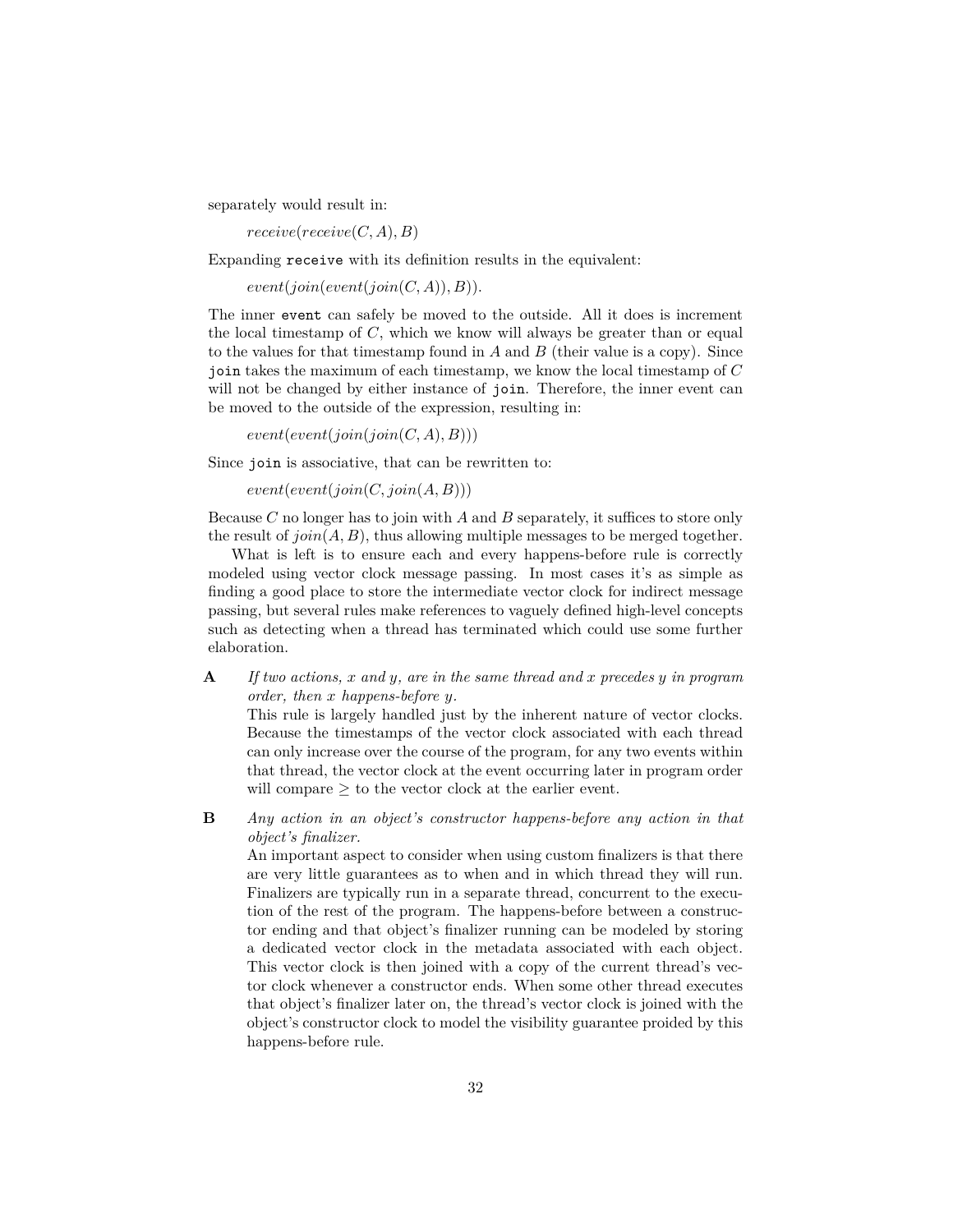**C** *An unlock action of any monitor happens-before all subsequent lock actions on that monitor by any thread.*

A separate vector clock is stored in the metadata associated with each monitor to pass along the message. Whenever a monitor unlock happens, the clock in the metadata is joined with a copy of the vector clock of the unlocking thread. Then, when a thread attempts to lock that same monitor later, it joins its own vector clock with a copy of the monitor's clock stored in the metadata.

- **D** *A write to any volatile field happens-before all subsequent reads of that field by any thread.* Similar to rule C, the framework stores a vector clock in the metadata associated with each instance of a volatile field.
- **E** *An action that starts a thread happens-before the first action of the thread that was started by it.*

Each thread already needs a private vector clock to number its own events. That vector clock could be created from scratch and initialized with all zeros, but it would be just as easy to fork some existing vector clock instead. Like say, the vector clock of the thread calling Thread.start(). Doing so initializes each thread with a vector clock corresponding to a happens-before between it and the thread responsible for starting it.

**F** *Initialization of default values for fields (null, 0, false) happens-before the first action in every thread.*

This basically boils down to initializing the initial vector clock associated with each field to a value less than the initial vector clock of every monitored thread. Such a vector clock is easily obtained, namely the initial vector clock of the main thread. All other threads obtain their vector clock by forking their parents's, which means the clock of the main thread is the (grand) parent of the vector clocks of all other threads and its earliest value will be chronologically before all other clocks in the system.

**G** *The final action of a thread happens-before any action detecting that thread's termination.*

Because after the final action of a thread executes its vector clock will no longer change, we don't actually need to store a separate copy anywhere – just read the thread's vector clock directly when needed. Specifically, Thread.isAlive() and Thread.join().[\[15\]](#page-49-14)

**H** *An action interrupting a thread happens-before any action detecting that interrupt.*

Not often the preferred way of handling synchronization, but implementationwise quite similar to rules C and D. A secondary vector clock is associated with each thread specifically to handle happens-before messages passed through interrupts. The one Java function capable of triggering an interrupt is Thread.interrupt() and only two methods can directly detect interrupts: Thread.interrupted() and Thread.isInterrupted().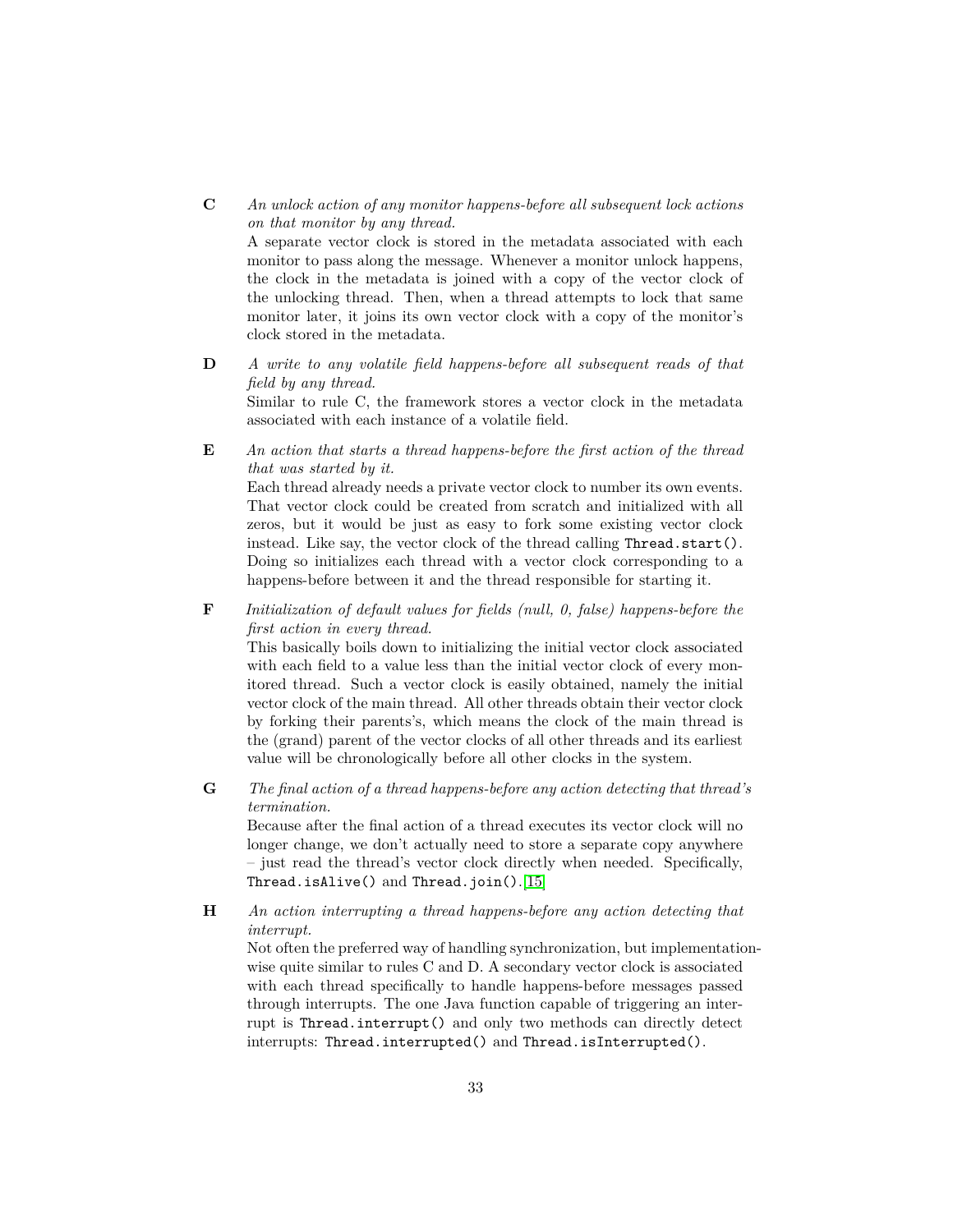**I** *If x happens-before y and y happens-before z, x happens-before z (happensbefore is transitive).*

As happens-before is determined by comparing vector clocks, and vector clock comparison is transitive, no explicit action is required to adhere to this rule.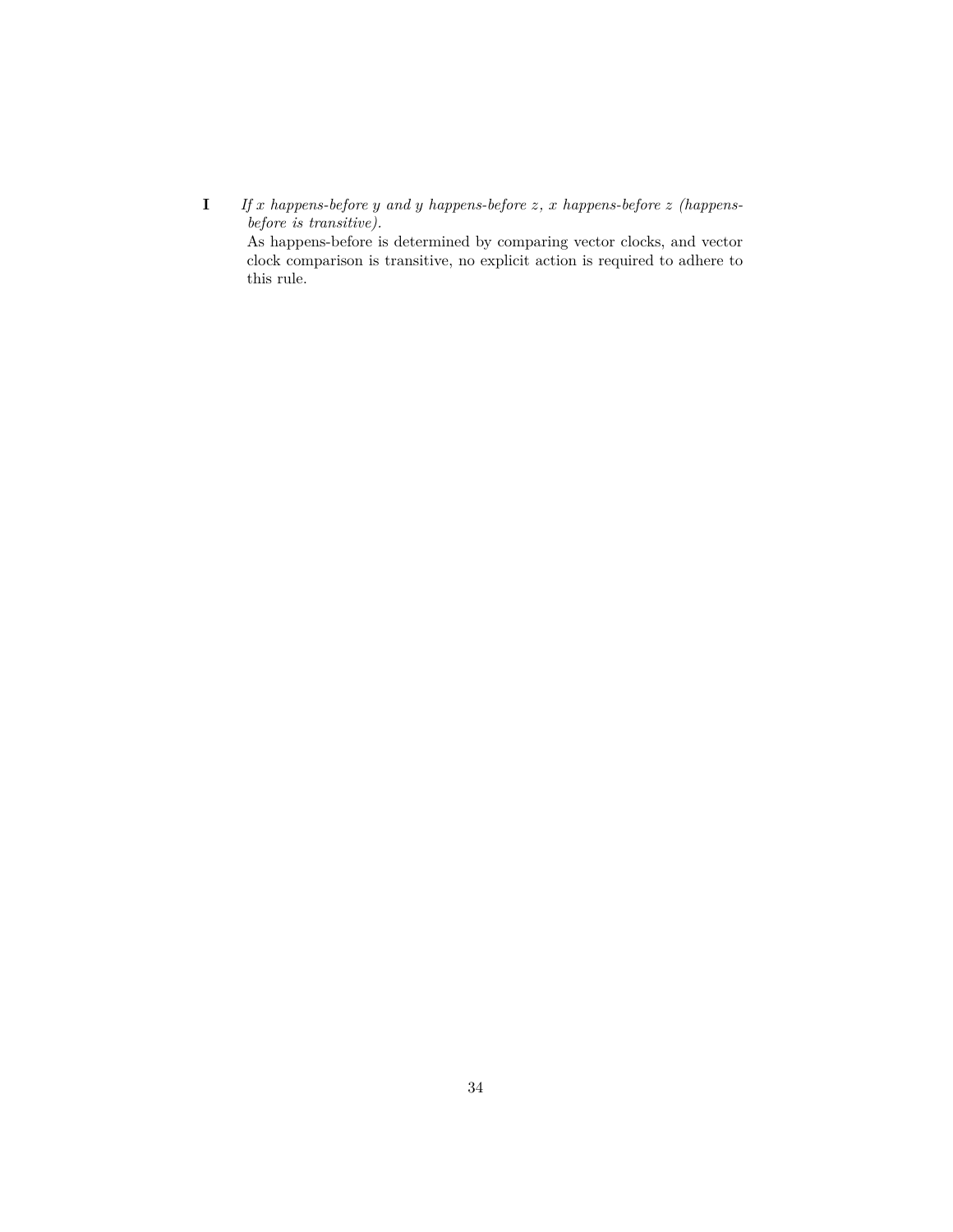## <span id="page-35-0"></span>**Chapter 5**

# **Implementation**

## <span id="page-35-1"></span>**5.1 JUnit**

Given that unit tests are the prime candidates for instrumentation, the testing framework comes with some extra classes for easier JUnit integration. A rather annoying property of JUnit is that it ignores exceptions and assertion errors in all but the main thread. That is acceptable in mostly single-threaded tests, but rather annoying in the presence of heavy multi-threading. As a workaround for this behavior, uncaught exceptions from secondary threads are collected and rethrown at the end of each test case. This causes JUnit to mark tests with uncaught exceptions in any thread as a failure instead of a success.

A special test runner (ConcJRunner) is also provided that allows re-running the same test(s) repeatedly with different thread scheduling decisions. It will run each test for the specified number of repetitions or until the test fails, seeding the random number generator of the thread scheduler with different values each run. The test runner is based on the standard test runner and activated with the usual JUnit @RunWith annotation.

## <span id="page-35-2"></span>**5.2 Metadata**

In order to be able to detect concurrency errors, some per-object metadata must be maintained (vector clocks and such). There are two general approaches to storing this data. The first is to insert extra metadata fields directly into every single class in the instrumented program. The second alternative leaves the class files alone and uses an external hashmap, mapping objects to their corresponding metadata. Unfortunately, the first option doesn't work for classes that lie outside the control of AspectJ – namely classes belonging to Java's standard class library. The external hashmap approach works for all classes, even if it's at the cost of an extra hashmap lookup every time an object's metadata needs to be accessed.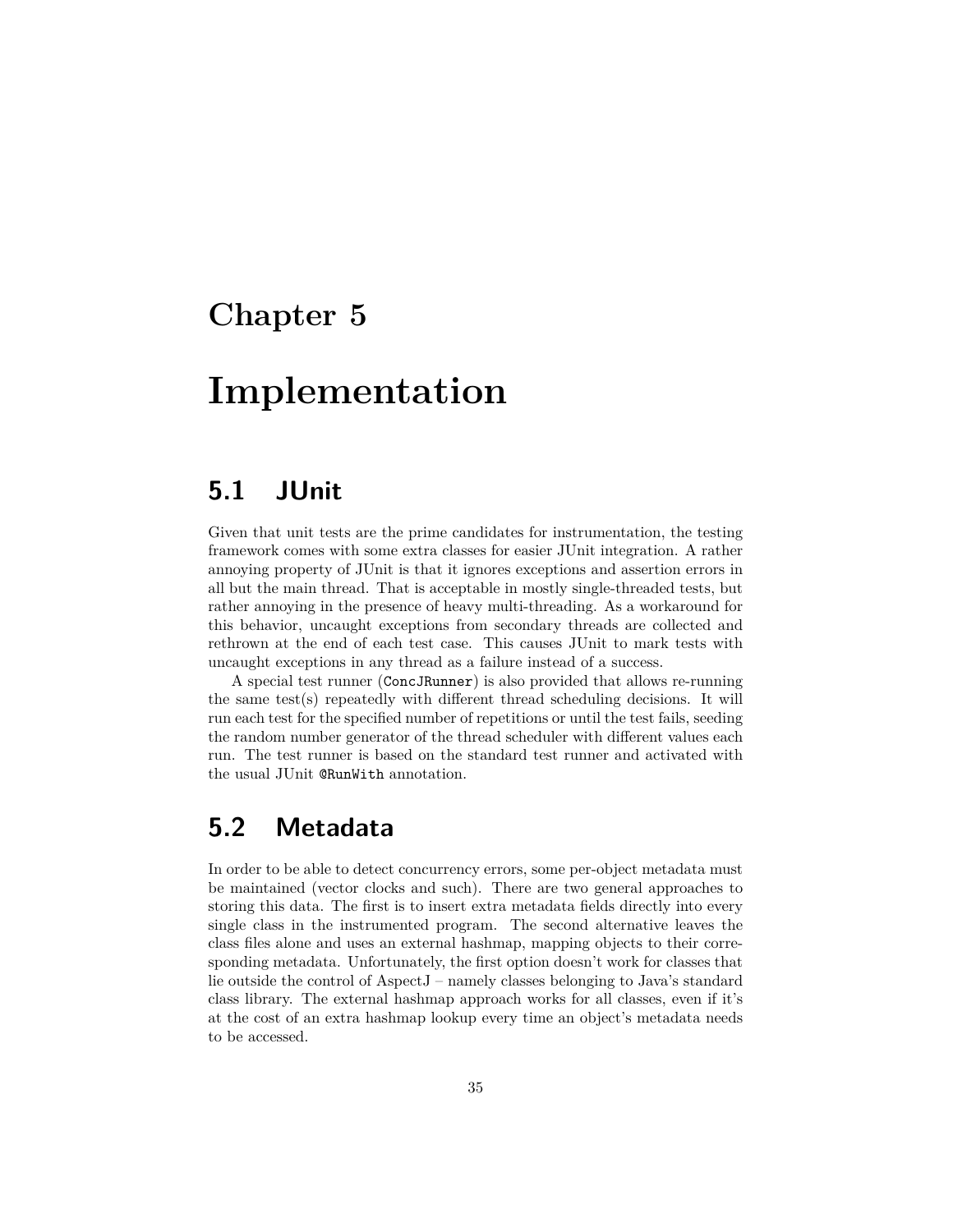The type of map used must be an IdentityHashMap or equivalent, since it needs to associate information with specific object instances, ignoring the result of Object.equals() which is normally used to determine key equality. However, in order to still allow normal garbage collection, the objects used as keys must also be weak-referenced. Using normal, strong references, would prevent garbage collection of every object in the metadata map.

Over the course of running an instrumented program, interesting events are logged to an xml-based log file. This event log contains thread switches, locks taken, data races, etc. that may be used for off-line analysis at some later time. Objects appearing in this log are named in a way that attempts to generate the same name for equivalent objects over multiple runs. Such a naming scheme makes it possible to deduce a range of possible behaviors for objects/threads/monitors by observing many runs of the same program.

## <span id="page-36-0"></span>**5.3 Code Organization**

One advantage of using AspectJ is that it allows the instrumentation code to be separated by concern. The instrumentation is split between different Aspects for objects, field accesses, locking and thread management. These Aspects define the behavior associated with events such as field writes or thread creation and invoke the appropriate global callbacks (onFieldWrite() and such).

The thread manager and other metadata are accessible through static methods in the Globals class. This class uses static fields internally to store references to the metadata objects. Although static fields are the most straightforward way of making data available to any number of threads, as a side effect it also limits the instrumentation to allowing one active instance per JVM. If running multiple instances of the instrumentation simultaneously within the same JVM is desired, the Globals object could be modified to use ThreadLocal fields instead and populate those for any newly registered thread. The use case for this seems far-fetched, so in the interest of simplicity, the current implementation just uses static fields.

Simple thread-safe logging facilities are provided that add the originating thread-id to each logged event. Knowing which thread is responsible for which message is critical when trying to make sense of the actions of complexly intertwined threads. The same logging facility is responsible for responding to any errors detected by the instrumentation. User-provided deadlock and data race handlers allow custom handling of these events instead of the default behavior (throwing an exception).

### <span id="page-36-1"></span>**5.4 Arrays**

Arrays require a bit of special care. As far as the memory model is concerned, each array element functions as though it were a separate field. [\[16\]](#page-49-15) The instru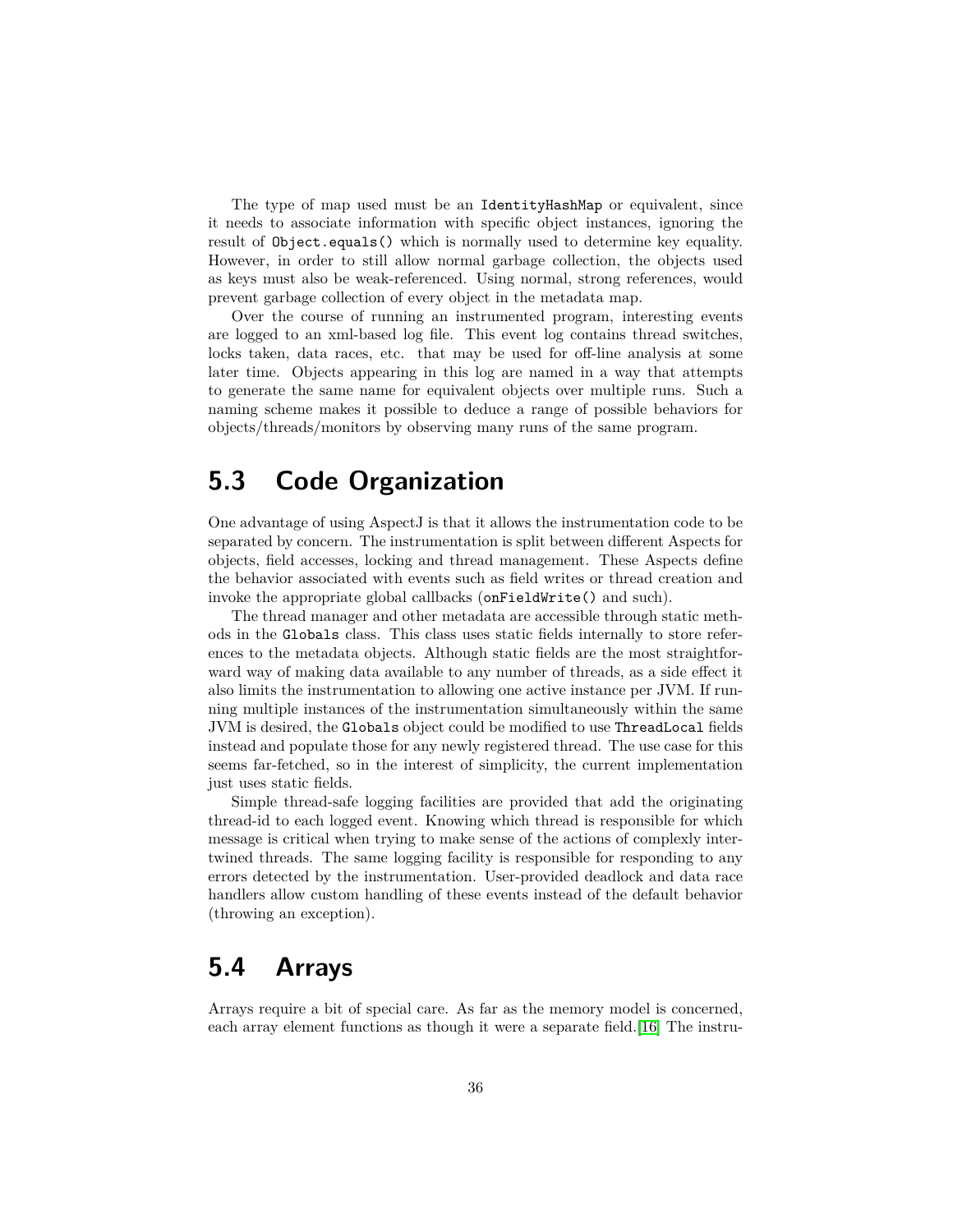mentation simply treats array elements as though they were numerically named fields of their parent array object, associating field metadata with every array index. Although array elements behave as fields, the syntax of the language doesn't allow them to be marked final or volatile in any way. It's a common mistake to mark an array as volatile, not realizing that the volatile keyword only applies to the field containing the array reference and not the elements of the array itself.

Array creation can be instrumented by AspectJ if the -Xjoinpoints: arrayconstruction flag is used. Unfortunately, accessing array elements doesn't trigger the normal field get/set pointcuts and no separate arrayget/arrayset pointcuts exist.[1](#page-37-1) There has been research on creating an extension to add these missing pointcuts[\[17\]](#page-49-16) but unfortunately this work targets AspectBench, an outdated<sup>[2](#page-37-2)</sup> alternative implementation, rather than the far more up-to-date AspectJ reference compiler, *ajc*.

This current AspectJ limitations is worked around by adding an additional step to the build process. After the class files are compiled and instrumented, they are run through a second instrumentation step which uses the ASM<sup>[3](#page-37-3)</sup> library to insert calls to static instrumentation methods for all instances of array get/set opcodes. These static methods then forward the array access event to the same data race detection code that regular field reads and writes go through.

## <span id="page-37-0"></span>**5.5 Performance**

In general, because there are so many reads and writes to fields, even a small improvement in the performance of that part of the instrumentation results in a significant improvement in runtime. Specifically, memory allocations in parts of the code related to field accesses should be avoided whenever possible. It's very easy to completely overwhelm the garbage collector with temporary objects, such as those created by AspectJ when thisJoinPoint is used.

Another potential performance bottleneck is the instantiation of field metadata. Some of the methods in java.lang.Class can be slow due to internal security manager checks. As a countermeasure, the instrumentation maintains a cache of the necessary information in order to speed up repeated initialization of fields of the same classes.

Because array elements are treated as fields, each index of an array requires a full field metadata object. For arrays with millions of elements, the overhead of this instrumentation can seriously degrade performance. As a trade-off between perfect accuracy and performance, a configurable property allows limiting the number of instrumented elements per array object, allowing for example to only instrument the first 100 elements of each array. If an array would then contain a data race only at index 237 for example, it wouldn't be detected.

<span id="page-37-1"></span> $1$ [https://bugs.eclipse.org/bugs/show\\_bug.cgi?id=157031](https://bugs.eclipse.org/bugs/show_bug.cgi?id=157031)

<span id="page-37-2"></span><sup>2</sup>AspectBench doesn't support any Java 5 features such as annotations and generics.

<span id="page-37-3"></span> $3$ http://asm.ow2.org/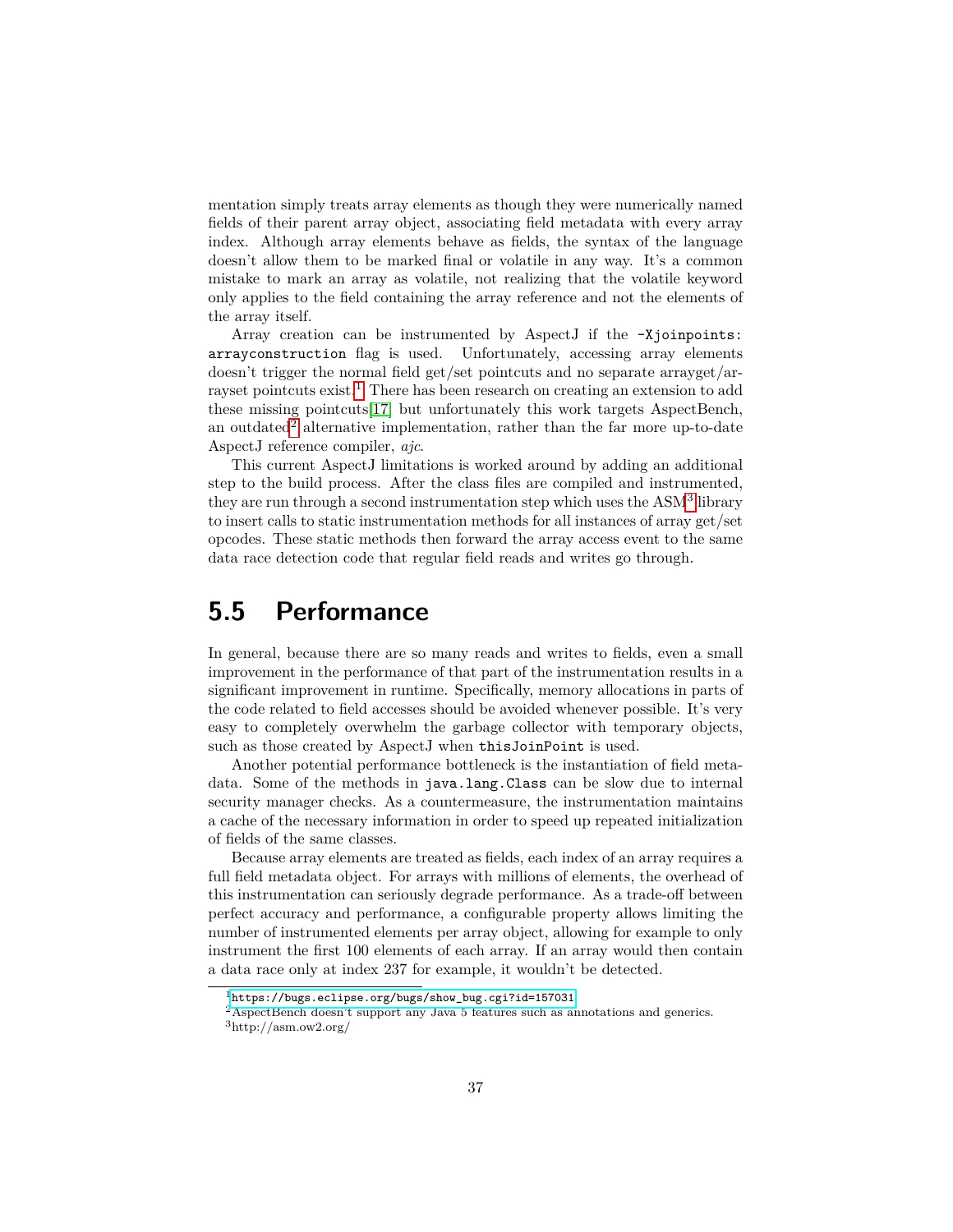In cases where instrumentation overhead becomes excessive, as a last resort specific methods of the instrumented program can be excluded from instrumentation with the ConcJExclude annotation.

### <span id="page-38-0"></span>**5.6 Problems and Limitations**

#### <span id="page-38-1"></span>**5.6.1 Finalizers and Garbage Collection**

Finalizers are hard to deal with. Due to the inherent non-deterministic nature of most garbage collection algorithms there are no guarantees when, or even if, the finalizer for an unreachable object will be executed. For finalizers that have an observable effect on other living objects, this means the behavior of the program depends on an unknown (the garbage collector) and can vary from run to run even with the exact same thread scheduling decisions. Thankfully, such finalizers are rare and most just clean up native resources without influencing other Java objects.

However, even finalizers that don't access other objects can be problematic. Since finalizers are typically executed from a separate finalizer thread, trying to access any field written to after the object's constructor returned (happensbefore rule B) will be a data race. Detecting the data race works just as usual, but because there are no guarantees when exactly the finalizer will run, the detection will be unreliable and dependent on the whims of the garbage collector. In some cases, detecting data races in finalizers is more important than consistency, but in other cases exact repeatability of the events of a test program is considerably more important. Since there's no one good solution, finalizer behavior can be changed with a command-line flag to either skip or perform instrumentation of finalizers.

#### <span id="page-38-2"></span>**5.6.2 Uninstrumentable Code**

Not all code can be instrumented by AspectJ. Native methods are an obvious example, given that their implementations don't even consist of Java code. Another limitation comes from the way in which the instrumentation is added. The AspectJ compiler modifies classes by changing them at the bytecode level and therefore can't instrument classes it doesn't have access to.[\[18\]](#page-49-17) This includes the classes in the Java standard library such as java.lang.String and java.lang.Thread. In most cases this limitation can be worked around by instrumenting the call site (which lies in user code) rather than the internals of a class. Be aware that the internals of standard library classes lie outside the control of AspectJ's compile-time modifications.

Method calls and field accesses performed through Java's reflection mechanism aren't picked up by AspectJ either. In the case of method calls, pointcuts using execution will still trigger as those modify the internals of the method itself. The call pointcut on the other hand will not trigger for method calls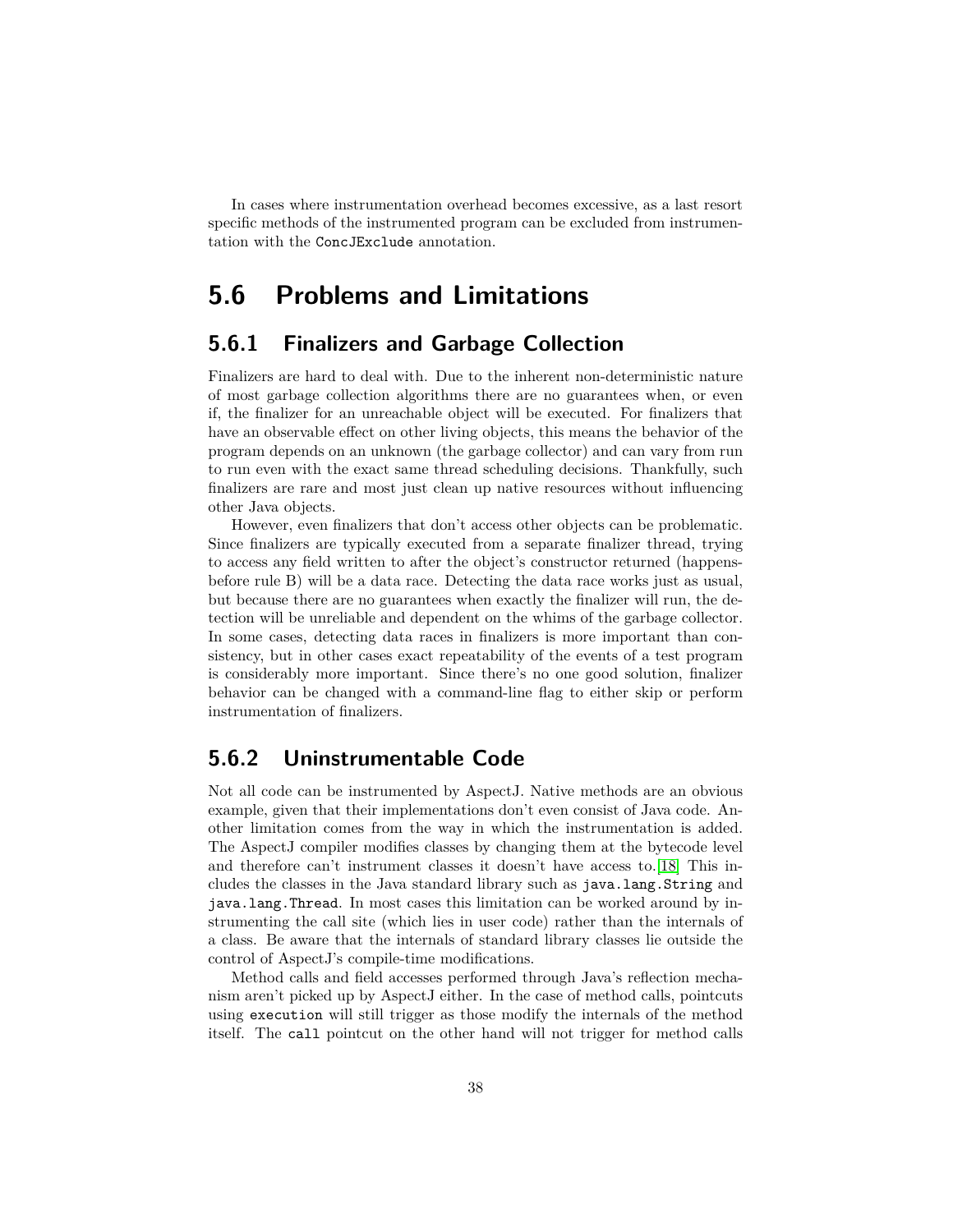made through reflection. It's technically possible to intercept calls to Java's reflection methods with AspectJ, check the parameters used and invoke the appropriate instrumentation methods, but doing so would significantly complicate the AspectJ code for a minor edge case.

#### <span id="page-39-0"></span>**5.6.3 Static Initializers**

Static initializers in classes can be instrumented just fine, but they cause problems due to the time at which they are run. Say you have a class *C* which contains a main method annotated with @ConcJMain. When entering/leaving that method, the instrumentation automatically starts and stops. However, static initializers of *C* run before the main method as well as any static initializers in classes (indirectly) referenced by *C*. Because they run outside the timing window associated with the instrumentation of the annotated method, actions performed by those static initializers are ignored by the implementation. Generally this has no negative effects beyond the loss of filename+line information in the metadata of object instantiated during static initialization.

Mutable static fields can also be problematic if they're not reset to the same initial state each time the instrumented program is run. If those fields are only initialized at class-load time and change while running the program, re-running the same test several times in a row (for example to test different thread schedules) may produce different results since those fields will have different starting values for different runs. The test runner could use a custom ClassLoader and load/unload the tested classes for each run, but writing test cases such that they can be run more than once per JVM instance would be preferable regardless.

#### <span id="page-39-1"></span>**5.6.4 Compile-time Constants**

Certain Java constructs are changed/removed during compilation. This may result in unexpected method calls, such as the creation and use of a temporary StringBuilder object in place of string concatenation using the + operator. In the same way, references of the form SomeClass.class are replaced by calls to Class.forName().[\[19\]](#page-49-18)

The main case where these types of optimizations may become noticeable is when the value of a final field is a compile time constant, allowing the compiler to optimize the field away and replace all references to it with its value. This can be observed by the absence of an AspectJ marker for accesses of that field in your IDE of choice.

#### <span id="page-39-2"></span>**5.6.5 Java 5 Concurrency Package**

Java 5 introduced an extensive package of concurrent collections and synchronization primitives: java.util.concurrent. Many of these require explicit support in the testing framework to function correctly, either because they start threads or block inside methods that lie outside the control of AspectJ. Their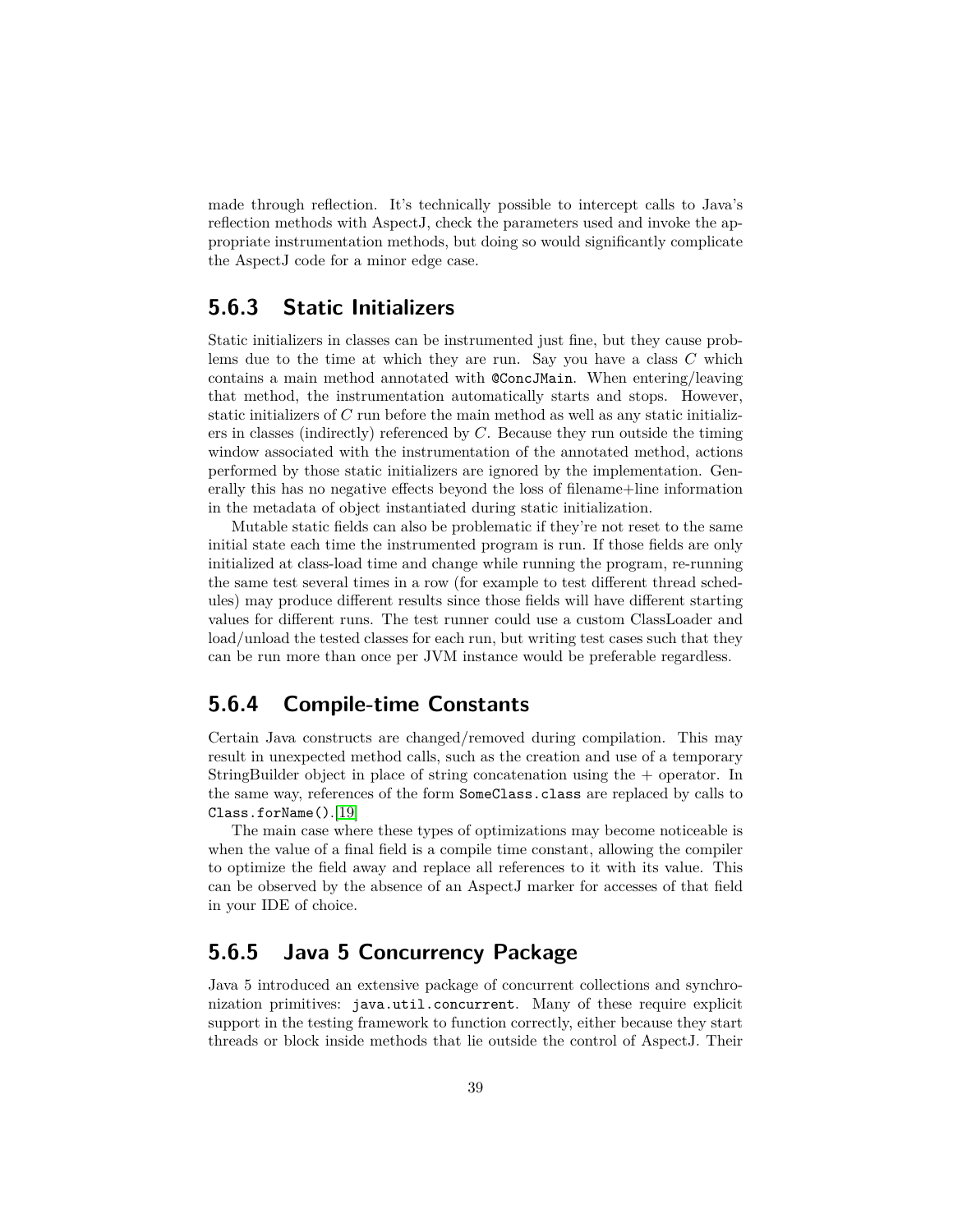implementations are required to conform to a set of happens-before rules as described in the concurrency package's javadoc.<sup>[4](#page-40-0)</sup> Support for the concurrency primitives is currently not yet implemented.

<span id="page-40-0"></span> $^4$ [http://docs.oracle.com/javase/7/docs/api/java/util/concurrent/](http://docs.oracle.com/javase/7/docs/api/java/util/concurrent/package-summary.html) [package-summary.html](http://docs.oracle.com/javase/7/docs/api/java/util/concurrent/package-summary.html)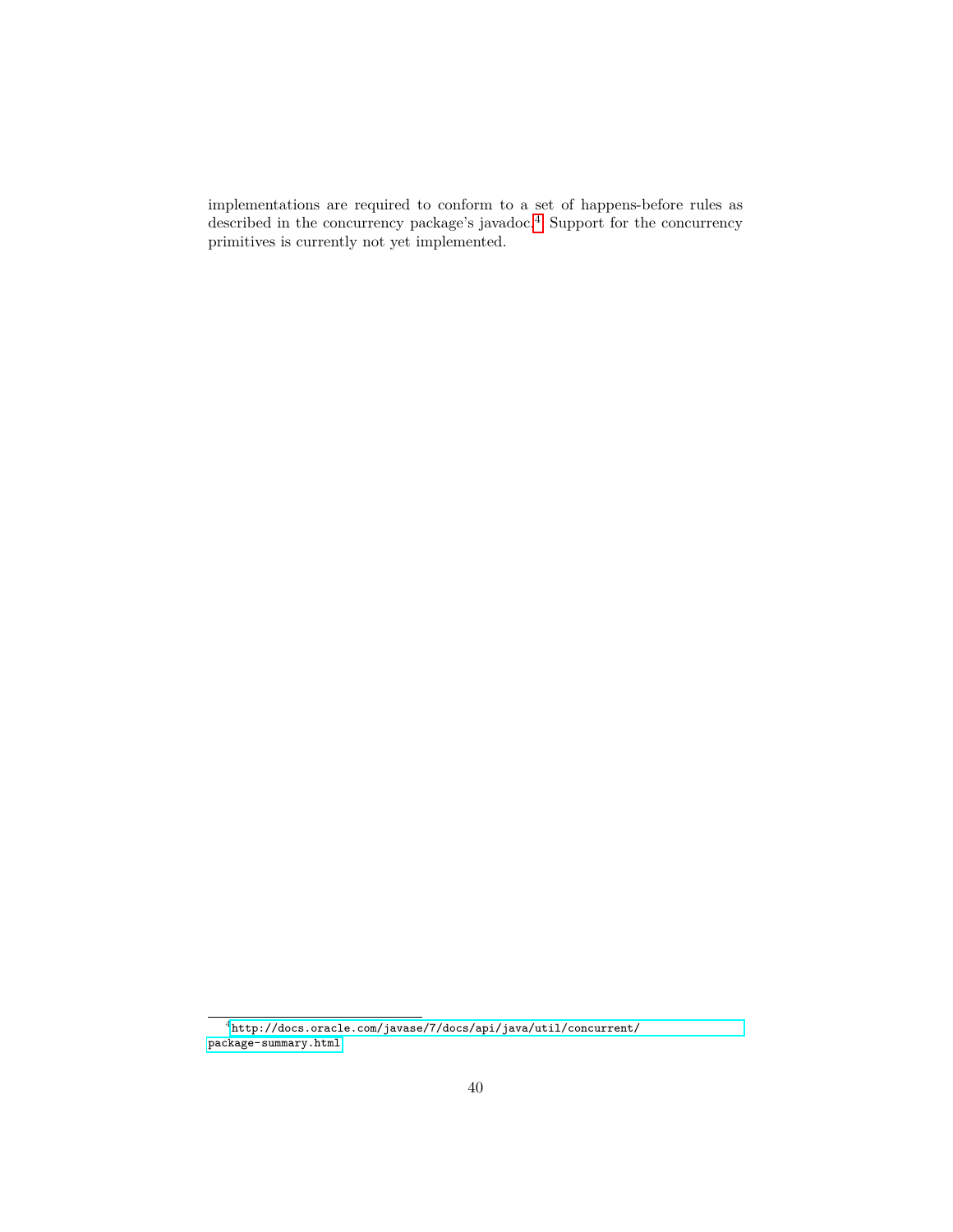## <span id="page-41-0"></span>**Chapter 6**

# **Results**

To measure the performance impact of the instrumentation, it was tested on the multi-thread version of the Java Grande Forum (JGF) benchmark v[1](#page-41-1).0 suite<sup>1</sup>. Although an improved 2.0 version is available, the older 1.0 version was used as it's known to contain several data races.[\[20\]](#page-50-0)

Time measurements were obtained by running each test 10 times in a loop in order to smooth out the effects of random performance fluctuations and JVM warm-up time. Tests were run using their default settings, but with 4 concurrent threads instead of the default 1. The instrumentation also used its default configuration (tracking only the first 100 elements of each array).

| Name $(+$ Dataset) | Base  | Instr.  | Races    | R    | W    |    | Switches |
|--------------------|-------|---------|----------|------|------|----|----------|
| crypt              | 0.073 | 10.539  | 0        | 105M | 0.5k | 13 | 45       |
| lufact             | 0.054 | 74.149  | 104      | 6.4M | 2.7M | 10 | 324399   |
| series             | 1.840 | 5.950   | $\Omega$ | 20k  | 0.2k | 10 | 30       |
| sor                | 0.165 | 11.775  | 100      | 51M  | 11 M | 10 | 8946     |
| sparsemult         | 0.140 | 49.005  | $\theta$ | 419M | 0.9M | 10 | 30       |
| moldyn $(A)$       | 0.581 | 288.044 | 201      | 1.3G | 15M  | 16 | 32867    |
| montecarlo $(A)$   | 0.589 | 50.759  |          | 303M | 45M  | 16 | 42       |
| raytracer $(A)$    | 0.563 | 440.511 | 5        | 3.1G | 0.4G | 32 | 342      |

#### Figure 6.1: Runtime Performance

The **Base** time (in seconds) is the time spent by each benchmark when running without any instrumentation.[2](#page-41-2) **Instr.** is the time required by the same benchmark with all instrumentation turned on. Because the test system is a

<span id="page-41-1"></span><sup>1</sup>[http://www2.epcc.ed.ac.uk/computing/research\\_activities/java\\_grande/threads.](http://www2.epcc.ed.ac.uk/computing/research_activities/java_grande/threads.html) [html](http://www2.epcc.ed.ac.uk/computing/research_activities/java_grande/threads.html)

<span id="page-41-2"></span><sup>2</sup>System used: Core i5 750, 4GB RAM, Oracle Java 1.7.0\_21-b11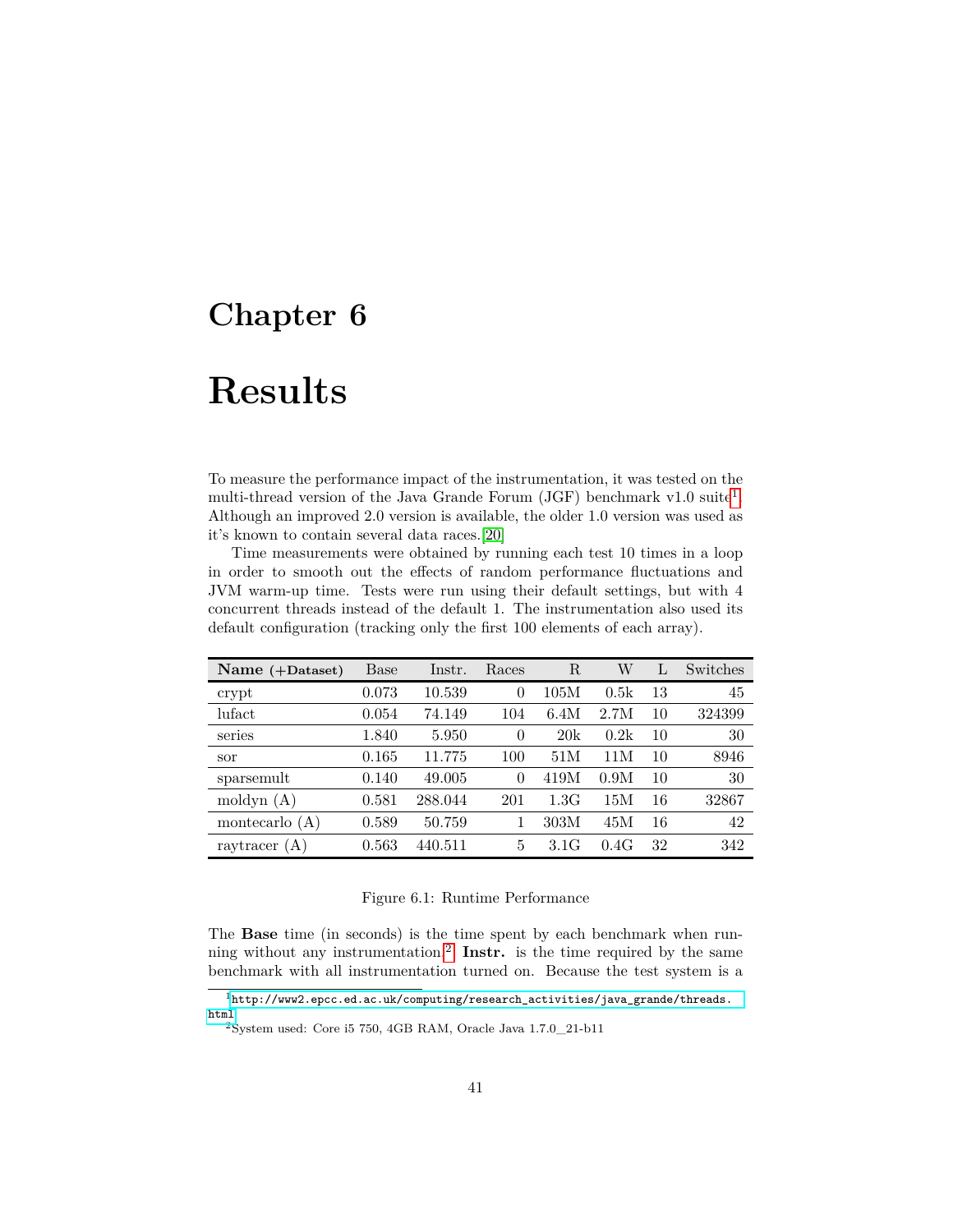quad-core, and the instrumentation limits to running only one thread at a time, there's already an effective  $4\times$  penalty for the multi-threaded parts of each test even before any other overhead. Additionally, the results table includes the approximate number of instrumented reads/writes (**R**/**W**) per run as well as the number of locks obtained (**L**) and the number of thread switches (**Switches**).

An issue with counting data races is that there are multiple ways to do it. Perhaps the simplest way is to just count the total number of racing fieldaccesses in a program run. The number of data races produced by this method has some correlation with the quality of the tested program and the likelihood of encountering a data race in practice. That is not what we're trying to measure however. What we want to do is measure the effectiveness of the instrumentation itself. A better measure of quality for that is to count only the number of distinct fields that can be detected to be in a data race. This can be done in two ways: count each field of each object separately, or count fields only once per class. While there's certainly a case to be made for a per-object count, the per-class count has the distinct advantage of allowing comparison with the results of static analysis tools.

Data races involving array elements are a special case – it doesn't make a whole lot of sense to say field 0 of class **double**[] is involved in a data race. Instead, arrays are treated much like anonymous inner classes. Each array creation site in the source code is considered a different virtual subtype for the purposes of counting data races. This method isn't perfect, consider for example a program that uses factory methods to create all of its arrays, but in general it produces a fairly good approximation of which array objects are semantically distinct from each other.

### <span id="page-42-0"></span>**6.1 Detected Data Races**

#### <span id="page-42-1"></span>**6.1.1 Group A - Volatile Array Fields**

The common cause for most of the detected data races lies in the implementation of TournamentBarrier.java which attempts to implement a synchronization barrier similar to java.util.concurrent.CyclicBarrier. Unfortunately, its implementation contains a data race and therefore the barrier doesn't actually work as a method of synchronization. Specifically, it uses a volatile array field (IsDone), erroneously expecting the elements of that array to behave as volatile fields. The same mistake is made with SOR.sync, not realizing the volatile modifier applies only to the field containing the array reference and not the contents of the array itself.

#### <span id="page-42-2"></span>**6.1.2 Group B - Harmless Data Race**

This specifically occurs with the static UNIVERSAL\_DEBUG field in the montecarlo benchmark. Although the field accesses are improperly synchronized, in this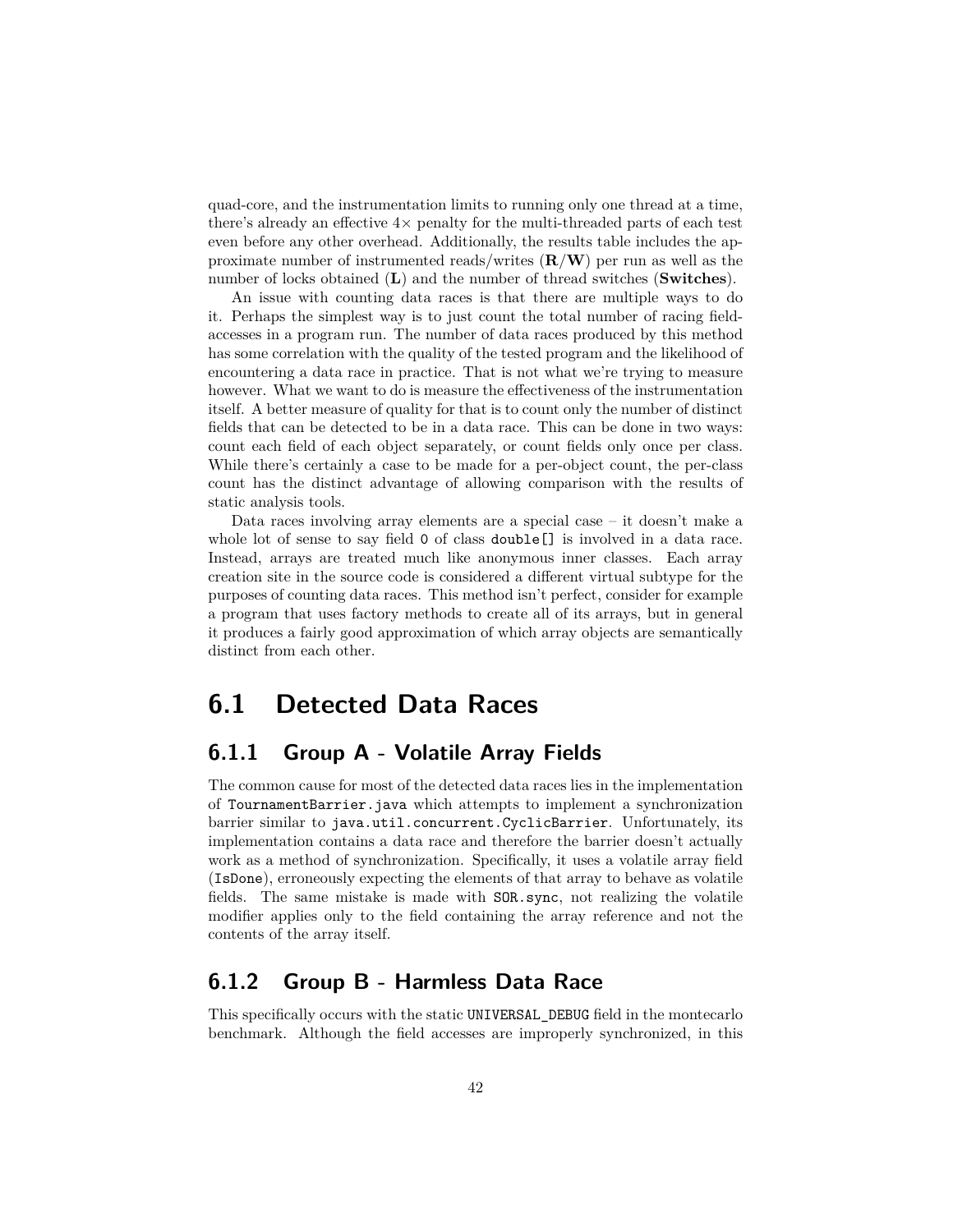|                   | Field                       | Count   | Group        |
|-------------------|-----------------------------|---------|--------------|
| lufact            | TournamentBarrier.IsDone    | 4       | A            |
| lufact            | LinPack.a                   | $100^*$ | D            |
| sor               | SOR.sync                    | 1       | A            |
| sor               | SOR.SORrun(G)               | $99*$   | D            |
| $\text{modym}(A)$ | TournamentBarrier.IsDone    | 4       | $\mathsf{A}$ |
| moldyn $(A)$      | md.epot[]                   | 3       | D            |
| moldyn $(A)$      | md.vir[]                    | 3       | D            |
| moldyn $(A)$      | md.interacts                | 3       | D            |
| moldyn $(A)$      | mdRunner.sh force           | $100*$  | D            |
| moldyn $(A)$      | mdRunner.sh_force2[[[[]]    | $88*$   | D            |
| montecarlo $(A)$  | Universal.UNIVERSAL DEBUG   | 1       | В            |
| raytracer $(A)$   | TournamentBarrier.IsDone    | 4       | A            |
| raytracer $(A)$   | JGFRayTracerBench.checksum1 |         |              |

(\*) Number of detected data races limited by only monitoring the first 100 array elements.

Figure 6.2: Data Races by Type

specific case the data race can't influence the results of the program. Different threads concurrently write to the same field, but they all attempt to set its value to true. Each thread may then see either the value written by some other thread (which will be true) or otherwise the value it wrote itself (which is also true).

#### <span id="page-43-0"></span>**6.1.3 Group C - Incorrectly Synchronized**

Accessing a shared field exclusively from within synchronized blocks is an effective way of preventing data races... but only if the same monitor is used for every access. Modifications to the checksum1 field in the raytracer benchmark occur within a synchronized block, but this offers no protection as each thread synchronizes on a different object.

#### <span id="page-43-1"></span>**6.1.4 Group D - Consequences of Other Errors**

<span id="page-43-2"></span>Several other errors are a direct consequence of the failing implementation of TournamentBarrier. The barrier is supposed to assure all threads have reached a certain point in their code, establishing a happens-before relation between those threads. Due to the implementation error in the barrier, no such happens-before is created and a data race occurs between the initialization and processing phases of the benchmarks.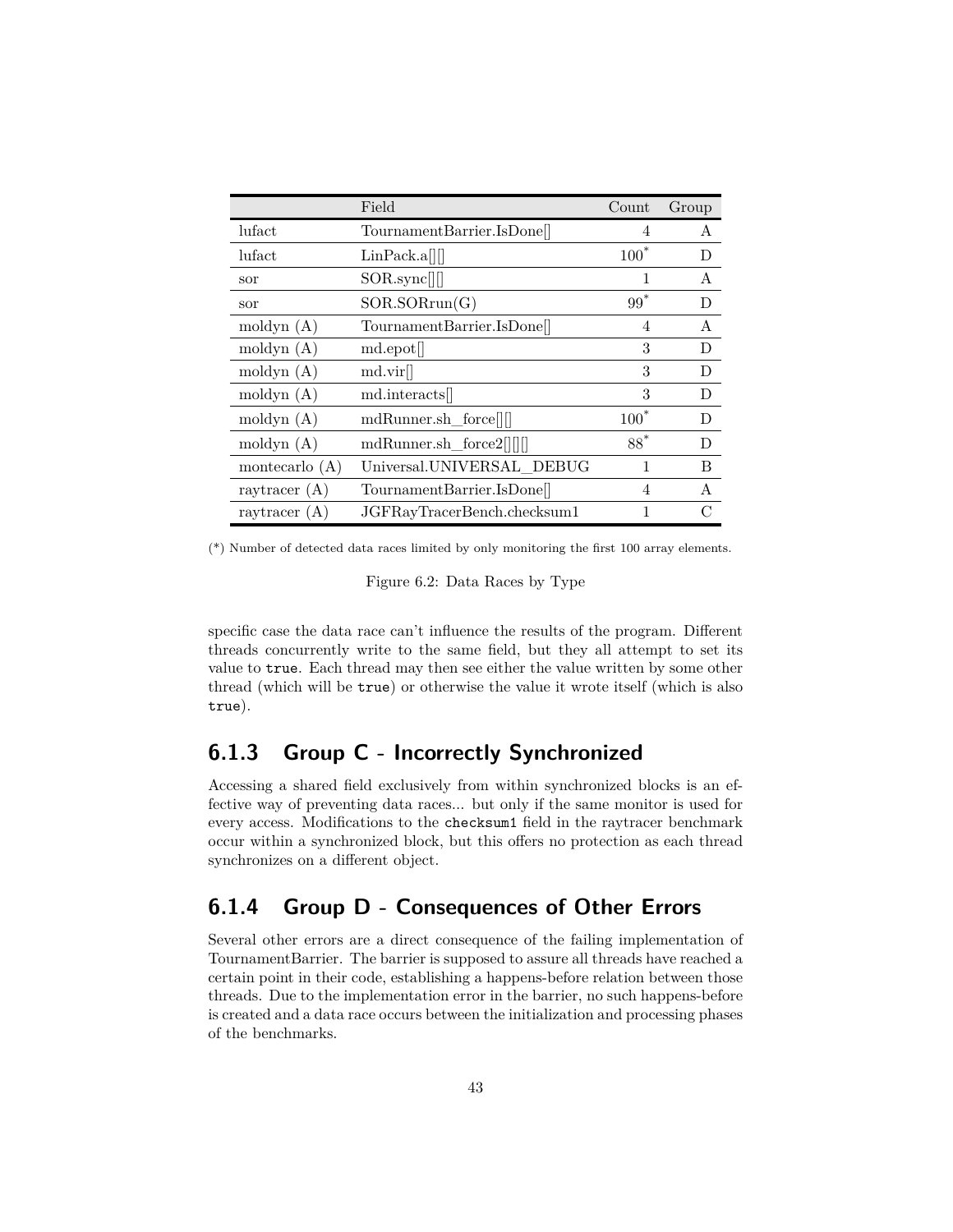#### **6.1.5 Accuracy**

Because the data race detection algorithm is a direct implementation of the rules laid out in the memory model, as long as all relevant happens-before events occur in instrumented code, no false positives can occur. On the other hand, only races that provably occur during a concrete execution of the instrumented program will be detected. Certain fields can only be proven to be involved in a data race under specific conditions. Some may depend on the program's input, some may depend on a particular set of thread scheduling decisions. When for example a thread performs an unsynchronized write to a shared field, another thread has to be capable of accessing that same field in a conflicting way for it to be classified as a data race. The system of vector clocks will detect all conflicting accesses that occur during a concrete run of the instrumented program, but not necessarily all conflicting accesses that *can* occur for other program inputs or thread scheduling decisions.



Table 6.1: Example of a data race which is not always detected

The likelihood of finding a conflicting access depends on the nature of the instrumented program. Take for example a program where two threads access a shared field, where one of the writes to shared from Thread A lacks sufficient synchronization. The only way in which a conflicting access will occur is if Thread B is scheduled immediately following the unsynchronized write in Thread A. Once Thread A enters its second synchronized block and performs another write to shared, the effects of the 'dangerous' write earlier will be overwritten. Since the active thread may only change at switch points and the number of switch points in a thread is usually low, there's a still decent chance of stumbling into the required sequence of events even in this worst case scenario. If we were to omit the second synchronized block in Thread A, the window for a finding a conflicting access would be much larger: a data race will be detected if Thread B is scheduled at any time after Thread A leaves its synchronized block.

<span id="page-44-0"></span>Detection of the data races found in the JGF benchmark is independent of the chosen thread schedule. Shared fields are typically accessed prior to any happens-before event within the multi-threaded parts, guaranteeing detection. The sole exception is a conflicting write to checksum1, which is also guaranteed to be found because no happens-before follows it.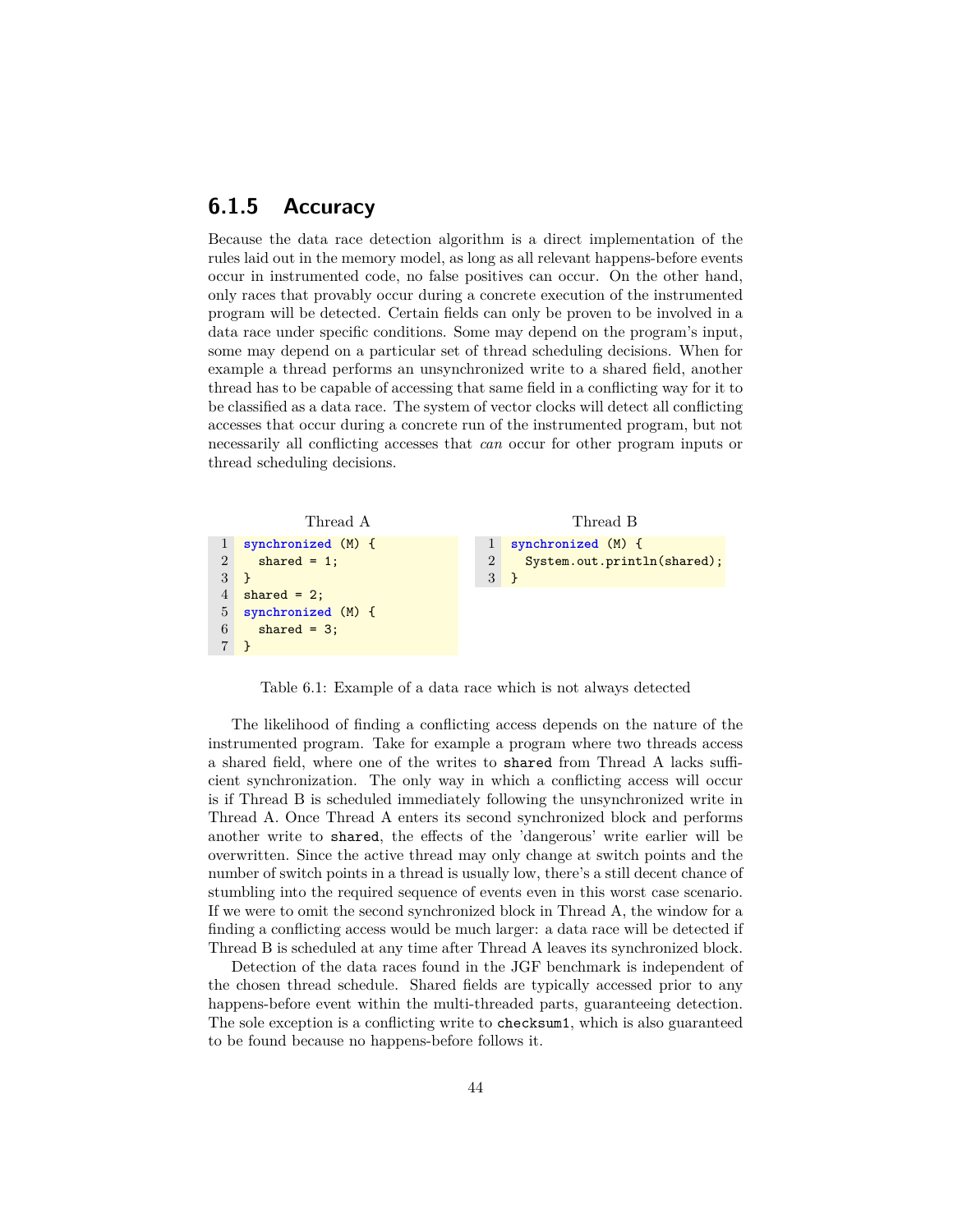## **6.2 Deadlock Detection**

The following test program was used to measure the likelihood of detecting a deadlock with the random thread scheduler.

```
Deadlock Test
```

```
1 void testAB(final int delay1, final int delay2)
 2 throws InterruptedException
     \overline{\mathcal{L}}4 final Object a = new Object();
 5 final Object b = new Object();
 6
 7 Thread t1 = new Thread() {
 8 public void run() {
               9 for (int n = 0; n < delay1; n++) {
10 switchPoint();
\begin{array}{ccc} 11 & & & \frac{1}{2} \\ 12 & & & \frac{1}{2} \\ 13 & & & \frac{1}{2} \\ 14 & & & \frac{1}{2} \\ 15 & & & \frac{1}{2} \\ 16 & & & \frac{1}{2} \\ 17 & & & \frac{1}{2} \\ 18 & & & \frac{1}{2} \\ 19 & & & \frac{1}{2} \\ 11 & & & \frac{1}{2} \\ 11 & & & \frac{1}{2} \\ 11 & & & \frac{1}{2} \\ 12 & & & \frac{1}{2} \\ 13 & & & \frac{1}{2} \\ 14 & & & \frac{1}{2} \\ 15synchronized(a) {
13 synchronized (b) {
14 //Lock a−>b<br>15 }
15 }
\begin{array}{ccc} 16 & & & \text{ } \\ 17 & & & \text{ } \\ \end{array}17 }
18 };
19
20 Thread t2 = new Thread() {
21 public void run() {
22 for (int n = 0; n < delay2; n++) {
23 switchPoint();
24 }
25 synchronized(b) {
26 synchronized (a) {
27 //Lock b−>a
28 }
\begin{array}{ccc} 29 & & & \text{ } \\ 30 & & & \text{ } \\ \end{array}30 }
31 };
32
33 t1.start();
34 t2.start();
35
36 t1.join();
37 t2.join();
38 }
```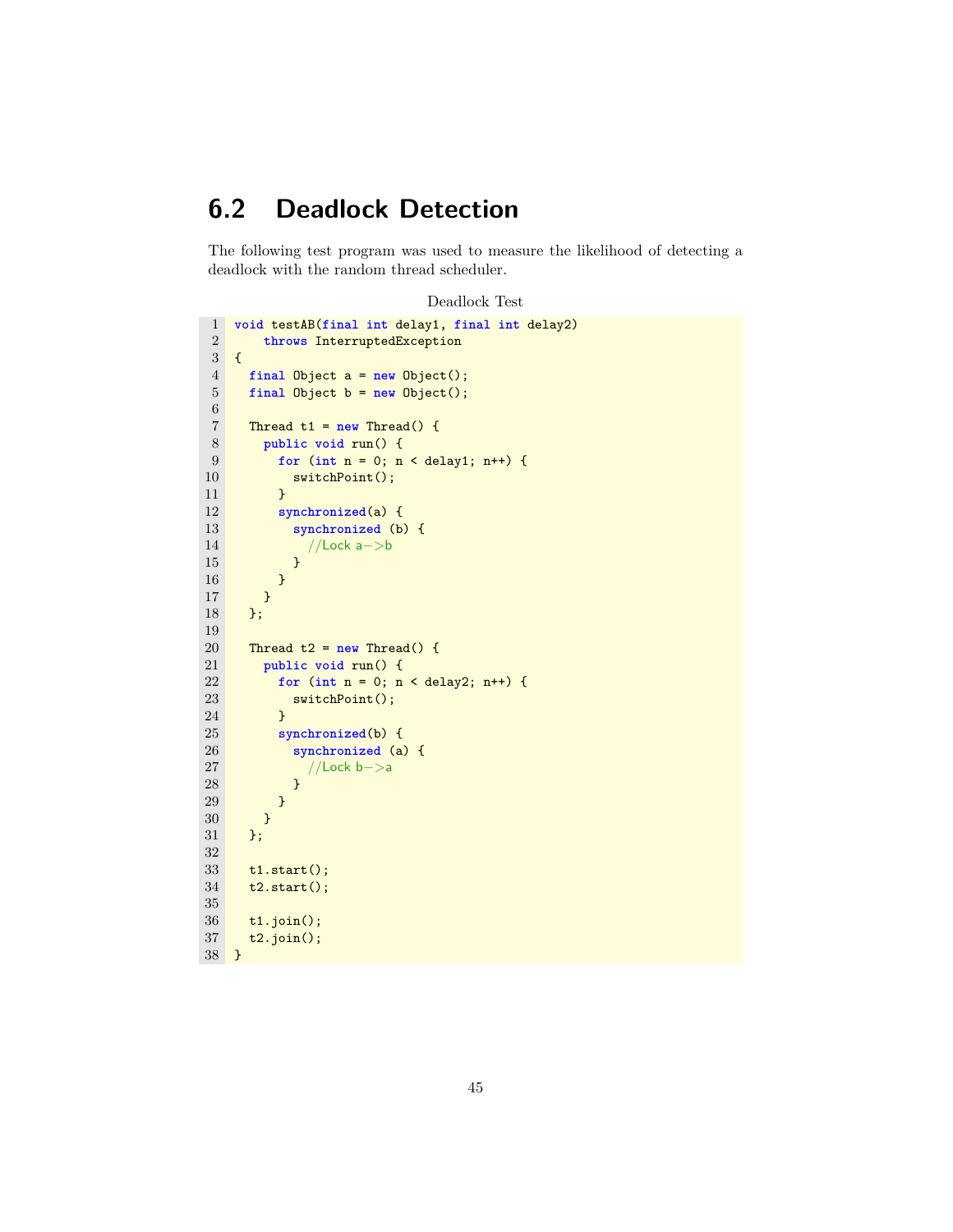

This don't so much measure the accuracy of the deadlock detection algorithm itself (detecting a deadlock is easy), but rather chance stumbling into a deadlock situation. Compared to data races, deadlock detection is much more dependent on the thread scheduling algorithm used. For small test programs, or threads with little interaction (and thus few switch points), the random scheduler performs adequately. On the other hand, if in order to trigger a deadlock the thread scheduler has to pick the same thread 50 times in a row, the chances of that happening by chance become extremely low.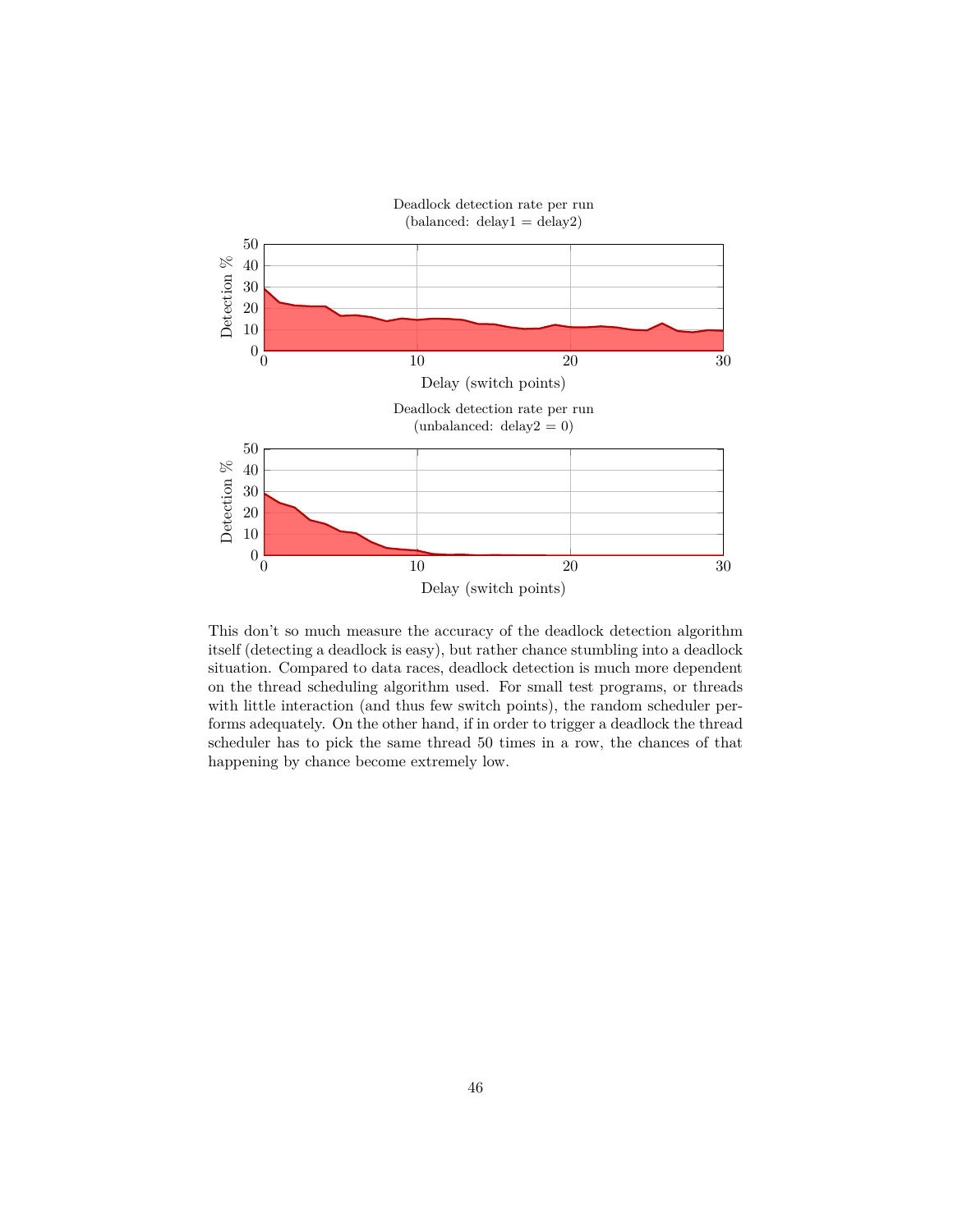## <span id="page-47-0"></span>**Chapter 7**

# **Future Work**

A random thread scheduler works fine for smaller test cases, but loses effectiveness when the goal is to trigger deadlocks in larger programs. For a deadlock to occur, multiple threads must be at very specific positions in the program at the same time. Data race detection seems less affected by this, as there's usually a much larger window where a race may be detected. In order to trigger deadlocks more reliably, a specially designed thread scheduling algorithm could be used. A simple strategy would be to avoid scheduling threads that are inside synchronized blocks in order to maximize the number of concurrent monitors held in order to increase the likelihood of finding a deadlock. More complex implementations could look at the event log for suspicious cases of nested locking and direct the thread scheduler towards attempting to trigger a specific deadlock.

In general, any attempt to guide execution towards triggering a deadlock would cause a bias towards which thread schedules are investigated at runtime. Such a bias could have negative consequences for the likelihood of finding data races. Specialization of the thread scheduling algorithm towards finding one class of errors necessitates separated testing for deadlocks and data races, each using a different thread scheduler.

Some practical limitations also affect the current implementation. The lack of an AspectJ pointcut for reads/writes of array elements requires what's basically an ugly hack to achieve the necessary instrumentation by running the compiled program through an additional instrumentation step using ASM. On the other hand, a lower-level method of instrumentation may be required to achieve better runtime performance, especially for field reads/writes. Retrieving field metadata and updating/comparing vector clocks dominate the runtime. Storing field metadata in a separate hashmap may be necessary for classes outside the control of AspectJ, but for classes that AspectJ *can* modify it would be possible modify the class definition to include extra fields and store references to the metadata directly inside the objects themselves. Another improvement would be the use static analysis as a pre-processing step to exclude from instrumentation those fields/objects that can be proven to be accessed by only one thread.[\[3\]](#page-49-2)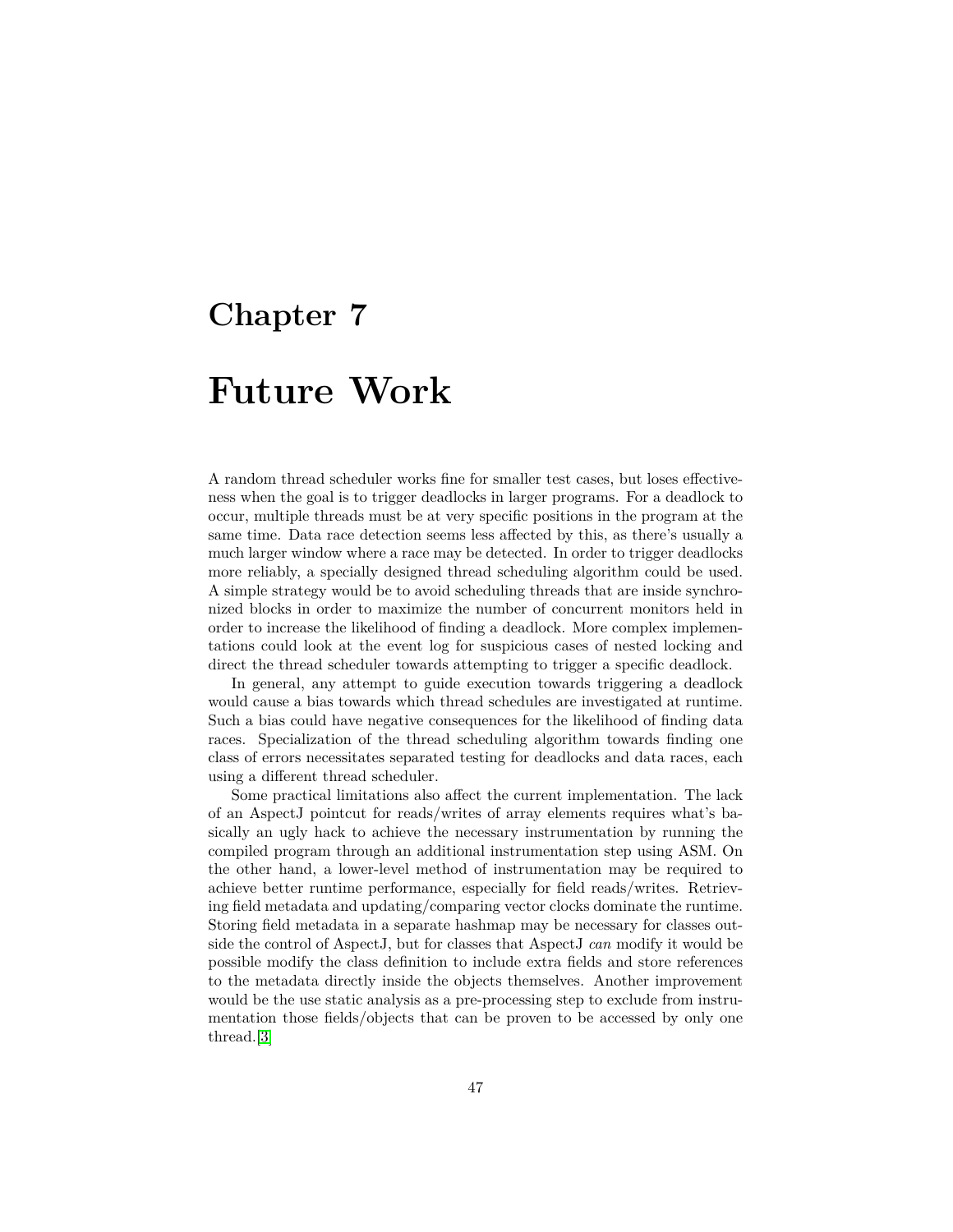## <span id="page-48-0"></span>**Chapter 8**

# **Conclusions**

AspectJ-based instrumentation can reliably detect runtime concurrency errors for normal Java programs running on a stock JVM. Because the exact rules of the memory model are implemented, all detected errors are real. The exact conditions and thread scheduling decisions leading up to the detected error can be easily recreated thanks to the deterministic thread scheduler. The current implementation is accurate but prohibitively slow for more complex programs. Achieving satisfying performance for larger test cases will require further refinement of the way field reads/writes are instrumented to reduce the runtime overhead.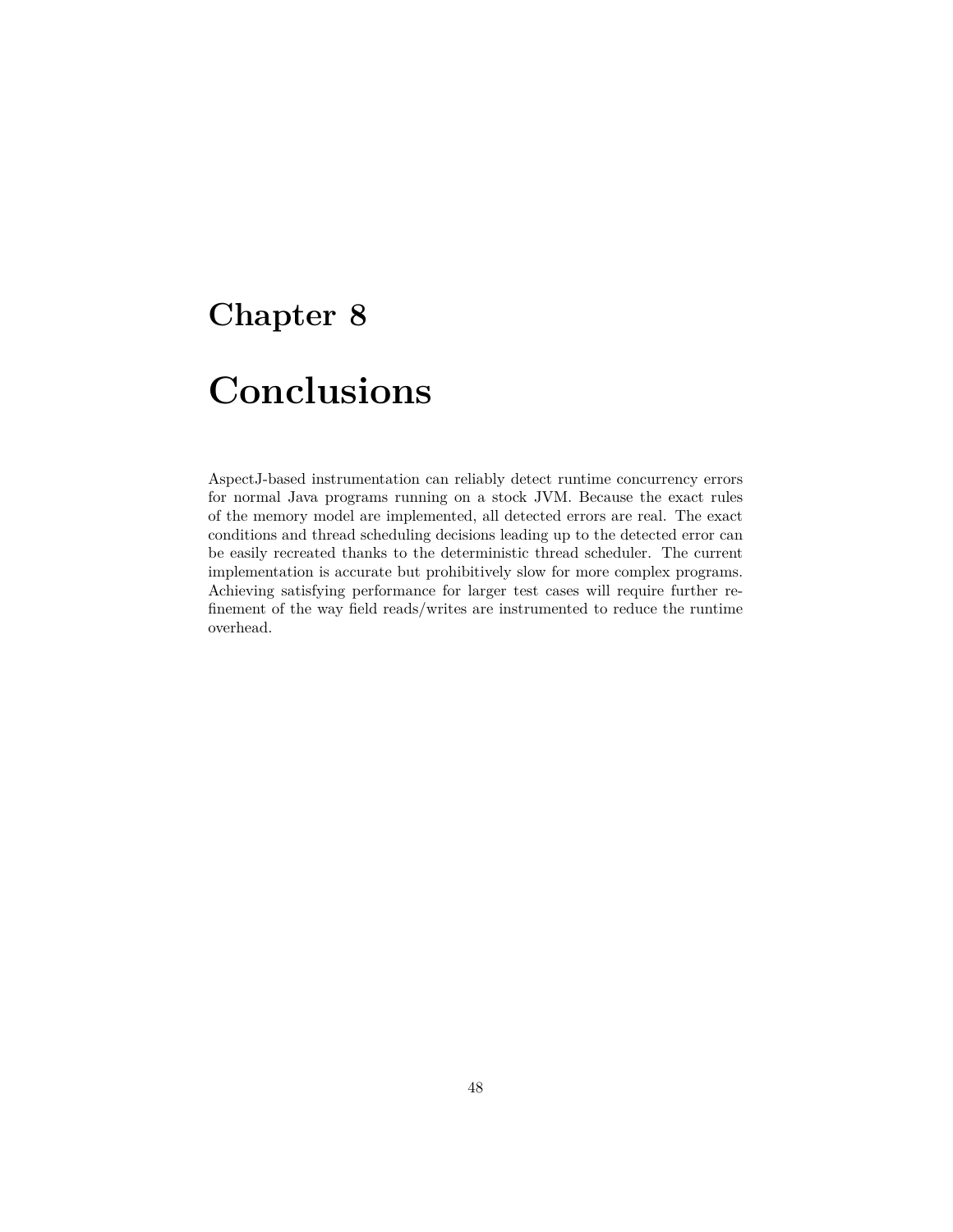# **Bibliography**

- <span id="page-49-0"></span>[1] "The aspectj™programming guide." [http://www.eclipse.org/aspectj/doc/](http://www.eclipse.org/aspectj/doc/next/progguide/) [next/progguide/](http://www.eclipse.org/aspectj/doc/next/progguide/).
- <span id="page-49-1"></span>[2] J. Gosling, B. Joy, G. Steele, G. Bracha, and A. Buckley, *The Java™Language Specification, Java SE 7 Edition*, ch. 17.4, pp. 569–584. 2012.
- <span id="page-49-2"></span>[3] E. Bodden and K. Havelund, "Racer: Effective race detection using aspectj," Tech. Rep. abc Technical Report No. abc-2008-1, 2008.
- <span id="page-49-3"></span>[4] P. Joshi, M. Naik, C.-S. Park, and K. Sen, "Calfuzzer: An extensible active testing framework for concurrent programs," in *Proc. 21st International Conference on Computer Aided Verification (CAV'09)*, 2009.
- <span id="page-49-4"></span>[5] K. Sen and G. Agha, "Concolic testing of multithreaded programs and its application to testing security protocols," tech. rep., University of Illinois at Urbana Champaign, 2006.
- <span id="page-49-5"></span>[6] P. Eugster, "Java virtual machine with rollback procedure allowing systematic and exhaustive testing of multithreaded java programs," Master's thesis, ETH Zürich, 2003.
- <span id="page-49-6"></span>[7] D. L. Bruening, "Systematic testing of multithreaded java programs," Master's thesis, Massachusetts Institute of Technology, 1999.
- <span id="page-49-7"></span>[8] S. Savage, M. Burrows, G. Nelson, P. Sobalvarro, and T. Anderson, "Eraser: A dynamic data race detector for multithreaded programs," in *ACM Transactions on Computer Systems*, vol. Volume 15 Issue 4, 1997.
- <span id="page-49-8"></span>[9] J. Gosling, B. Joy, G. Steele, G. Bracha, and A. Buckley, *The Java™Language Specification, Java SE 7 Edition*, ch. 17.7, pp. 590–590. 2012.
- <span id="page-49-9"></span>[10] J. Gosling, B. Joy, G. Steele, G. Bracha, and A. Buckley, *The Java™Language Specification, Java SE 7 Edition*, ch. 17.4.5, pp. 575–578. 2012.
- <span id="page-49-10"></span>[11] J. Gosling, B. Joy, G. Steele, G. Bracha, and A. Buckley, *The Java™Language Specification, Java SE 7 Edition*, ch. 17.4.5, pp. 576–576. 2012.
- <span id="page-49-11"></span>[12] C. J. Fidge, "Timestamps in messagepassing systems that preserve the partial ordering," *Australian Computer Science Communications*, vol. 10, pp. 56– 66, 1988.
- <span id="page-49-12"></span>[13] F. Mattern, "Virtual time and global states of distributed systems," in *Parallel and Distributed Algorithms*, 1989.
- <span id="page-49-13"></span>[14] S. Burckhardt and M. Musuvathi, "Effective program verification for relaxed memory models," Tech. Rep. MSR-TR-2008-12, 2008.
- <span id="page-49-14"></span>[15] J. Gosling, B. Joy, G. Steele, G. Bracha, and A. Buckley, *The Java™Language Specification, Java SE 7 Edition*, ch. 17.4.4, pp. 574–575. 2012.
- <span id="page-49-15"></span>[16] J. Gosling, B. Joy, G. Steele, G. Bracha, and A. Buckley, *The Java™Language Specification, Java SE 7 Edition*, ch. 17.4.1, pp. 572–572. 2012.
- <span id="page-49-16"></span>[17] K. Chen and C.-H. Chien, "Extending the field access pointcuts of aspectj to arrays,"
- <span id="page-49-17"></span>[18] "The aspectj™programming guide, appendix c. implementation notes." [http://www.eclipse.org/aspectj/doc/](http://www.eclipse.org/aspectj/doc/released/progguide/implementation.html) [released/progguide/implementation.](http://www.eclipse.org/aspectj/doc/released/progguide/implementation.html) [html](http://www.eclipse.org/aspectj/doc/released/progguide/implementation.html).
- <span id="page-49-18"></span>[19] "The aspectj™programming guide, appendix c. bytecode notes." [http://eclipse.org/aspectj/doc/](http://eclipse.org/aspectj/doc/released/progguide/apcs02.html#the-class-expression-and-string) [released/progguide/apcs02.html#](http://eclipse.org/aspectj/doc/released/progguide/apcs02.html#the-class-expression-and-string) [the-class-expression-and-string](http://eclipse.org/aspectj/doc/released/progguide/apcs02.html#the-class-expression-and-string).